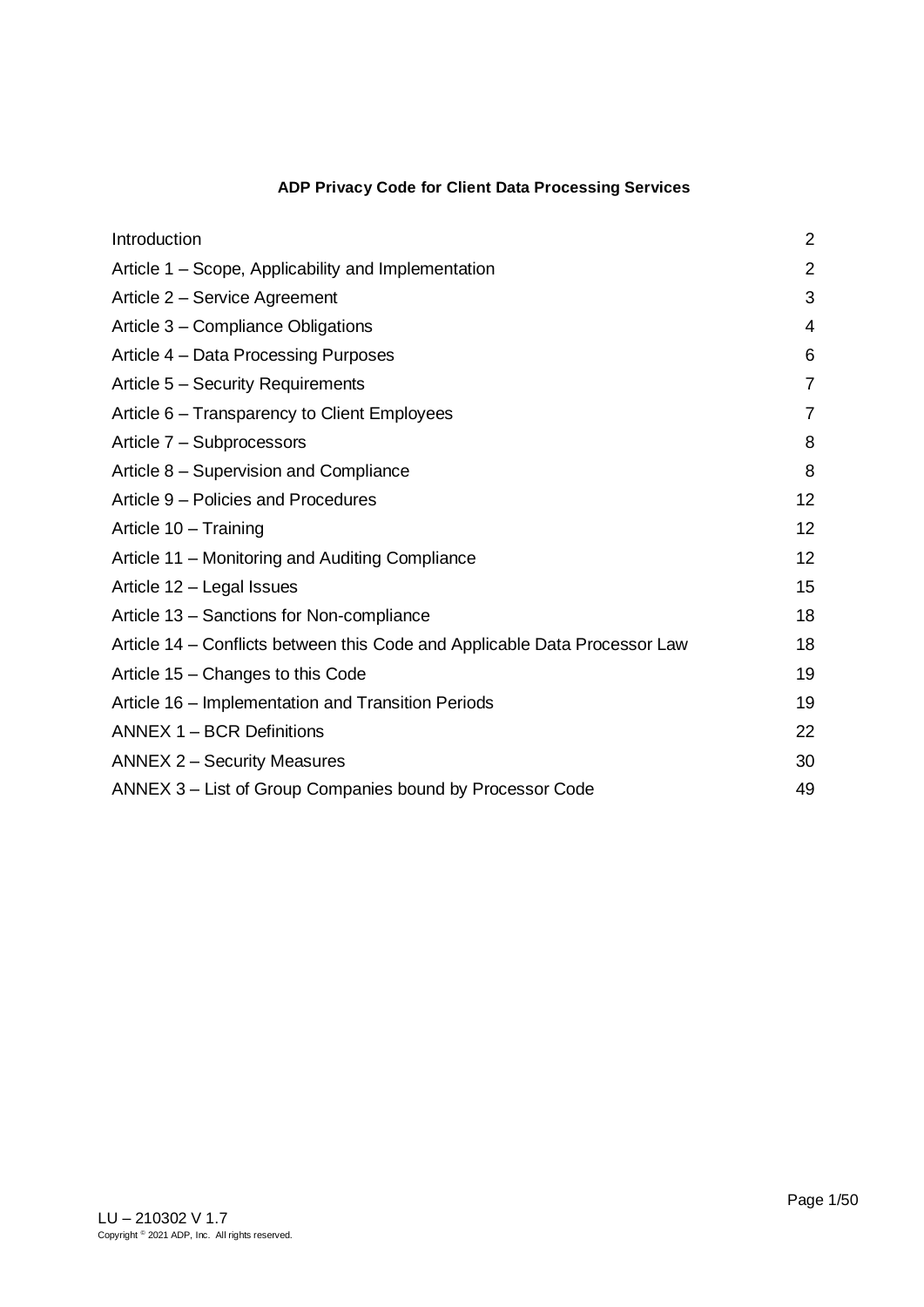# <span id="page-1-0"></span>**ADP Privacy Code for Client Data Processing Services**

# **Introduction**

ADP provides a wide range of human capital management services to its Clients. ADP has committed itself to the protection of Personal Data in the **ADP Code of Business Conduct and Ethics.**

This ADP Privacy Code for Client Data Processing Services indicates how this commitment is implemented for the Processing of Personal Data pertaining to Client Employees by ADP, in connection with providing Client Services and Client Support Activities. In this framework, Client Data is Processed by ADP as Data Processor on behalf of its Clients.

For the rules applicable to ADP's Processing of Personal Data as a Data Controller pertaining to those Individuals with whom ADP has a business relationship (e.g., Individuals who represent ADP's Clients, Suppliers, Business Partners, other Professionals, and Consumers) and other Individuals whose Personal Data is processed by ADP in the context of its business activities as a Data Controller, refer to the *ADP Privacy Code for Business Data*.

# <span id="page-1-1"></span>**Article 1 – Scope, Applicability and Implementation**

| $Scope -$<br><b>Applicability to</b><br><b>EEA Data</b>   | 1.1 | This Code addresses the Processing of Personal Data of Client Employees by<br>ADP in its role as a Data Processor for Clients in the course of delivering Client<br>Services, where such Personal Data are (a) subject to EEA Applicable Law (or<br>were subject to EEA Applicable Law prior to the transfer of such Personal<br>Data to a Group Company outside the EEA in a country which has not been<br>deemed to provide an adequate level of data protection by competent EEA<br>institutions);; and (b) Processed pursuant to a Service Agreement that<br>specifically provides that this Code shall apply to such Personal Data. |
|-----------------------------------------------------------|-----|------------------------------------------------------------------------------------------------------------------------------------------------------------------------------------------------------------------------------------------------------------------------------------------------------------------------------------------------------------------------------------------------------------------------------------------------------------------------------------------------------------------------------------------------------------------------------------------------------------------------------------------|
|                                                           |     | Where there is a question as to the applicability of this Code, the relevant<br>Privacy Steward shall seek the advice of the Global Data Privacy and<br>Governance Team before the Processing takes place.                                                                                                                                                                                                                                                                                                                                                                                                                               |
| <b>Electronic and</b><br>Paper-based<br><b>Processing</b> | 1.2 | This Code applies to the Processing of Client Data by ADP by electronic means<br>and in systematically accessible paper-based filing systems.                                                                                                                                                                                                                                                                                                                                                                                                                                                                                            |
| Applicability of<br><b>Local Law</b>                      | 1.3 | Nothing in this Code shall be construed to take away any rights or remedies<br>that Client Employees may have under Applicable Law. Where Applicable Law<br>$\mathcal{L}$ . The set of the set of the set of the set of the set of the set of the set of the set of the set of the set of the set of the set of the set of the set of the set of the set of the set of the set of the set of t                                                                                                                                                                                                                                           |

provides more protection than this Code, the relevant provisions of Applicable Law shall apply. Where this Code provides more protection than Applicable Law, or provides additional safeguards, rights, or remedies for Individuals, this Code shall apply.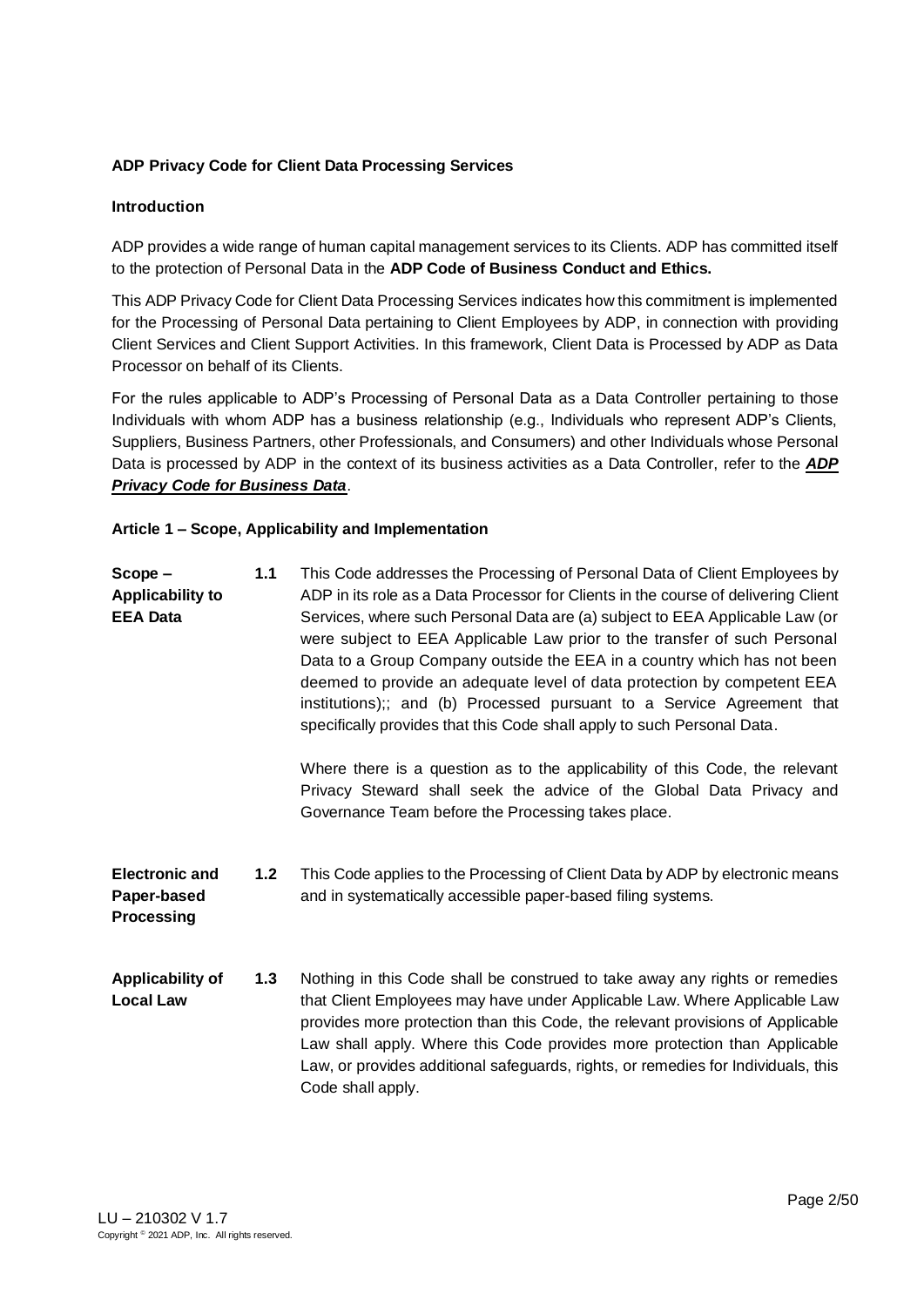**Policies and Guidelines 1.4** ADP may supplement this Code through policies, standards, guidelines, and instructions that are consistent with this Code.

- **Accountability 1.5** This Code is binding upon ADP. The Responsible Executives shall be accountable for their business organizations' compliance with this Code. ADP Staff must comply with this Code.
- **Effective Date 1.6** This Code has been approved by the General Counsel, upon presentation by the Global Chief Privacy Officer, and has been adopted by the ADP Executive Committee. This Code will enter into force as of 11 April 2018 (**Effective Date**). The Code (including a list of the Group Companies involved in Processing of Client Data) shall be published on the www.adp.com website. It shall also be made available to Individuals upon request.

This Code shall be implemented by the ADP Group based on the timeframes specified in Article 16.

**Prior Policies 1.7** This Code supplements ADP's privacy policies and supersedes previous statements to the extent they are in contradiction with this Code.

**Role of ADP Delegated Entity 1.8** Automatic Data Processing, Inc. has appointed ADP Nederland B.V., having its registered seat in Lylantse Baan 1, 2908 LG CAPELLE AAN DEN IJSSEL, The Netherlands, as the ADP Delegated Entity, in charge of enforcing this Code within the ADP Group, and ADP Nederland B.V., has accepted this appointment.

### <span id="page-2-0"></span>**Article 2 – Service Agreement**

**Service Agreement, Subprocessors 2.1** ADP shall Process Client Data only on the basis of a Service Agreement which incorporates the mandatory data processor contracting requirements under Applicable Data Processor Law and for the Legitimate Purposes specified in Article 4. The ADP Contracting Entity uses Subprocessors, both ADP Subprocessors and Third Party Subprocessors, in the regular performance of Client Services. ADP's Service Agreements shall authorize the use of such Subprocessors, provided that the ADP Contracting Entity remains liable to the Client for the performance by the Subprocessors in accordance with the terms of the Service Agreement. The provisions of Article 7 shall further govern the use of Subprocessors.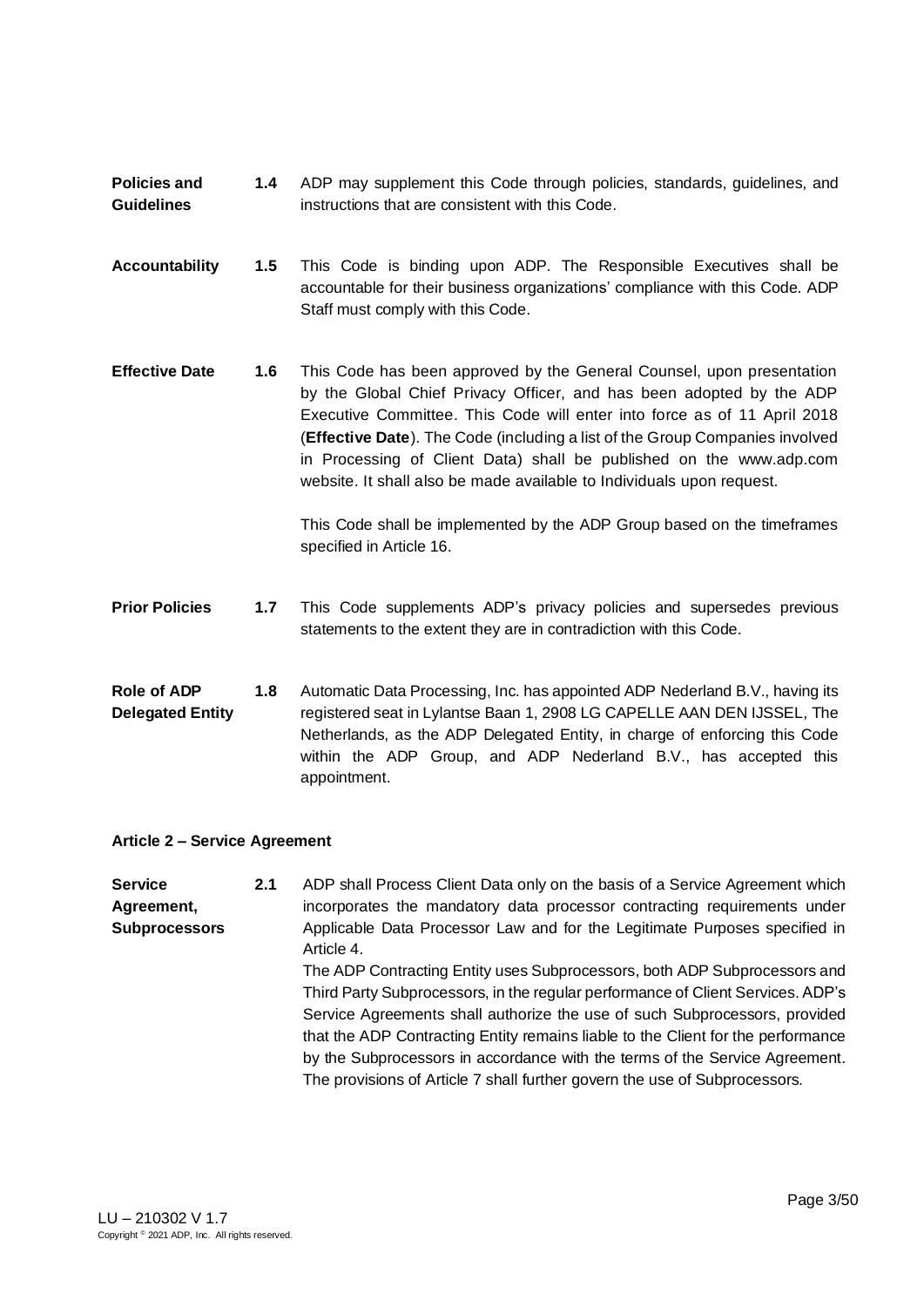**Termination of the Service Agreement 2.2** Upon termination of the Client Services, ADP shall fulfill its obligations to the Client in the Service Agreement with regard to the return of Client Data by providing to the Client the Client Data required for the continuity of the business activities of the Client (if the data has not been previously provided or made accessible to the Client via relevant product functionality, such as the ability to download the Client Data).

> When ADP's obligations under the Service Agreement have been fulfilled, ADP shall securely destroy remaining copies of the Client Data, and (upon request of the Client) certify to the Client that it has done so. ADP may maintain a copy of Client Data to the extent required under Applicable Law, as authorized by the Client, or as needed for dispute resolution purposes. ADP shall no longer Process that Client Data, except to the extent required for the aforementioned purposes. ADP's obligations of confidentiality under the related Service Agreement will persist for as long as ADP maintains a copy of such Client Data.

#### **Audit of Termination Measures 2.3** Within 30 days after termination of the Service Agreement (unless required otherwise by a competent Data Protection Authority), ADP shall, at the request of the Client or of the competent Data Protection Authority, allow its Processing facilities to be audited in accordance with Articles 11.2 or 11.3 (as applicable) to verify that ADP complies with its termination-related obligations under Article 2.2.

### <span id="page-3-0"></span>**Article 3 – Compliance Obligations**

| Instructions of | 3.1 | ADP shall Process Client Data on behalf of the Client, only in accordance with |
|-----------------|-----|--------------------------------------------------------------------------------|
| the Client      |     | the Service Agreement, pursuant to any documented instructions received from   |
|                 |     | the Client, or as needed to comply with Applicable Law.                        |

**Compliance with Applicable Law 3.2** ADP shall Process Client Data in accordance with the Applicable Data Processor Law.

> ADP shall respond promptly and appropriately to requests for assistance from the Client, as legally required, to enable the Client to comply with its obligations under the Applicable Data Controller Law, in accordance with the Service Agreement.

**Non-compliance, Substantial Adverse Effect 3.3** If a Group Company becomes aware that Applicable Data Processor Law of a non-EEA country, or any change in Applicable Data Processor Law of a non-EEA country, or an instruction of the Client, is likely to have a substantial adverse effect on ADP's ability to meet its obligations under 3.1, 3.2 or 11.3, such Group Company shall promptly notify the ADP Delegated Entity and the Client thereof, in which case the Client will have the right under this Code to temporarily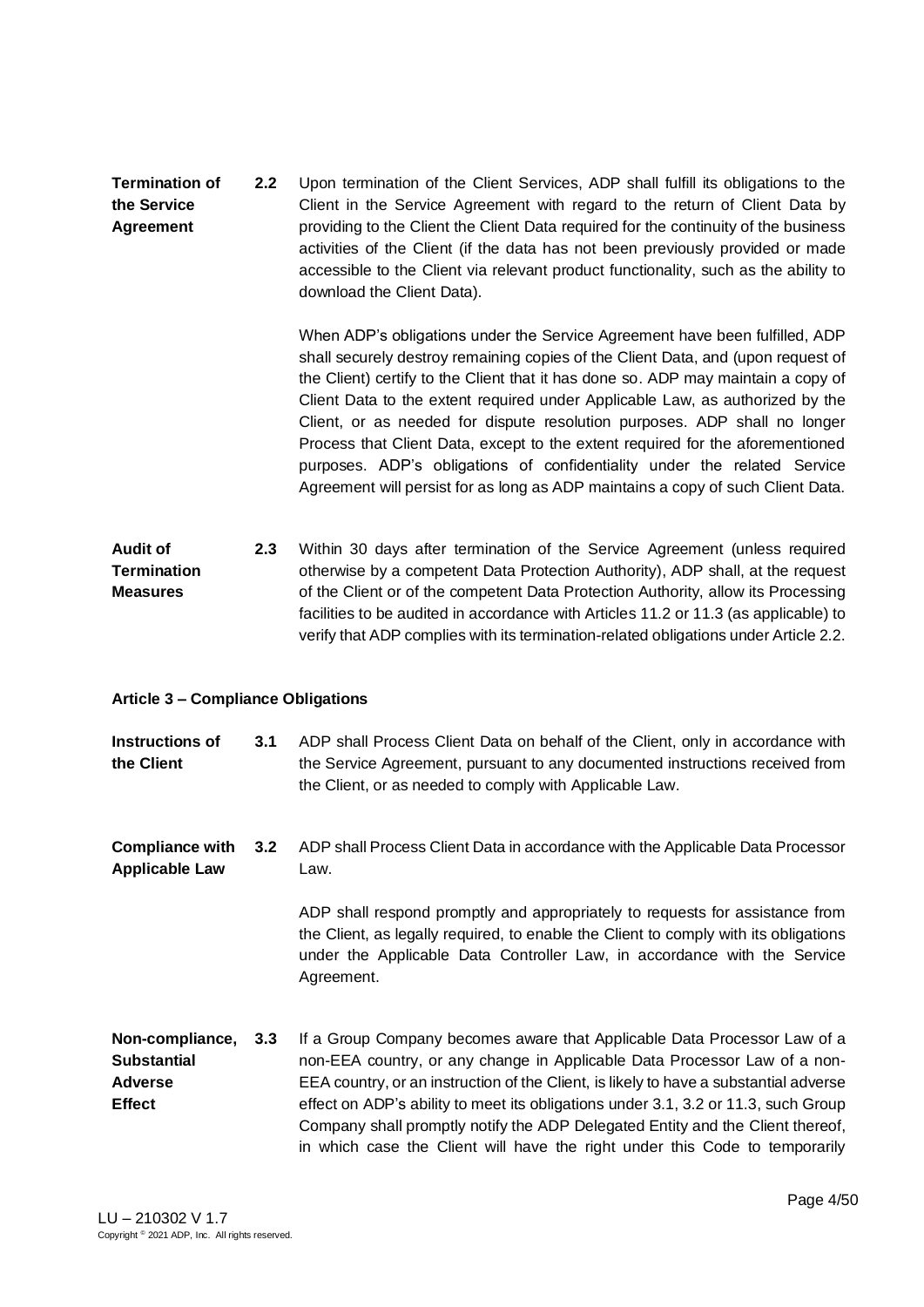suspend the relevant transfer to ADP of Client Data, until such time as the Processing is adjusted to remedy the non-compliance. In the event that an adjustment is not possible, the Client shall have the right to terminate the relevant part of the Processing by ADP, in accordance with the terms of the Service Agreement. These rights and obligations do not apply when the circumstances or change in Applicable Data Processor Law result from Mandatory Requirements.

**Request for Disclosure of Client Data 3.4** If ADP receives a request for disclosure of Client Data from a law enforcement authority or state security body of a non-EEA country (Authority), it will first assess on a case-by-case basis whether this request is legally valid and binding on ADP. Any request that is not legally valid and binding on ADP will be resisted in accordance with Applicable Law.

> Subject to the following paragraph, ADP shall promptly inform the Client, the Lead DPA and the DPA competent for the Client under Article 11.3 of any such Authority request which is legally valid and binding on ADP, and will request the Authority to put it on hold for a reasonable period, in order to enable the Lead DPA to issue an opinion regarding the validity of the requested disclosure.

> If the suspension of the enforcement and/or notification to the Lead DPA of a legally valid and binding disclosure request is prohibited, such as in the case of a prohibition under criminal law to preserve the confidentiality of a law enforcement investigation, ADP will request the Authority to waive this prohibition and will document that it has made this request. ADP will provide general information on the number and type of disclosure requests it received in the preceding 12-month period from Authorities to the Lead DPA on an annual basis.

> This Article does not apply to requests received by ADP from authorities in the normal course of its activities as an HCM services provider (such as court orders to garnish wages), which ADP can continue to provide in accordance with Applicable Law, the Service Agreement and Clients' instructions.

**Client Inquiries 3.5** ADP shall respond promptly and appropriately to Client inquiries related to the Processing of the Client Data pursuant to the terms of the Service Agreement.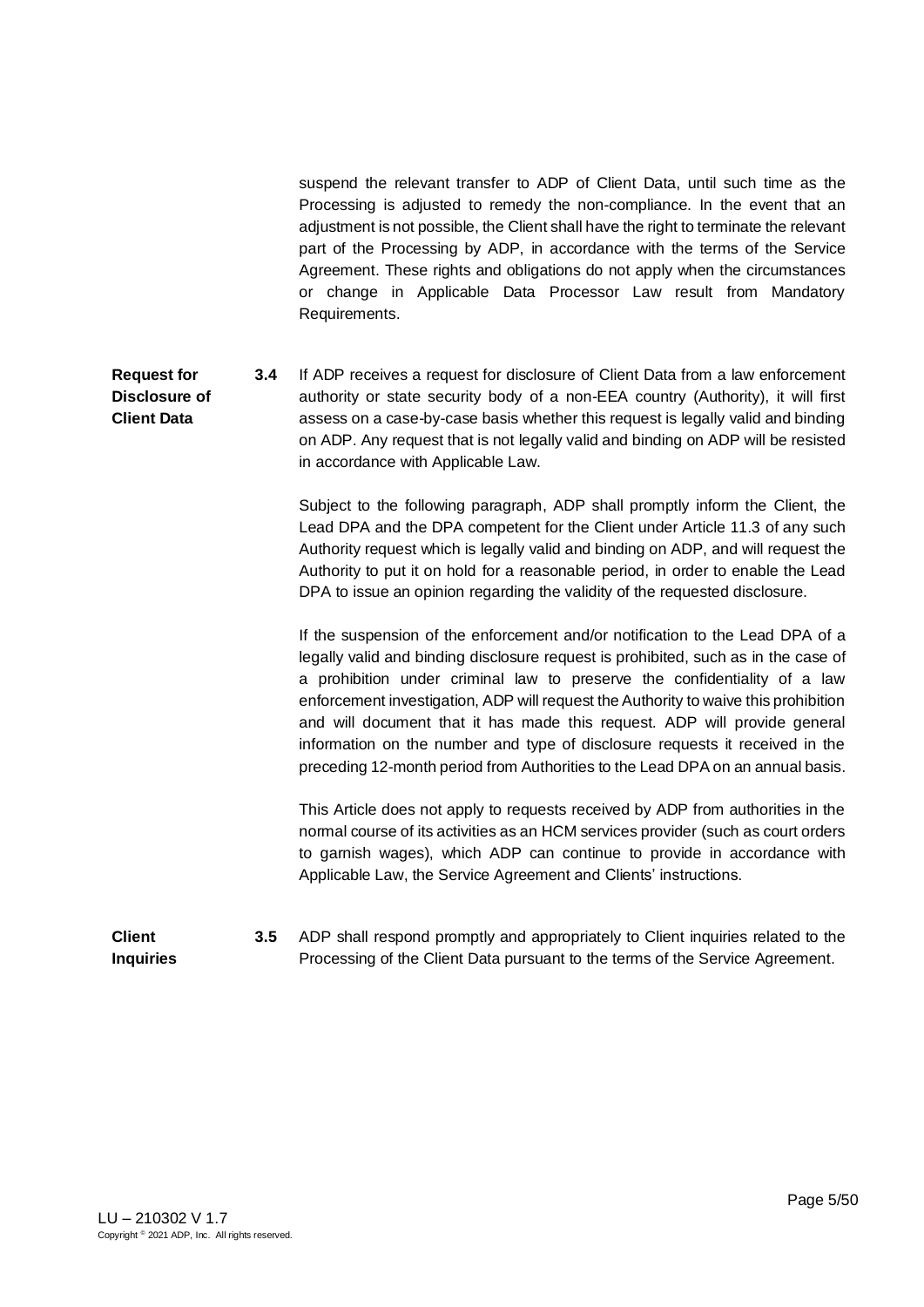# <span id="page-5-0"></span>**Article 4 – Data Processing Purposes**

| Legitimate<br><b>Business</b><br><b>Purposes</b> | 4.1 | ADP Processes Personal Data (including Special Categories of Data) pertaining<br>to Client Employees as needed to provide Client Services, Client Support<br>Activities, and for the following additional purposes:                                                                                                                                                                                                                                                                                                                                                                                                                                          |
|--------------------------------------------------|-----|--------------------------------------------------------------------------------------------------------------------------------------------------------------------------------------------------------------------------------------------------------------------------------------------------------------------------------------------------------------------------------------------------------------------------------------------------------------------------------------------------------------------------------------------------------------------------------------------------------------------------------------------------------------|
|                                                  |     | (a) Hosting, storage, and other Processing needed for business continuity and<br>disaster recovery, including making back-up and Archive copies of Personal<br>Data;                                                                                                                                                                                                                                                                                                                                                                                                                                                                                         |
|                                                  |     | (b) System and network administration and security, including infrastructure<br>monitoring, identity and credential management, verification<br>and<br>authentication, and access control;                                                                                                                                                                                                                                                                                                                                                                                                                                                                   |
|                                                  |     | (c) Monitoring and other controls needed to safeguard the security and integrity<br>of transactions (e.g. financial transactions and money movement activities)<br>including for due diligence (such as verifying the identity of the Individual,<br>and the Individual's eligibility to receive products or services (such as<br>verifying employment or account status);                                                                                                                                                                                                                                                                                   |
|                                                  |     | (d) Enforcing contracts and protecting ADP, its Associates, Clients, Client<br>Employees, and the public against theft, legal liability, fraud, or abuse<br>including: (i) detecting, investigating, preventing, and mitigating the harm<br>from actual and attempted financial fraud, identity fraud, and other threats<br>against financial and physical assets, access credentials, and information<br>systems; (ii) participating in external cybersecurity, anti-fraud and anti-<br>money laundering initiatives; and (iii) as needed to protect the vital interests<br>of Individuals, such as by alerting Individuals to an observed security threat; |
|                                                  |     | (e) ADP internal business process execution and management leading to<br>incidental Processing of Client Data for:                                                                                                                                                                                                                                                                                                                                                                                                                                                                                                                                           |
|                                                  |     | (1) Internal auditing and consolidated reporting;                                                                                                                                                                                                                                                                                                                                                                                                                                                                                                                                                                                                            |
|                                                  |     | (2) Legal compliance, including mandatory filings, uses, and disclosures of<br>information that are required by Applicable Law;                                                                                                                                                                                                                                                                                                                                                                                                                                                                                                                              |
|                                                  |     | (3) Data de-identification and aggregation of de-identified data for data<br>minimization and services analyses;                                                                                                                                                                                                                                                                                                                                                                                                                                                                                                                                             |
|                                                  |     | (4) Use of de-identified and aggregated data, as permitted by Clients, to<br>facilitate analytics, continuity and improvement of ADP products and<br>services; and                                                                                                                                                                                                                                                                                                                                                                                                                                                                                           |

(5) Facilitating corporate governance, including mergers, acquisitions, divestitures, and joint ventures.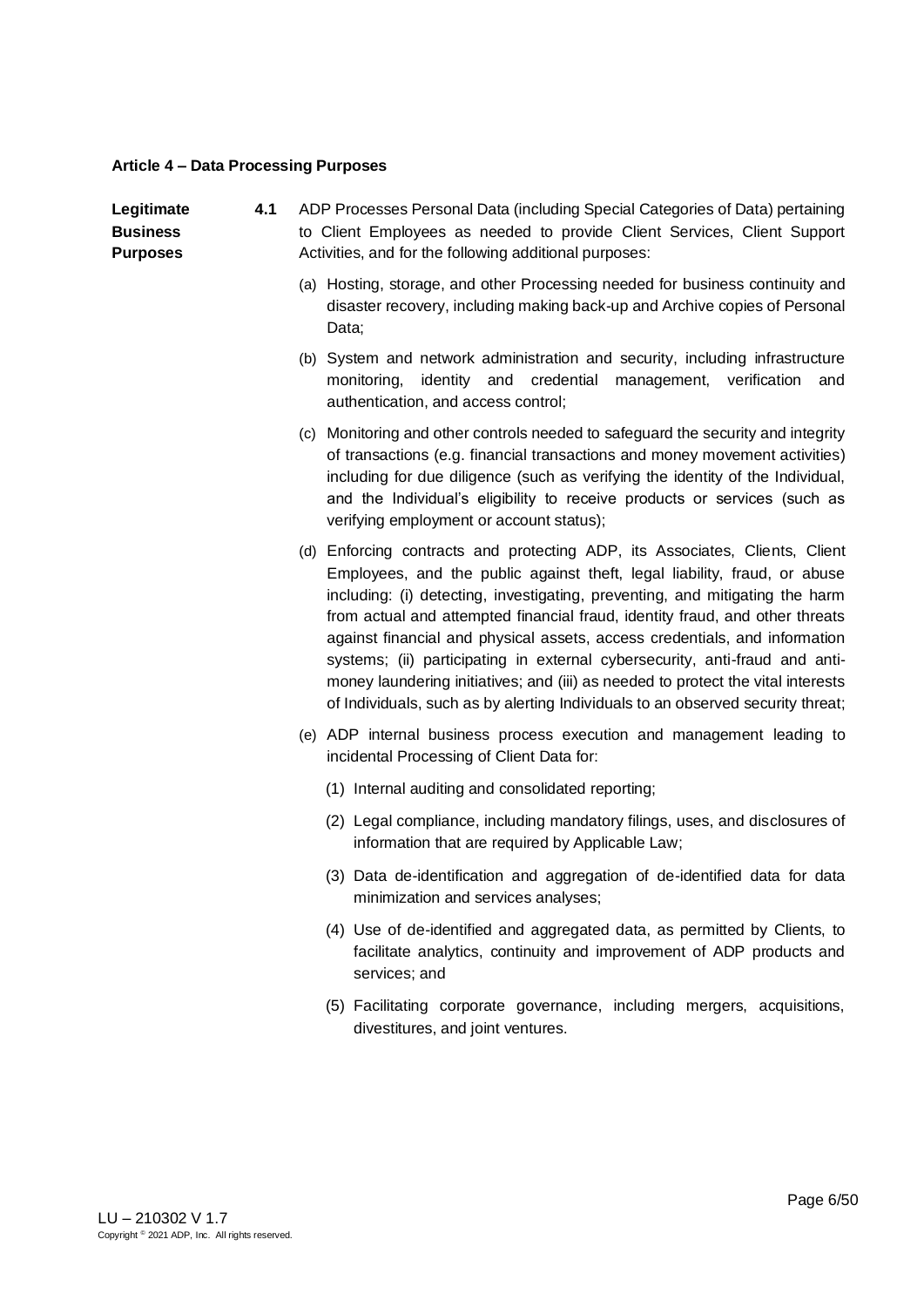#### <span id="page-6-0"></span>**Article 5 – Security Requirements**

- **Data Security 5.1** ADP shall employ commercially reasonable and appropriate technical, physical, and organizational measures to protect Client Data from misuse or accidental, unlawful, or unauthorized destruction, loss, alteration, disclosure, acquisition, or access during the Processing, which will meet the requirements of EEA Applicable Law, or any stricter requirements, as imposed under the Service Agreement. ADP shall, in any event, take the measures specified in Annex 2 of this Code, which measures may be modified by ADP, provided that such changes do not materially diminish the level of security provided to Client Data under Annex 2.
- **Data Access and Confidentiality 5.2** Staff shall be authorized to access Client Data only to the extent necessary to serve the applicable data processing purposes under Article 4. ADP shall impose confidentiality obligations on Staff who have access to Client Data.
- **Data Security Breach Notification 5.3** ADP shall notify the Client of a Data Security Breach without undue delay after becoming aware that such a breach has occurred, unless a law enforcement official or supervisory authority determines that notification would impede a criminal investigation, or cause damage to national security or a breach of trust in the relevant industry sector. In this case, notification shall be delayed as instructed by such law enforcement official or supervisory authority. ADP shall respond promptly to Client inquiries relating to said Data Security Breach.

## <span id="page-6-1"></span>**Article 6 – Transparency to Client Employees**

**Other Requests of Client Employees 6.1** ADP shall promptly notify the Client of requests or complaints related to the Processing of Personal Data by ADP that are received directly from Client Employees without responding to such requests or complaints, unless otherwise provided in the Service Agreement or instructed by the Client.

> If instructed by the Client to respond to Client Employee requests and complaints in the Service Agreement, ADP shall ensure that Client Employees are provided with all information reasonably required (such as the point of contact and the procedure) in order for the Client Employee to be able to effectively make the request or lodge the complaint.

> The provisions of this Article 6.1 shall not apply to requests that are handled by ADP in the normal course of providing Client Services and Client Support Activities.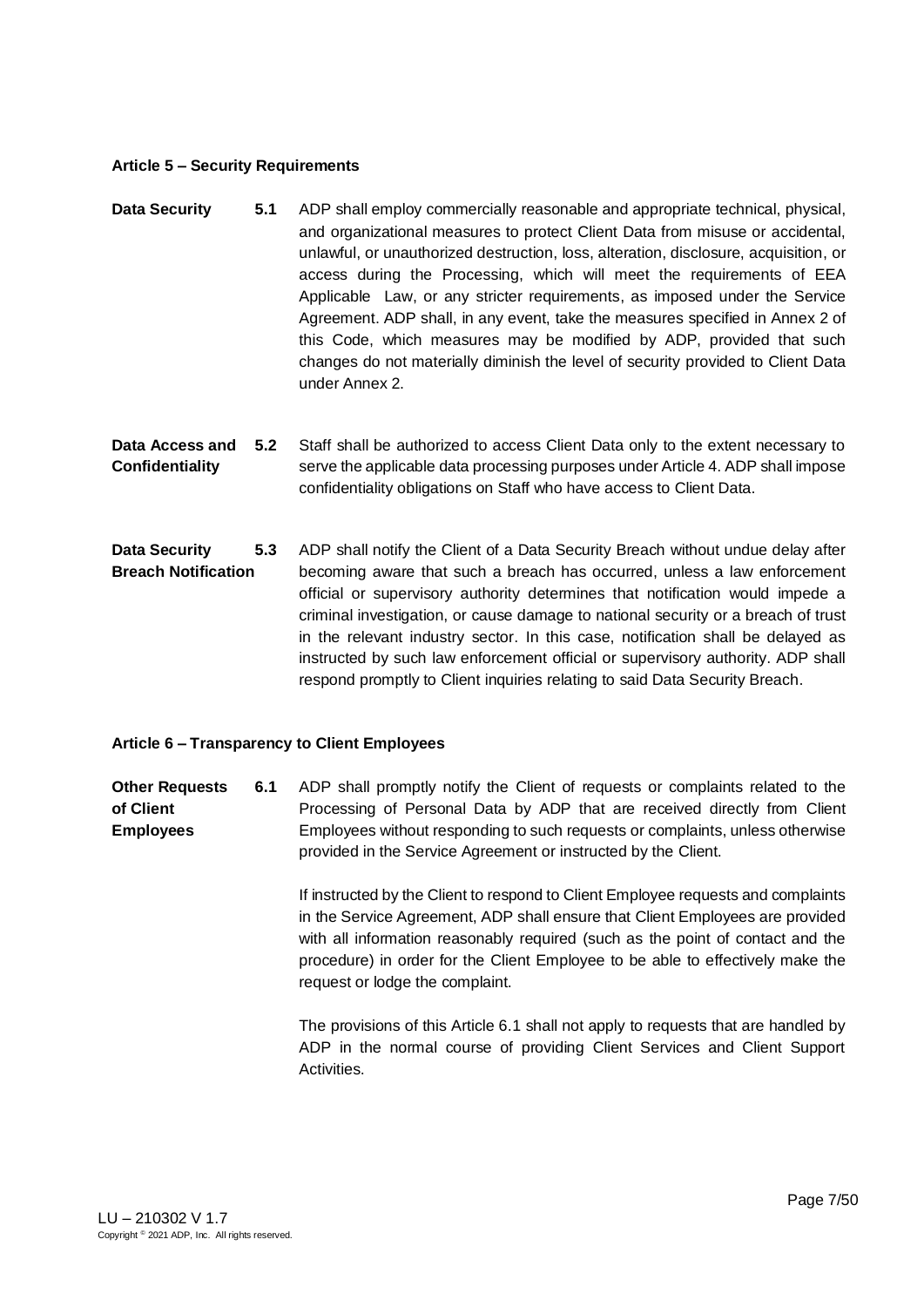#### <span id="page-7-0"></span>**Article 7 – Subprocessors**

| <b>Third Party</b><br>Subprocessing<br><b>Contracts</b>                                | 7.1 | Third Party Subprocessors may only Process Client Data pursuant to a<br>Subprocessor Contract. The Subprocessor Contract shall impose similar data<br>protection-related Processing terms on the Third Party Subprocessor that will be<br>not less protective than those imposed on the ADP Contracting Entity by the<br>Service Agreement and this Code.                                                                                                                                                                                                                                                                                                                                                                                                                                  |
|----------------------------------------------------------------------------------------|-----|--------------------------------------------------------------------------------------------------------------------------------------------------------------------------------------------------------------------------------------------------------------------------------------------------------------------------------------------------------------------------------------------------------------------------------------------------------------------------------------------------------------------------------------------------------------------------------------------------------------------------------------------------------------------------------------------------------------------------------------------------------------------------------------------|
| <b>Publication of</b><br>Overview of<br><b>Subprocessors</b>                           | 7.2 | ADP shall publish an overview of the categories of Subprocessors involved in<br>the performance of the relevant Client Services on the appropriate ADP website.<br>This overview shall be promptly updated in case of changes.                                                                                                                                                                                                                                                                                                                                                                                                                                                                                                                                                             |
| <b>Notification of</b><br><b>New</b><br><b>Subprocessors</b><br>and Right to<br>Object | 7.3 | ADP shall provide notice to the Client of any new Subprocessors engaged by<br>ADP for the delivery of the Client Services. Within 30 days of receiving such<br>notice, the Client may object to such Subprocessor by providing written notice<br>to ADP alleging objective justifiable grounds related to the inability of such<br>Subprocessor to protect Client Data in accordance with the related obligations<br>of the Subprocessor Contract, as referred to in Article 7.1. In the event that the<br>parties cannot reach a mutually acceptable solution, ADP shall, at its option,<br>refrain from allowing the Subprocessor to access the Client Data, or enable the<br>Client to terminate the relevant Client Services in accordance with the terms of<br>the Service Agreement. |
| <b>Exception</b>                                                                       | 7.4 | The provisions of this Section 7 shall not apply to the extent the Client instructs<br>ADP to allow a Third Party to Process Client Data pursuant to a contract that the                                                                                                                                                                                                                                                                                                                                                                                                                                                                                                                                                                                                                   |

#### <span id="page-7-1"></span>**Article 8 – Supervision and Compliance**

**Privacy Officer**

**Global Chief 8.1** The ADP Group shall have a Global Chief Privacy Officer who is responsible for:

- (a) Chairing the Privacy Leadership Council;
- (b) Supervising compliance with this Code;
- (c) Supervising, coordinating, communicating, and consulting with the relevant members of the Privacy Network on privacy and data protection issues;

Client has directly with the Third Party (e.g., a Third Party benefits provider).

- (d) Providing annual privacy reports on data protection risks and compliance issues to the ADP Executive Committee;
- (e) Coordinating official investigations or inquiries into the Processing of Client Data by a government authority, in conjunction with the relevant members of the Privacy Network and ADP's Legal department;
- (f) Dealing with conflicts between this Code and Applicable Law;
- (g) Monitoring the process by which Privacy Impact Assessments (PIAs) are conducted and reviewing PIAs as appropriate;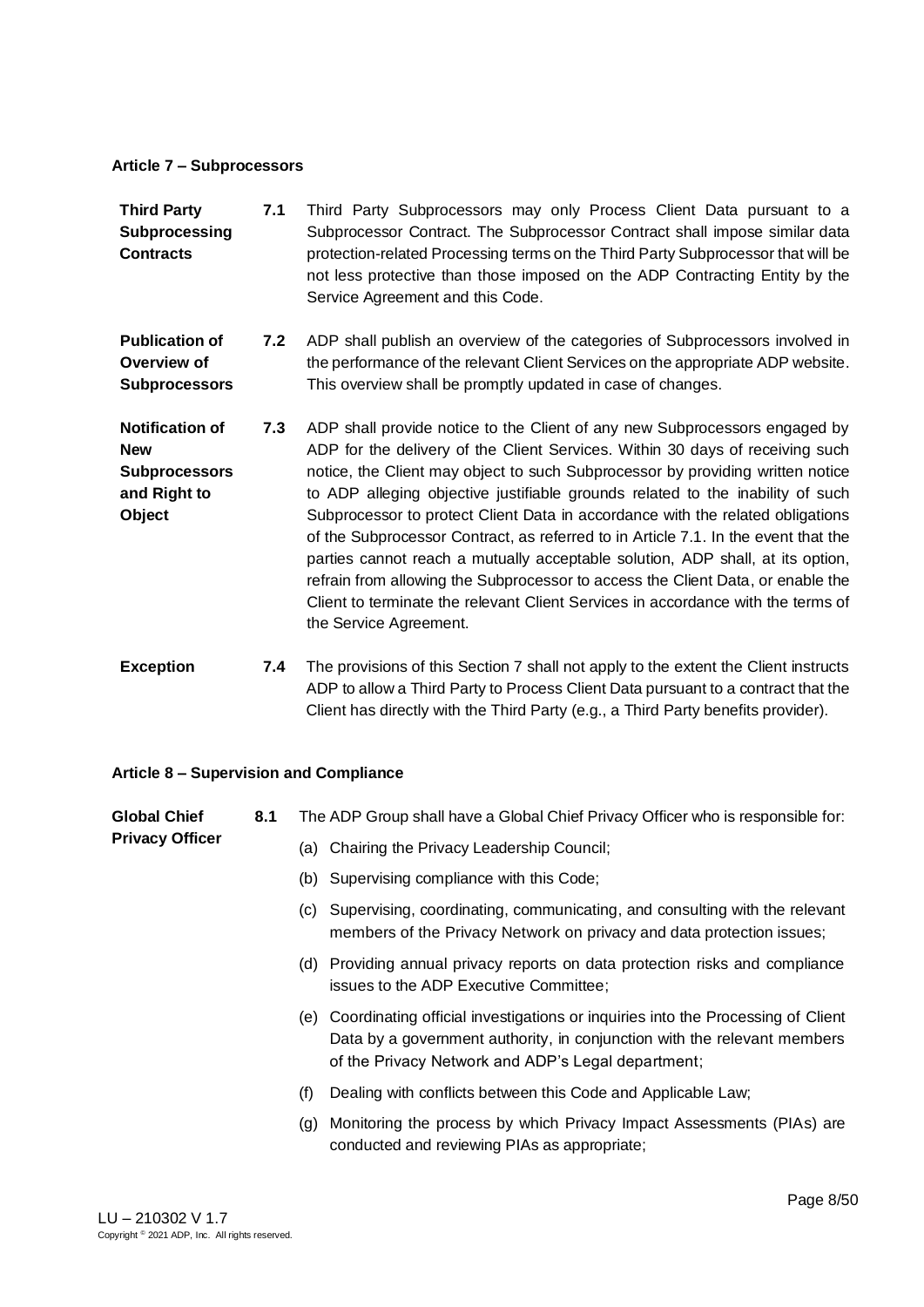- (h) Monitoring the documentation, notification, and communication of Data Security Breaches;
- (i) Advising on the data management processes, systems, and tools to implement the framework for privacy and data protection management as established by the Privacy Leadership Council, including:
	- (1) Maintaining, updating, and publishing this Code and related policies and standards;
	- (2) Advising on the tools to collect, maintain, and update inventories containing information about the structure and functioning of all systems that Process Client Data;
	- (3) Providing, assisting, or advising on the privacy training to Staff so they understand and comply with their responsibilities under this Code;
	- (4) Coordinating with ADP's Internal Audit department and others to develop and maintain an appropriate assurance program to monitor, audit, and report compliance with this Code, and to enable ADP to verify and certify such compliance as needed;
	- (5) Implementing procedures as needed to address privacy and data protection inquiries, concerns, and complaints; and
	- (6) Advising as to appropriate sanctions for violations of this Code (e.g., disciplinary standards).
- **Privacy Network 8.2** ADP shall establish a Privacy Network sufficient to direct compliance with this Code within the ADP global organization.

The Privacy Network shall create and maintain a framework to support the Global Chief Privacy Officer and to undertake oversight of those tasks set forth in Article 8.1 and other tasks as may be appropriate to maintain and update this Code. The members of the Privacy Network, as relevant to their role in the region or organization, shall perform the following additional tasks:

- (a) Oversee implementation of the data management processes, systems, and tools that enable adherence to the Code by the Group Companies in their respective regions or organizations;
- (b) Support and assess overall privacy and data protection management and compliance of the Group Companies within their regions;
- (c) Regularly advise their Privacy Stewards and the Global Chief Privacy Officer on regional or local privacy risks and compliance issues;
- (d) Verify that appropriate inventories of the systems that Process Client Data are being maintained;
- (e) Be available to respond to requests for privacy approvals or advice;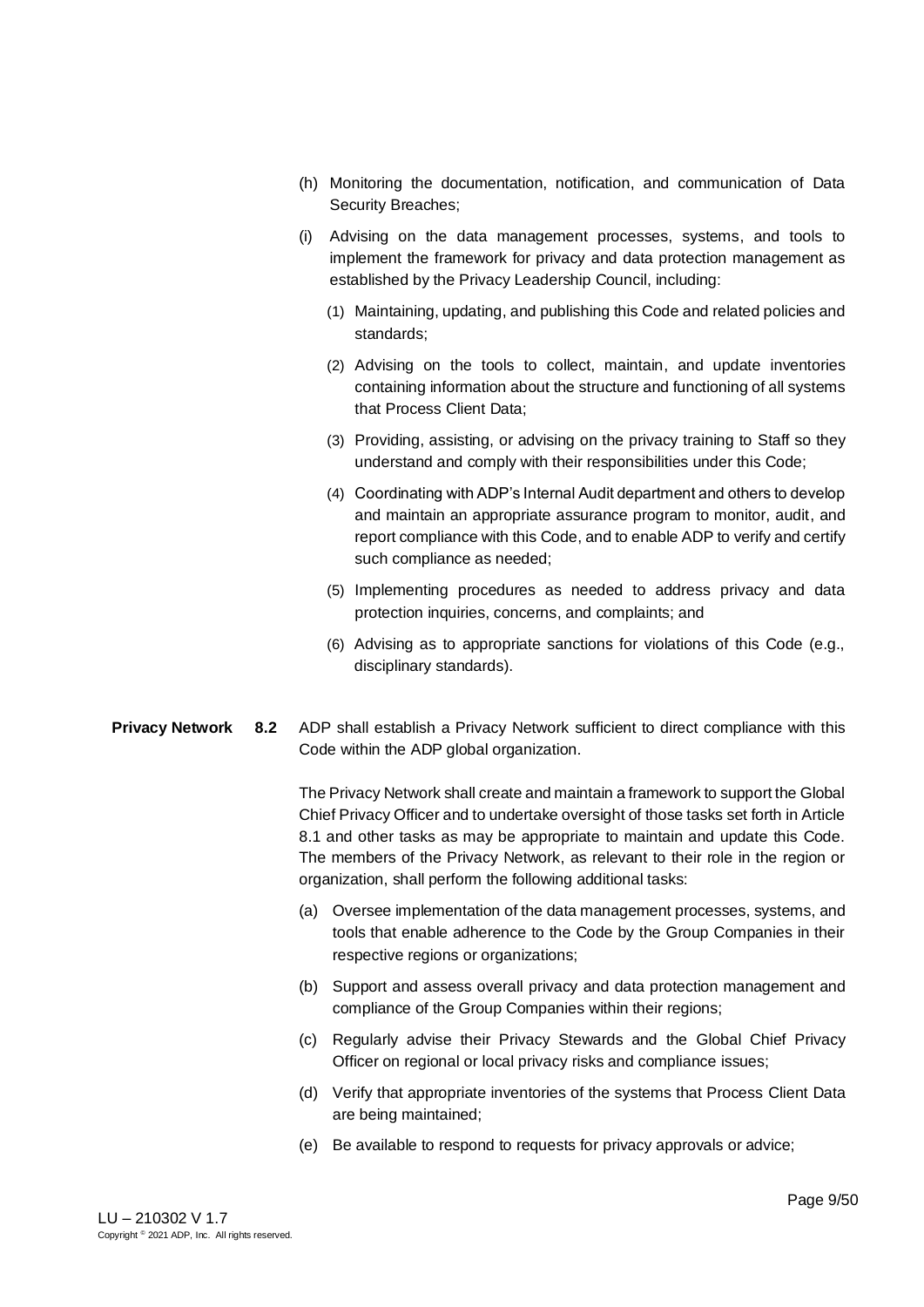- (f) Provide information needed by the Global Chief Privacy Officer to complete the annual privacy report;
- (g) Assist the Global Chief Privacy Officer in the event of official investigations or inquiries by government authorities;
- (h) Develop and publish privacy policies and standards appropriate for their regions or organizations;
- (i) Advise Group Companies on data retention and destruction;
- (j) Notify the Global Chief Privacy Officer of complaints and assist with the resolution of these complaints; and
- (k) Assist the Global Chief Privacy Officer, other members of the Privacy Network, Privacy Stewards, and others as needed to:
	- (1) Enable the Group Companies or organizations to comply with the Code, using the instructions, tools, and trainings that have been developed;
	- (2) Share best practices for privacy and data protection management within the region;
	- (3) Confirm that privacy and data protection requirements are taken into account whenever new products and services are implemented in the Group Companies or organizations; and
	- (4) Assist the Privacy Stewards, Group Companies, business units, functional areas, and procurement personnel with the use of Subprocessors.
- **Privacy Stewards 8.3** Privacy Stewards are ADP executives who have been appointed by a Responsible Executive and/or ADP's Executive Leadership to implement and enforce the Code within an ADP business unit or functional area. Privacy Stewards are accountable for effective implementation of the Code within the relevant business unit or functional area. In particular, Privacy Stewards must verify that effective privacy and data protection management controls are integrated into all business practices that impact Client Data, and that adequate resources and budget are available to meet the obligations of this Code. Privacy Stewards may delegate tasks and shall allocate appropriate resources as needed to meet their responsibilities and achieve compliance goals.

The Privacy Stewards' responsibilities include:

(a) Monitoring overall privacy and data protection management and compliance within their Group Company, business unit, or functional area, and verifying that all processes, systems, and tools devised by the Global Data Privacy and Governance Team have been implemented effectively;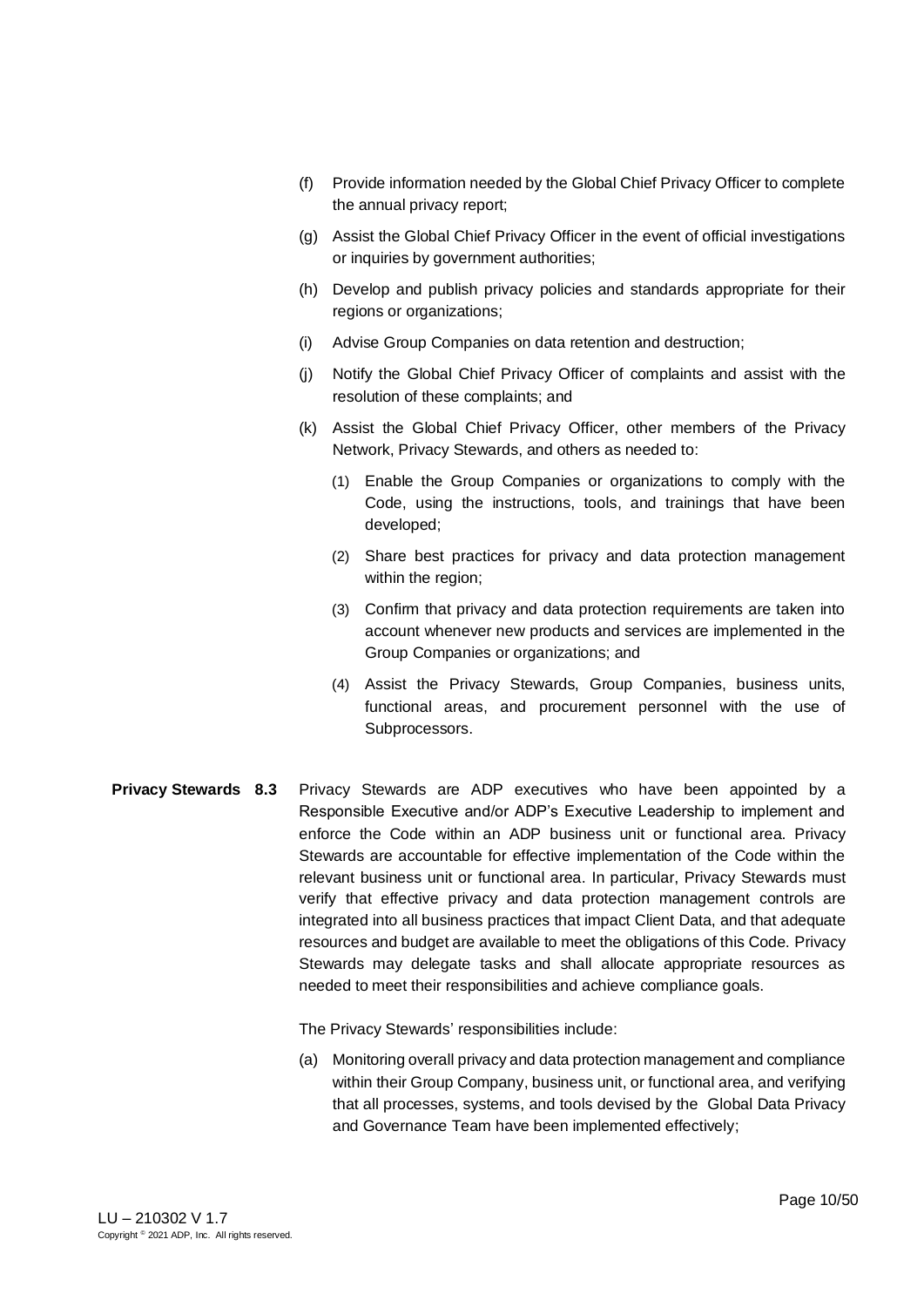(b) Confirming that privacy and data protection management and compliance tasks are appropriately delegated in the normal course of business, as well as during, and following organizational restructuring, outsourcing, mergers and acquisitions, and divestures; (c) Collaborating with the Global Chief Privacy Officer and the relevant members of the Privacy Network to understand and address any new legal requirements, and verifying that the privacy and data protection management processes are updated to address changing circumstances and legal and regulatory requirements; (d) Consulting with the Global Chief Privacy Officer and the relevant members of the Privacy Network in all cases where there is an actual or potential conflict between Applicable Law and this Code; (e) Monitoring Subprocessors used by the Group Company, business unit, or functional area to confirm ongoing compliance by the Subprocessors with this Code and the Subprocessors' Contracts; (f) Confirming that all Staff in the Group Company, business unit, or functional area have completed the required privacy training courses; and (g) Directing that stored Client Data be deleted, destroyed, de-identified, or transferred as required by Article 2.2. **Responsible Executives 8.4** The Responsible Executives, as heads of business units or functional areas, are responsible for ensuring that effective privacy and data protection management is implemented in their organizations. Each Responsible Executive shall (a) appoint appropriate Privacy Stewards, (b) ensure that adequate resources and

> budget are available for compliance, and (c) provide support to the Privacy Steward as needed to address compliance weaknesses and manage risk.

- **Privacy Leadership Council 8.5** The Global Chief Privacy Officer shall chair a Privacy Leadership Council comprised of the Privacy Stewards, members of the Privacy Network selected by the Global Chief Privacy Officer, and others who may be necessary to assist in the Council's mission. The Privacy Leadership Council shall create and maintain a framework to support the tasks as may be appropriate for the Group Companies, business units, and functional areas to comply with this Code, to undertake the tasks set forth herein, and to support the Global Chief Privacy Officer.
- **Default Privacy Network Members and Privacy Stewards 8.6** If at any time there is no Global Chief Privacy Officer appointed or in capacity to perform the functions assigned to the role, then the General Counsel shall appoint a person to act as interim Global Chief Privacy Officer. If at any time there is no member of the Privacy Network designated for a particular region or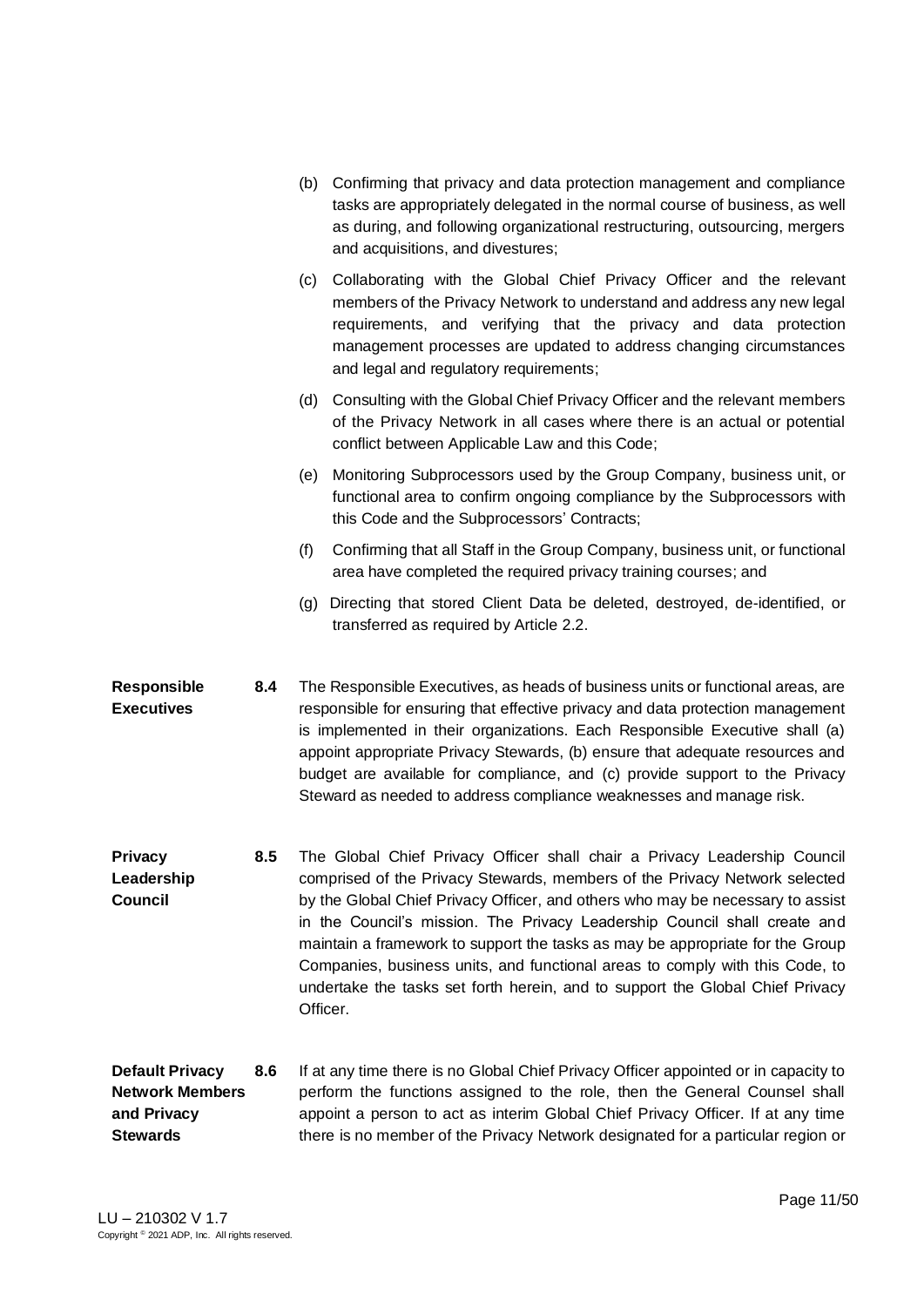organization, the Global Chief Privacy Officer shall undertake the tasks of such member of the Privacy Network set forth in Article 8.2.

If at any time there is no Privacy Steward designated for a Group Company, business unit, or functional area, the Responsible Executive shall appoint an appropriate person to undertake the tasks set forth in Article 8.3.

**Statutory Positions 8.7** Where members of the Privacy Network, e.g. data protection officers under EEA Applicable Law, hold their positions pursuant to law, they shall carry out their job responsibilities to the extent they do not conflict with their statutory positions.

# <span id="page-11-0"></span>**Article 9 – Policies and Procedures**

**Policies and Procedures 9.1** ADP shall develop and implement policies, standards, guidelines, and procedures to comply with this Code.

**System Information 9.2** ADP shall maintain readily available information regarding the structure and functioning of all systems and processes that Process Client Data, such as inventories of systems and processes that impact Client Data, along with information generated in the course of Data Protection Impact Assessments. A copy of this information will be provided to the Lead DPA or to a DPA competent for Client under Article 11.3 upon request.

#### <span id="page-11-1"></span>**Article 10 – Training**

**Training 10.1** ADP shall provide training on the obligations and principles set forth in this Code, and other privacy and data security obligations to all Staff with access to Client Data or responsibilities associated with Processing Client Data.

#### <span id="page-11-2"></span>**Article 11 – Monitoring and Auditing Compliance**

- **Internal Audits 11.1** ADP shall audit business processes and procedures that involve the Processing of Client Data for compliance with this Code on a regular basis. In particular:
	- (a) The audits may be carried out in the course of the regular activities of ADP Internal Audit (including through the use of independent Third Parties), and other internal teams engaged in assurance functions, and on an adhoc basis at the request of the Global Chief Privacy Officer;
	- (b) The Global Chief Privacy Officer may also request that an audit be conducted by an external auditor and will inform the Responsible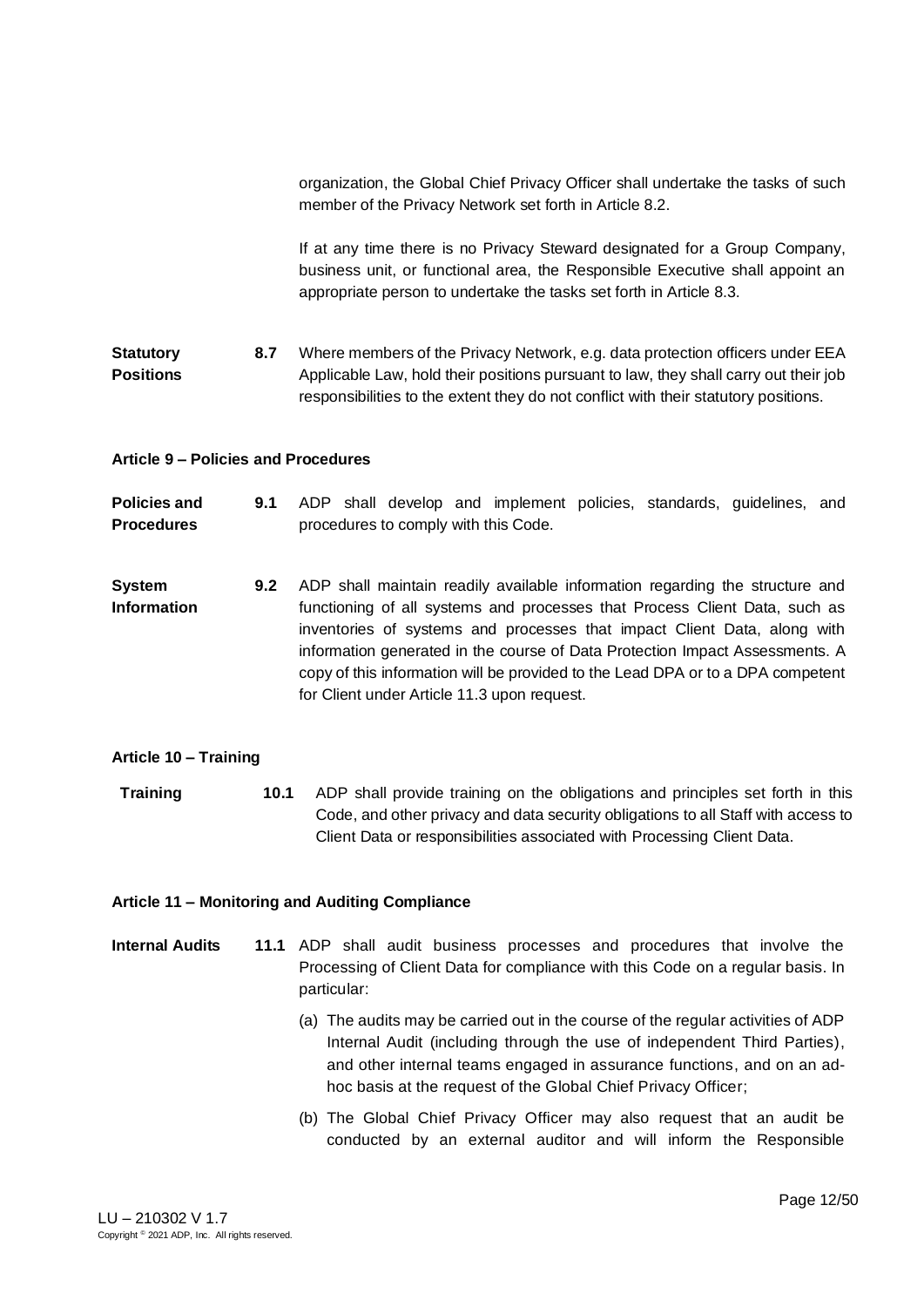Executive of the relevant business unit and/or the ADP Executive Committee as appropriate;

- (c) Applicable professional standards of independence, integrity, and confidentiality shall be observed during the audit process;
- (d) The Global Chief Privacy Officer and the appropriate member of the Privacy Network shall be informed of the results of the audits;
- (e) To the extent that the audit reveals non-compliance with this Code, those findings will be reported to the applicable Privacy Stewards and Responsible Executives. The Privacy Stewards will cooperate with the Global Data Privacy and Governance Team to develop and execute an appropriate remediation plan;
- (f) A copy of the audit results related to compliance with this Code will be provided to the Lead DPA or to a DPA competent under Article 11.3 upon request*.*
- **Client Audit 11.2** ADP will address Client audit requests as described in this Article 11.2. ADP will answer questions asked by the Client regarding the Processing of Client Data by ADP. In the event the Client reasonably considers that the answers provided by ADP justify further analysis, ADP shall, in agreement with the Client, either:
	- (a) Make the facilities it uses for the Processing of Client Data available for an audit by a qualified independent third party assessor reasonably acceptable to ADP and bound by confidentiality obligations satisfactory to ADP, and engaged by the Client. The Client will provide a copy of the audit report to the Global Chief Privacy Officer which shall be treated as ADP confidential information. Audits shall be conducted no more than once per year, per Client, during the term of the Service Agreement, during regular business hours, and shall be subject to (i) a written request submitted to ADP at least 45 days in advance of the proposed audit date; (ii) a detailed written audit plan reviewed and approved by ADP's security organization; and (iii) ADP's on-site security policies. Such audits will take place only in the presence of a representative of ADP's Global Security Office, ADP's Global Data Privacy and Governance Team, or such person designated by the appropriate representative. The audits shall not be permitted to disrupt ADP's Processing activities or compromise the security and confidentiality of Personal Data pertaining to other ADP Clients; or
	- (b) ADP shall provide a statement to the Client issued by a qualified independent third party assessor certifying that the ADP business processes and procedures that involve the Processing of Client Data comply with this Code.

ADP may charge Clients a reasonable fee for such audit.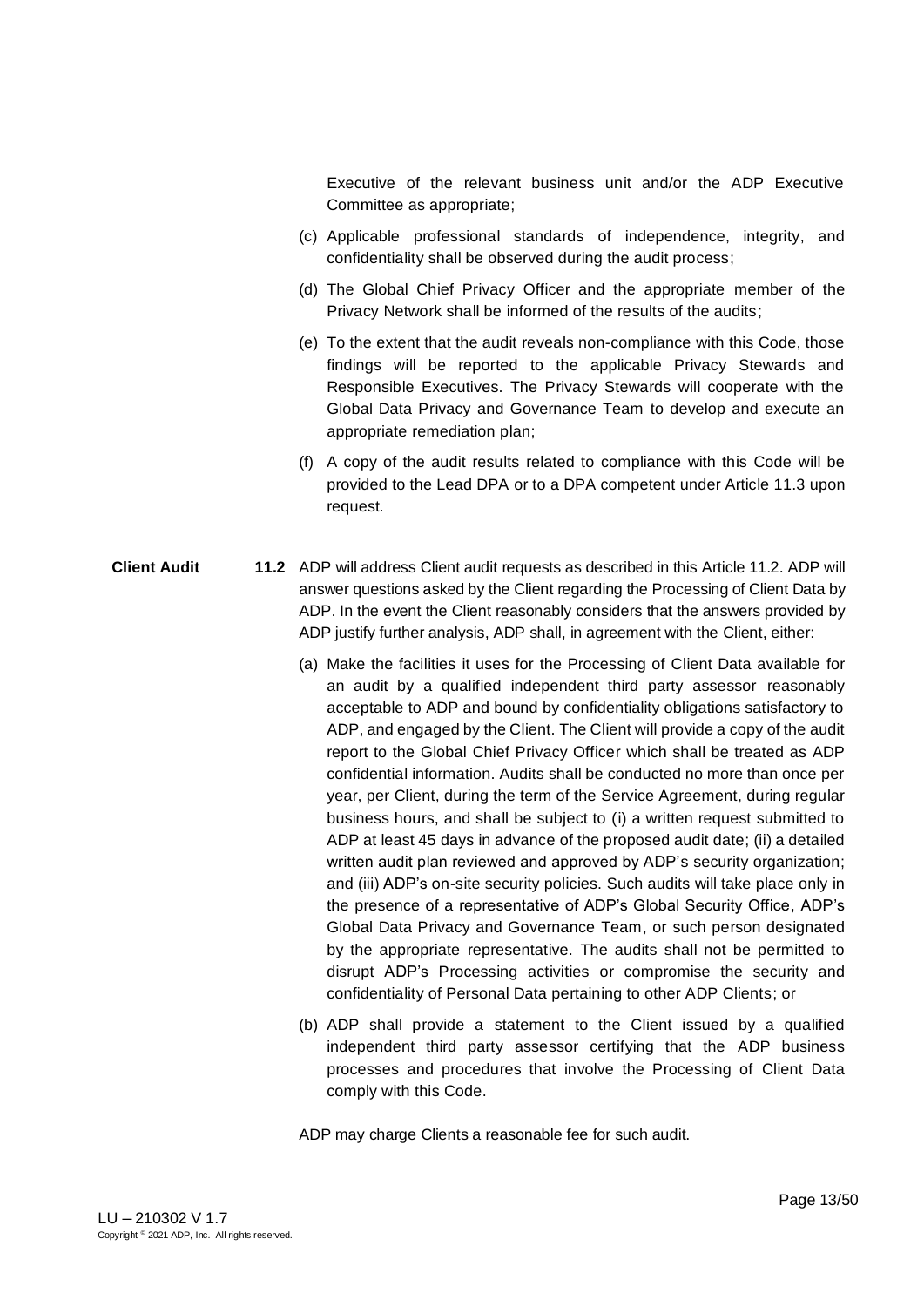This Article 11.2 supplements or clarifies the audit rights which Clients may have under Applicable Law and Service Agreements. In case of contradiction, the provisions of Applicable Law and Service Agreements shall prevail.

**Audits by DPAs 11.3** Any DPA of an EEA Country which is competent to audit an ADP Client will be authorized to audit the relevant data transfer for compliance with this Code, under the same conditions as would apply to an audit by that DPA of the Client itself under the Applicable Data Controller Law.

To facilitate any such audit:

- (a) ADP and the Client will collaborate in good faith to attempt to resolve the request by providing information to the DPA, such as ADP audit reports, and shall facilitate discussions between the DPA, and the Client's and ADP's subject matter experts, who can review the security, privacy, and operational controls that are in place. The Client will have access to its Client Data in accordance with the Service Agreement, and may delegate such access to representatives of the DPA;
- (b) If the information available through these mechanisms is insufficient to address the DPA's stated objectives, ADP will provide the DPA with the opportunity to communicate with ADP's auditor;
- (c) If this appears insufficient, ADP will provide the DPA with a direct right to examine ADP's data processing facilities used to Process Client Data on reasonable prior notice, during business hours, and with full respect to the confidentiality of the information obtained and to the trade secrets of ADP. The DPA can only access the Client Data belonging to the Client.

This Article 11.3 supplements or clarifies the audit rights which DPAs may have under Applicable Law and Service Agreements. In case of contradiction, the provisions of Applicable Law shall prevail.

**Annual Report 11.4** The Global Chief Privacy Officer shall produce an annual report for the ADP Executive Committee on compliance with this Code, privacy, data protection risks, and other relevant issues. This report will reflect the information provided by the Privacy Network and others regarding local developments and specific issues within Group Companies.

# **Mitigation 11.5** ADP shall take appropriate steps to address any instances of non-compliance with this Code identified during compliance audits.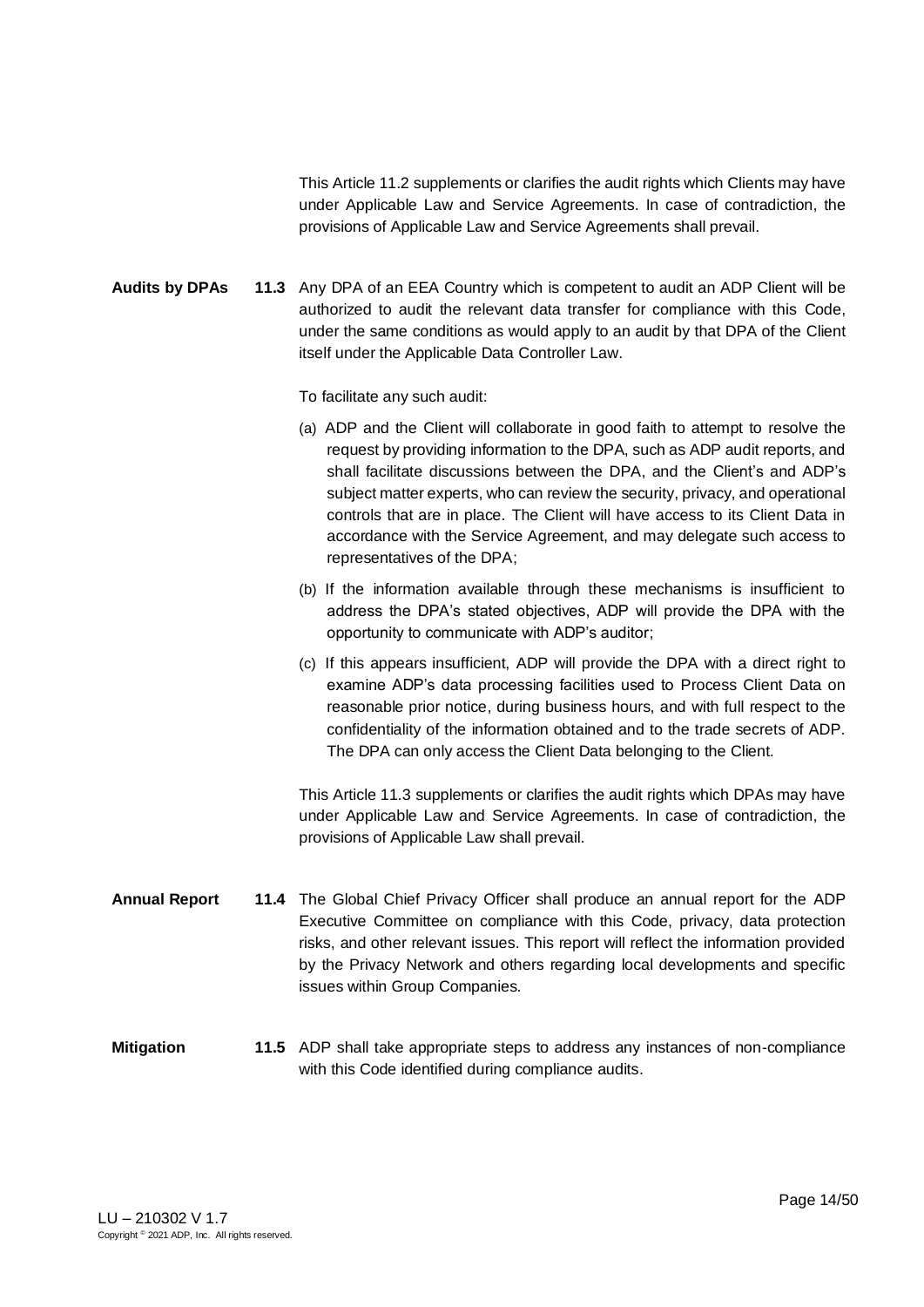#### <span id="page-14-0"></span>**Article 12 – Legal Issues**

#### **Rights of Client Employees 12.1** If ADP violates the Code with respect to the Personal Data of a Client Employee covered by this Code, such Client Employee can as a third party beneficiary enforce Articles 1.5, 1.6, 2.1, 2.2, 3, 5, 6, 7.1, 7.3, 7.4, 11.2, 11.3, 12.1, 12.2, 12.3, 12.5, 12.7, 12.8, and 14.3 of this Processor Code against the ADP Contracting Entity.

To the extent the Client Employee may enforce any such rights against the ADP Contracting Entity, the ADP Contracting Entity may not rely on a breach of its obligations by a Subprocessor to avoid liability, except to the extent that a defense of a Subprocessor would also constitute a defense of ADP. ADP may, however, assert any defenses or rights that would have been available to the Client. ADP also may assert any defenses that ADP could have asserted against the Client (such as contributory negligence), in defending against the affected Individual's claim.

#### **Complaint Procedure 12.2** Client Employees may file a written complaint in respect of any claim they have under Article 12.1 with the Global Data Privacy and Governance Team via mail or email at the address indicated at the end of this Code. Client Employee may also file a complaint or claim with the authorities or the courts in accordance with Article 12.3 of this Code.

The Global Data Privacy and Governance Team shall be responsible for complaint handling. Each complaint will be assigned to an appropriate Staff member (either within the Global Data Privacy and Governance Team or within the applicable business unit or functional area). These Staff will:

- (a) Promptly acknowledge receipt of the complaint;
- (b) Analyze the complaint and, if needed, initiate an investigation;
- (c) If the complaint is well-founded, advise the applicable Privacy Steward and the relevant member of the Privacy Network so that a remediation plan can be developed and executed; and
- (d) Maintain records of all complaints received, responses given, and remedial actions taken by ADP.

ADP will use reasonable efforts to resolve complaints without undue delay, so that a response is given to the Client Employee within four weeks of the date that the complaint was filed. The response will be in writing and will be sent to the Client Employee via the means that the Client Employee originally used to contact ADP (*e.g.*, via mail or email). The response will outline the steps that ADP has taken to investigate the complaint and will indicate ADP's decision regarding what steps (if any) it will take as a result of the complaint.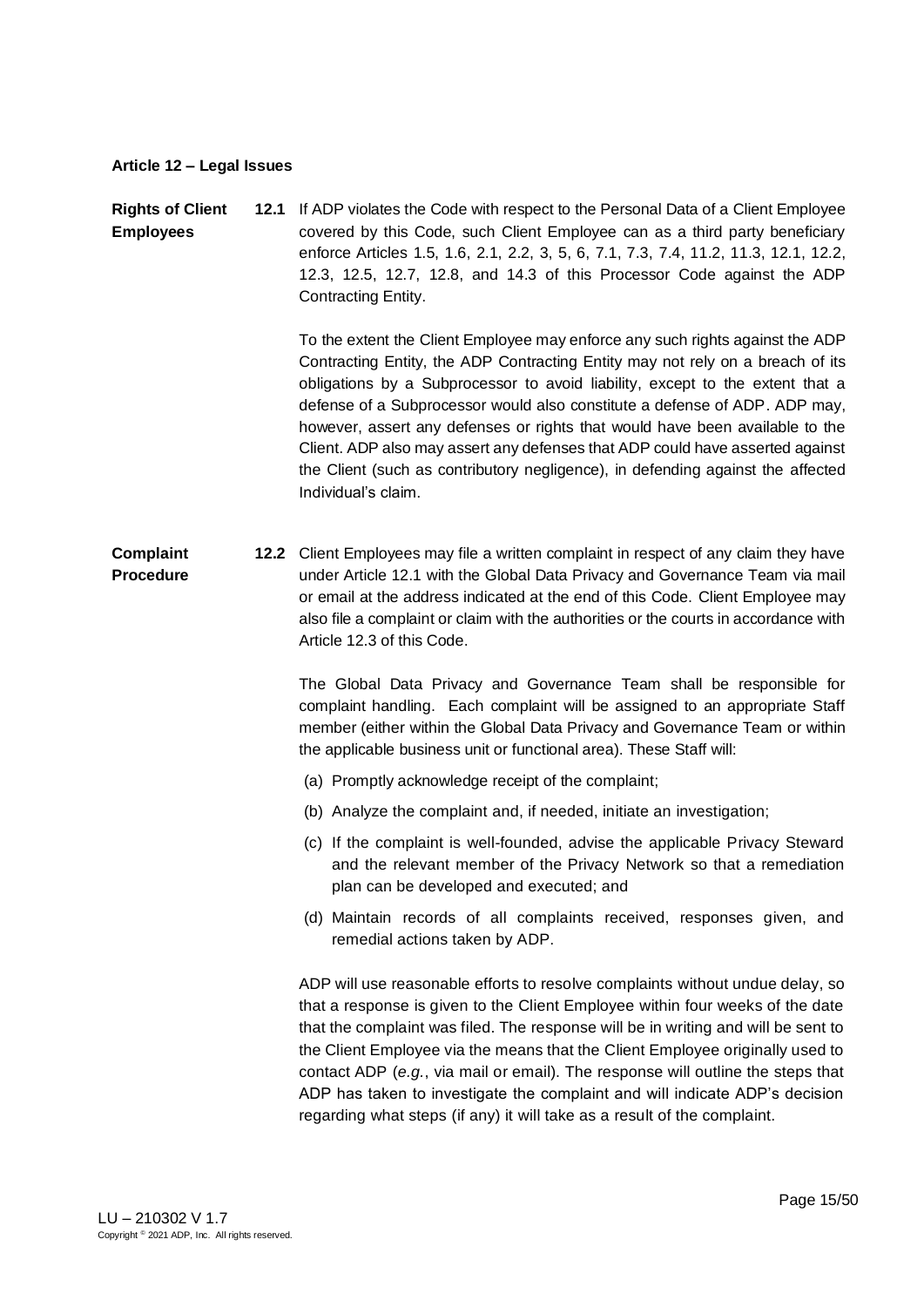In the event that ADP cannot reasonably complete its investigation and response within four weeks, it shall inform the Client Employee within four weeks that the investigation is ongoing and that a response will be provided within the next eight week period.

If ADP's response to the complaint is unsatisfactory to the Client Employee (e.g., the request is denied) or ADP does not observe the conditions of the complaints procedure set out in this Article 12.2, the Client Employee can file a complaint or claim with the authorities or the courts in accordance with Article 12.3.

**Jurisdiction for Claims of Client Employees 12.3** Client Employees are encouraged to first follow the complaints procedure set forth in Article 12.2 of this Code before filing any complaint or claim with the authorities or the courts.

> Client Employees may, at their choice, submit claims under Article 12.1 by bringing a complaint to

> (i) the DPA in the country of his/her habitual residence, place of work or place where the infringement took place, against the ADP Contracting Entity or the ADP Delegated Entity; or

> (ii) the Lead DPA or the courts in the Netherlands, but in that case, only against the ADP Delegated Entity.

> Client Employees may, at their choice, submit claims under Article 12.1 by bringing a complaint to:

> (i) the courts in the country of his/her habitual residence, or the country of origin of the data transfer under this Code, against the ADP Contracting Entity or the ADP Delegated Entity; or

> (ii) the Lead DPA or the courts in the Netherlands, but in that case, only against the ADP Delegated Entity.

> The DPAs and courts shall apply their own substantive and procedural laws to the disputes. The choice made by the Client Employee will not prejudice the substantive or procedural rights that the parties may have under Applicable Law.

**Rights of Clients 12.4** The Client may enforce this Code against (i) the ADP Contracting Entity or, (ii) the ADP Delegated Entity before the Lead DPA or the courts in the Netherlands, but only if the ADP Contracting Entity is not established in an EEA Country. The ADP Delegated Entity shall ensure that adequate steps are taken to address violations of this Code by the ADP Contracting Entity, or any other Group Company involved.

> The ADP Contracting Entity and the ADP Delegated Entity may not rely on a breach of its obligations by another Group Company or a Subprocessor to avoid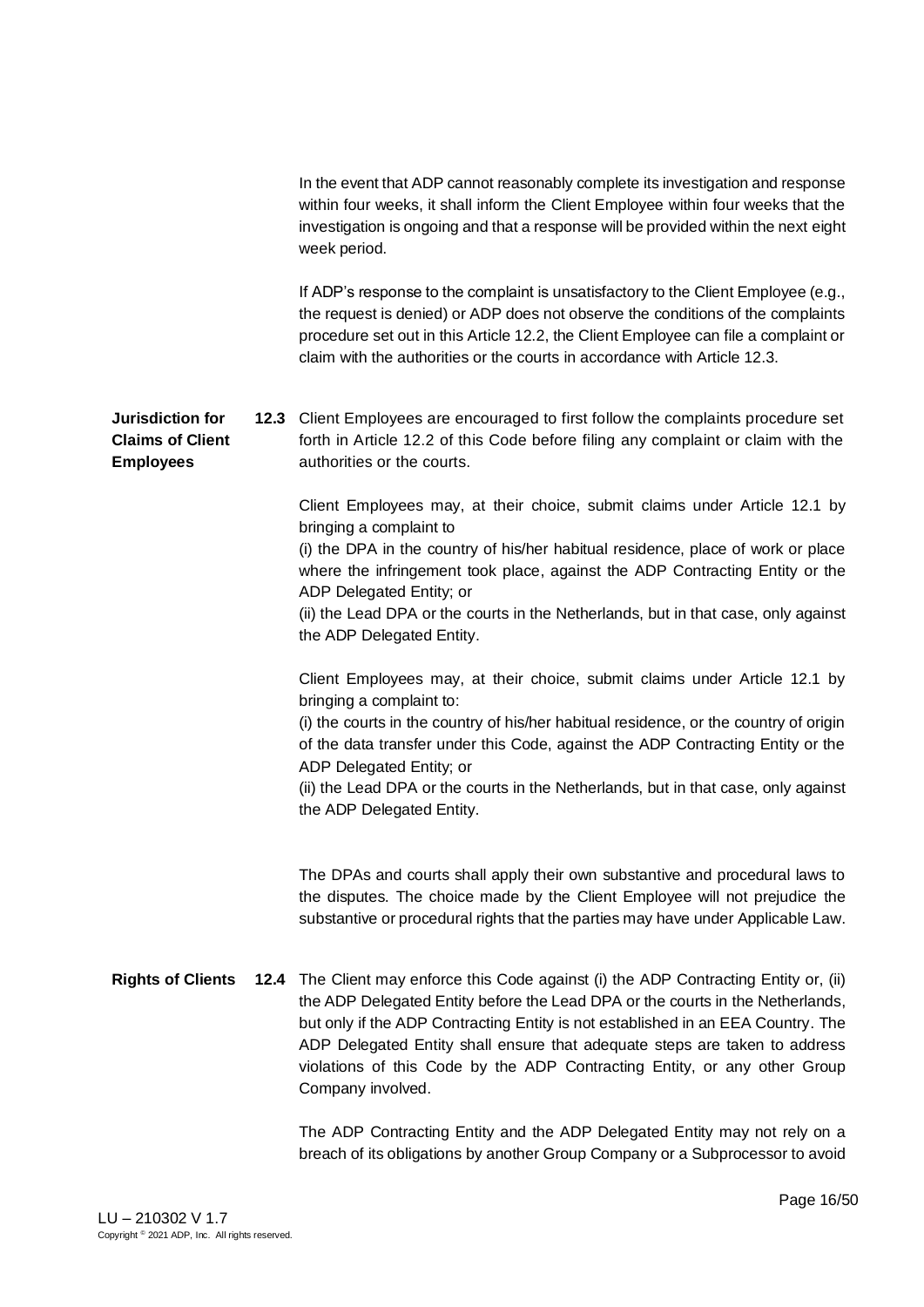liability, except to the extent that a defense of such Group Company or Subprocessor would also constitute a defense of ADP.

**Available Remedies, Burden of Proof for Client Employees 12.5** In the event that a Client Employee has a claim under Article 12.1, Client Employee shall be entitled to compensation of any damages to the extent provided by applicable EEA law. If Client Employees bring claims for damages under Article 12.1, the onus will be on the Client Employees to demonstrate that they have suffered damage, and to establish facts which show it is plausible that the damage has occurred because of a violation of this Code. Subsequently, the ADP Contracting Entity (or the ADP Delegated Entity, as applicable) will have the burden to prove that the damages suffered by the Client Employees due to a violation of this Code are not attributable to the relevant Group Company or a Subprocessor, or to assert other applicable defenses.

- **Client Compensation 12.6** In case of a violation of this Code, and subject to the terms of the Service Agreement, Clients shall be entitled to compensation of direct damages consistent with the provisions of the Service Agreement.
- **Mutual assistance 12.7** All Group Companies shall, as needed, co-operate and assist to the extent reasonably possible with (a) handling a request, complaint, or claim made by a Client or a Client Employee or (b) complying with a lawful investigation or inquiry by a competent government authority.

The Group Company receiving a request for information pursuant to Article 6.1, or a complaint or claim pursuant to Article 12.2 or 12.3, is responsible for handling any communication with the Client or with the Client Employee regarding the request or claim, except where circumstances dictate otherwise, or as directed by the Global Data Privacy and Governance Team.

**DPA Advice and Binding Decisions 12.8** ADP shall, in good faith, cooperate with and use all reasonable efforts to follow the advice of the Lead DPA and the competent DPA under Article 12.3 issued on the interpretation and application of this Code. ADP shall abide by binding decisions of competent DPAs.

**Law Applicable to 12.9** This Code shall be governed by and interpreted in accordance with Dutch law.**this Code**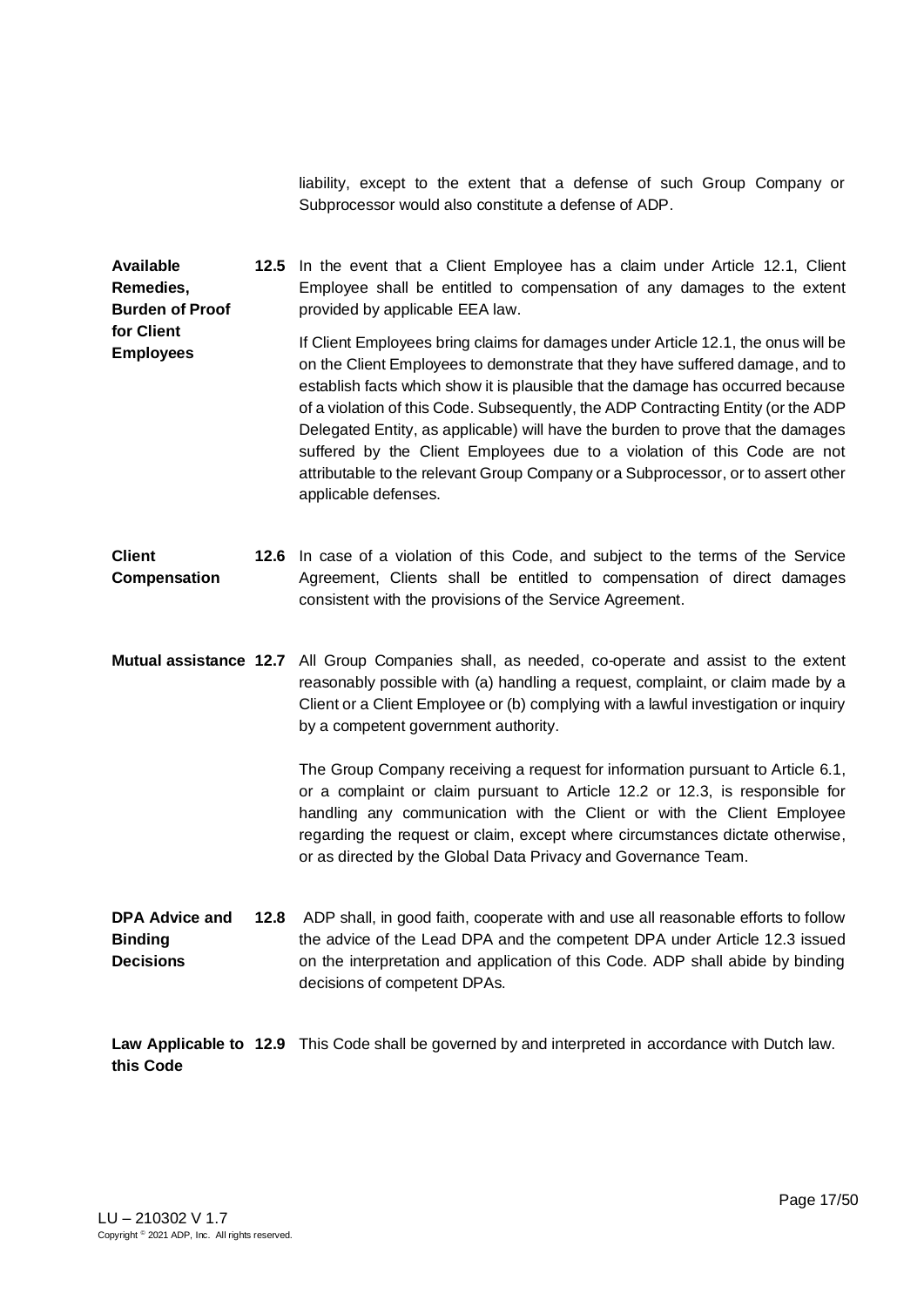### <span id="page-17-0"></span>**Article 13 – Sanctions for Non-compliance**

**Non-compliance 13.1** Non-compliance of Staff with this Code may result in appropriate disciplinary or contractual measures in accordance with applicable law and ADP policies, up to and including termination of the employment relationship or contract.

## <span id="page-17-1"></span>**Article 14 – Conflicts between this Code and Applicable Data Processor Law**

**Conflict between 14.1** Where there is a conflict between Applicable Data Processor Law and this Code, **this Code and Law** the Responsible Executive or the Privacy Steward shall consult with the Global Chief Privacy Officer, the relevant member(s) of the Privacy Network (as appropriate), and the business unit's legal department to determine how to comply with this Code, and to resolve the conflict to the extent reasonably practicable given the legal requirements applicable to ADP.

**New Conflicting Legal Requirements 14.2** Members of the legal department, ADP Business Security Officers, and Privacy Stewards shall promptly inform the Global Data Privacy and Governance Team of any new legal requirements of which they become aware that may interfere with ADP's ability to comply with this Code.

> The relevant Privacy Stewards, in consultation with the legal department, shall promptly inform the Responsible Executives of any new legal requirement that may interfere with ADP's ability to comply with this Code.

**Reporting to Lead 14.3** If ADP becomes aware that Applicable Data Processor Law or any change in **DPA** Applicable Data Processor Law is likely to have a substantial adverse effect on ADP's ability to meet its obligations under 3.1, 3.2 or 11.3, ADP will report this to the Lead DPA.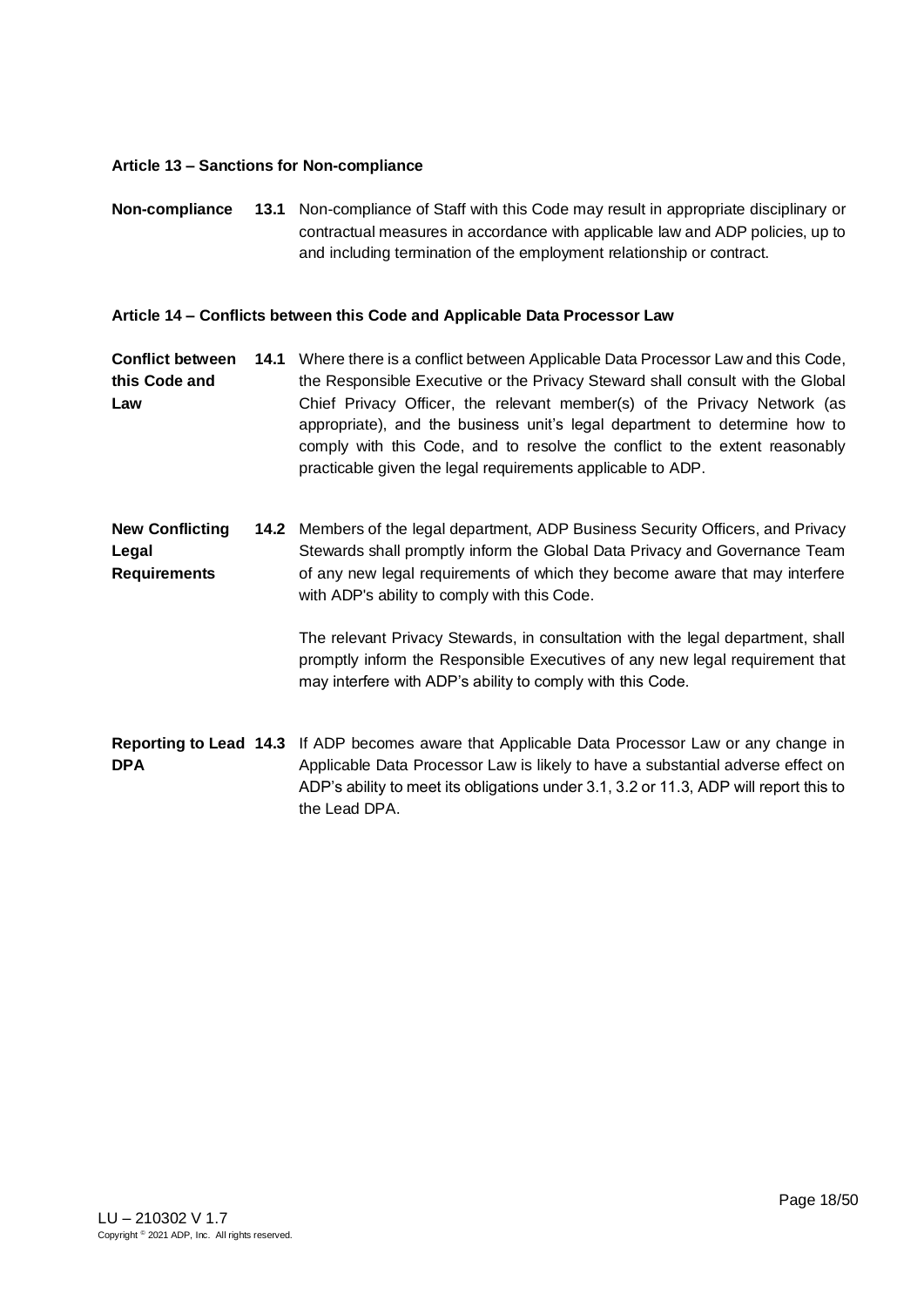#### <span id="page-18-0"></span>**Article 15 – Changes to this Code**

**Approval for Changes 15.1** Any material changes to this Code require the prior approval of the Global Chief Privacy Officer and the General Counsel, and adoption by the ADP Executive Committee and shall thereafter be communicated to Group Companies. Nonmaterial changes to the Code may be made upon the prior approval of the Global Chief Privacy Officer. The ADP Delegated Entity shall notify the Lead DPA of changes to this Code on an annual basis.

> Where a change to this Code has a significant impact on the Processing conditions of the Client Services, ADP will promptly inform the Lead DPA thereof including a brief explanation for such change as well as provide notice of such change to the Client. Within 30 days of receiving such notice, the Client may object to such change by providing written notice to ADP. In the event that the parties cannot reach a mutually acceptable solution, ADP shall put in place an alternative data transfer solution. In the event no alternative data transfer solution can be put in place, the Client will have the right under this Code to suspend the relevant transfer to ADP of Client Data. In the event a suspension of the data transfers is not possible, ADP shall enable the Client to terminate the relevant Client Services in accordance with the terms of the Service Agreement.

- **Effective Date Of Changes 15.2** Any change shall enter into force with immediate effect after it has been approved in accordance with Article 15.1, published on the [www.adp.com](http://www.adp.com/) website, and communicated to the Clients.
- **Prior Versions 15.3** Any request, complaint, or claim of a Client Employee involving this Code shall be judged against the version of this Code that is in force at the time the request, complaint, or claim is made.

### <span id="page-18-1"></span>**Article 16 – Implementation and Transition Periods**

**Implementation 16.1** The implementation of this Code shall be supervised by the Privacy Stewards, with the assistance of the Global Data Privacy and Governance Team. Except as indicated below, there shall be an eighteen-month transition period from the Effective Date (as set forth in Article 1.6) for compliance with this Code.

> Accordingly, except as otherwise indicated, within eighteen months of the Effective Date, all Processing of Client Data shall be undertaken in compliance with this Code, and the Code shall be fully in force. During the transition period, the Code shall become effective for a Group Company, as soon as such Group Company completes the tasks necessary for full implementation and such Group Company has provided appropriate notice to the Global Chief Privacy Officer.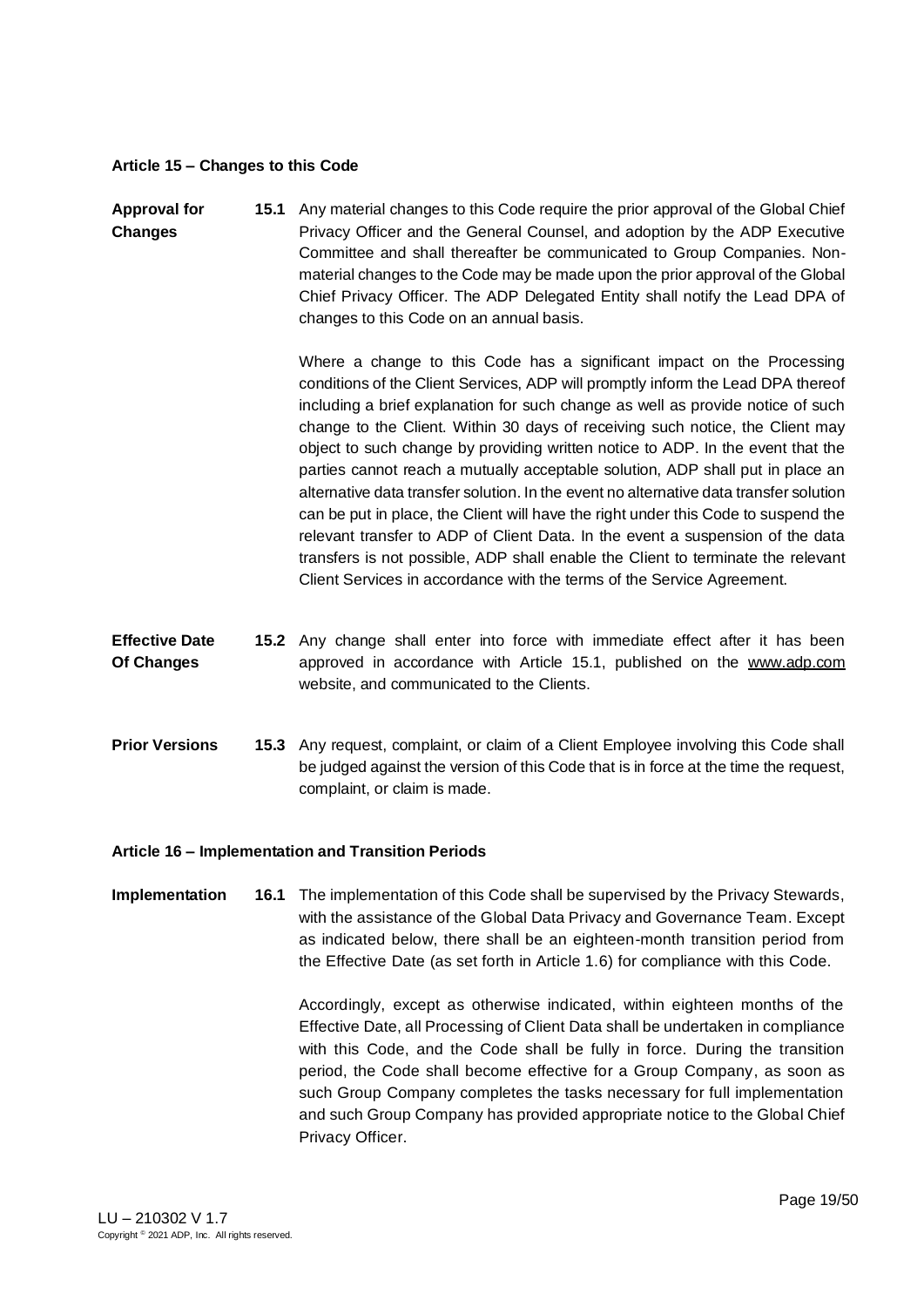- **New Group Companies 16.2** Any entity that becomes a Group Company after the Effective Date shall comply with this Code within two years of becoming a Group Company.
- **Divested Entities 16.3** A Divested Entity will remain covered by this Code after its divestment for such period as is required by ADP to disentangle the Processing of Client Data related to such Divested Entity.

**Transition Period 16.4** Where there are existing agreements with Subprocessors or other Third Parties **for Existing Agreements** that are affected by this Code, the provisions of the agreements will prevail until the agreements are renewed in the normal course of business; provided, however, that all such existing agreements shall be in compliance with this Code within 18 months of the Effective Date.

**Contact Details** ADP Global Data Privacy and Governance Team: privacy@adp.com

> ADP Delegated Entity ADP Nederland B.V. Lylantse Baan 1, 2908 LG CAPELLE AAN DEN IJSSEL THE NETHERLANDS

### **Interpretations** INTERPRETATION OF THIS CODE:

- (i) Unless the context requires otherwise, all references to a particular Article or Annex are references to that Article or Annex in or to this document, as they may be amended from time to time;
- (ii) Headings are included for convenience only and are not to be used in construing any provision of this Code;
- (iii) If a word or phrase is defined, its other grammatical forms have a corresponding meaning;
- (iv) The male form shall include the female form;
- (v) The words "include," "includes," "including," and any words following them shall be construed without limitation to the generality of any preceding words or concepts, and vice versa;
- (vi) The word "written" shall include any documented communication, writing, contract, electronic record, electronic signature, facsimile copy, or other legally valid and enforceable instrument without regard to format;
- (vii) A reference to a document (including, without limitation, a reference to this Code) is to the document as amended, varied, supplemented, or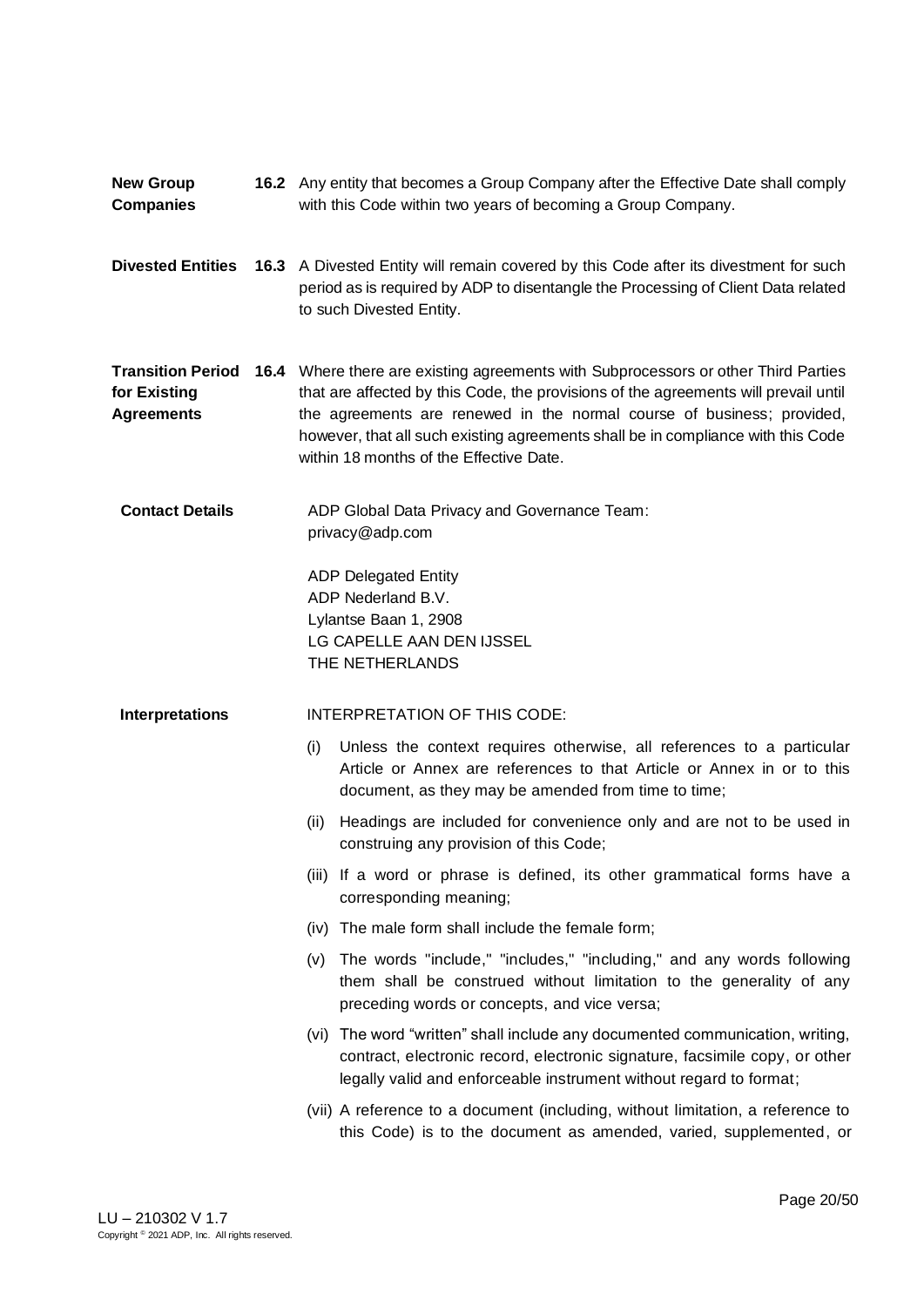replaced, except to the extent prohibited by this Code or the referenced document; and

(viii) A reference to law includes any regulatory requirement, sectorial recommendation, and best practice issued by relevant national and international supervisory authorities or other bodies.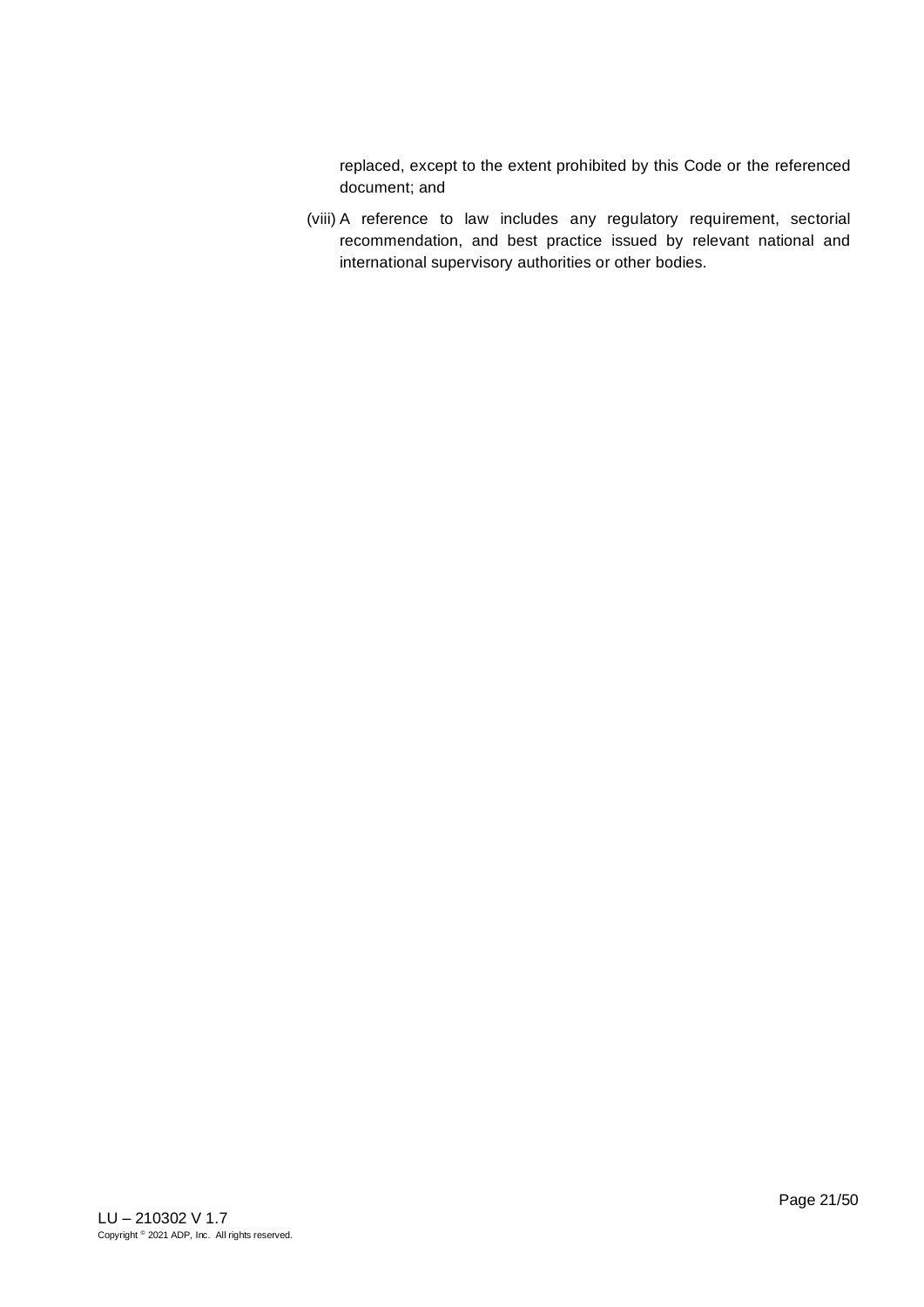<span id="page-21-0"></span>**ANNEX 1 – BCR Definitions**

| <b>Adequacy Decision</b>                        | ADEQUACY DECISION means any determination by a Data<br>Protection Authority, or other competent body, that a country, a region<br>or a recipient of a data transfer is deemed to provide an adequate level<br>of protection for the Personal Data. Entities covered by an Adequacy<br>Decision include recipients located in countries that under Applicable<br>Law are deemed to provide an adequate level of data protection as<br>well as recipients who are bound by another instrument (such as a set<br>of Binding Corporate Rules) that have been approved by the applicable<br>Data Protection Authority or other competent body. With regard to the<br>United States, companies that become certified to any US-EEA and/or<br>US-Swiss privacy framework would be covered by an Adequacy<br>Decision. |
|-------------------------------------------------|----------------------------------------------------------------------------------------------------------------------------------------------------------------------------------------------------------------------------------------------------------------------------------------------------------------------------------------------------------------------------------------------------------------------------------------------------------------------------------------------------------------------------------------------------------------------------------------------------------------------------------------------------------------------------------------------------------------------------------------------------------------------------------------------------------------|
| ADP (ADP Group)                                 | ADP (the ADP GROUP) means, collectively, Automatic Data<br>Processing, Inc. (the Parent Company) and the Group Companies,<br>including ADP, Inc.                                                                                                                                                                                                                                                                                                                                                                                                                                                                                                                                                                                                                                                               |
| <b>ADP Contracting</b><br><b>Entity</b>         | ADP CONTRACTING ENTITY means the Group Company that has<br>entered into a contract required by the Codes, such as a Service<br>Contract, Subprocessor Contract, or data transfer agreement.                                                                                                                                                                                                                                                                                                                                                                                                                                                                                                                                                                                                                    |
| <b>ADP Delegated</b><br><b>Entity</b>           | ADP DELEGATED ENTITY means ADP Nederland, B.V., having its<br>registered seat in Lylantse Baan 1, 2908 LG CAPELLE AAN DEN<br>IJSSEL, the Netherlands.                                                                                                                                                                                                                                                                                                                                                                                                                                                                                                                                                                                                                                                          |
| <b>ADP Executive</b><br><b>Committee</b>        | ADP EXECUTIVE COMMITTEE means the committee of officers<br>consisting of (i) Automatic Data Processing, Inc.'s chief executive officer<br>(CEO), and (ii) those other officers that report directly to the CEO and<br>that, collectively, have responsibility for the ADP group operations.                                                                                                                                                                                                                                                                                                                                                                                                                                                                                                                    |
| <b>ADP Subprocessor</b>                         | For the purpose of the Privacy Code for Client Data Processing Services,<br>an ADP SUBPROCESSOR means any Group Company engaged by<br>another Group Company as a Subprocessor for Client Data.                                                                                                                                                                                                                                                                                                                                                                                                                                                                                                                                                                                                                 |
| <b>Applicable Data</b><br><b>Controller Law</b> | For the purpose of the Privacy Code for Client Data Processing Services,<br>APPLICABLE DATA CONTROLLER LAW means any privacy or data<br>protection laws that apply to an ADP Client as the Data Controller of such<br>Client Data.                                                                                                                                                                                                                                                                                                                                                                                                                                                                                                                                                                             |
| <b>Applicable Data</b><br><b>Processor Law</b>  | For the purpose of the Privacy Code for Client Data Processing Services,<br>APPLICABLE DATA PROCESSOR LAW means any privacy or data<br>protection laws that apply to ADP as a Data Processor, on behalf of a<br>Client who is a Data Controller.                                                                                                                                                                                                                                                                                                                                                                                                                                                                                                                                                               |
| <b>Applicable Law</b>                           | APPLICABLE LAW means any privacy or data protection laws that are<br>applicable to any particular Processing activities.                                                                                                                                                                                                                                                                                                                                                                                                                                                                                                                                                                                                                                                                                       |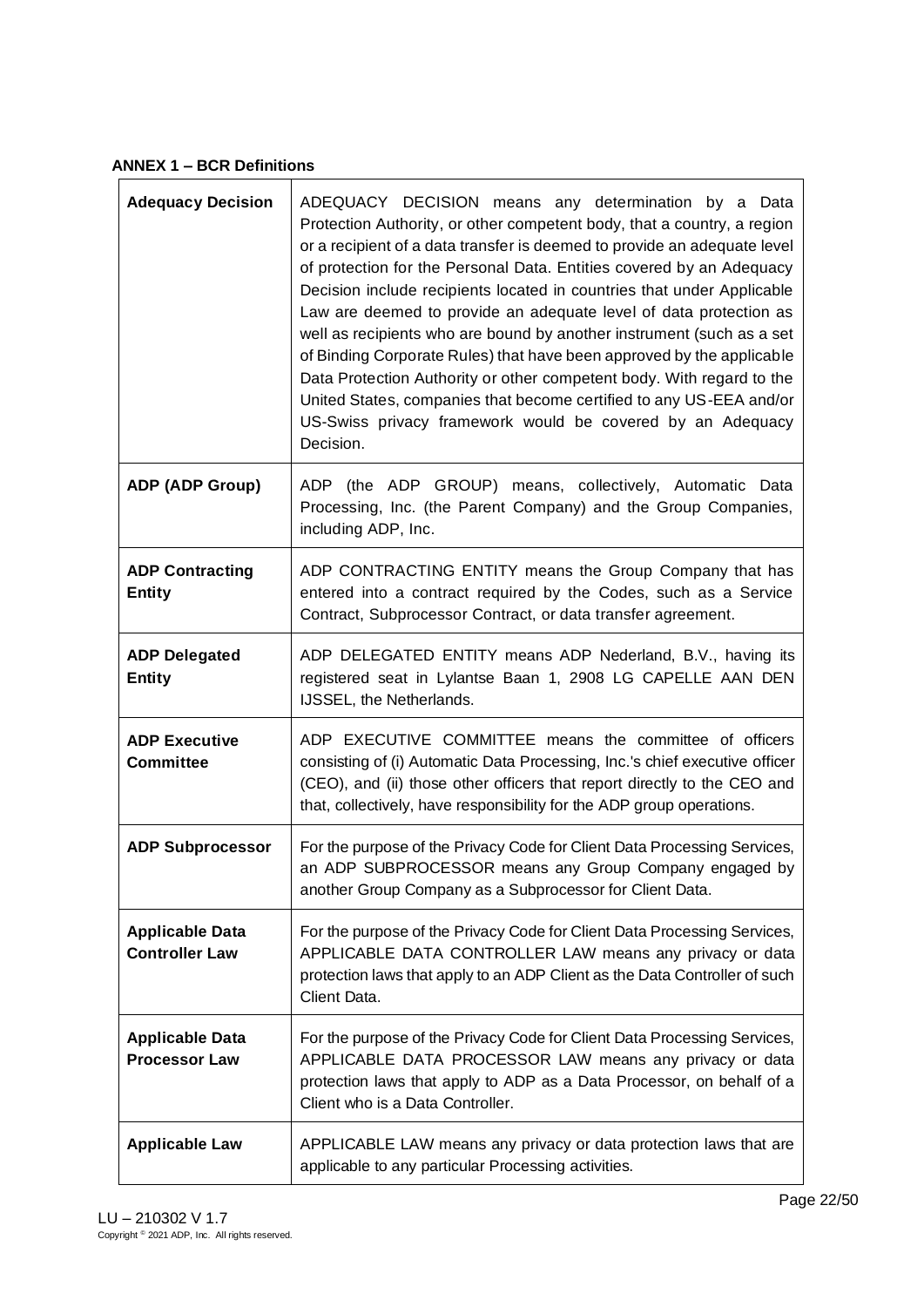| <b>Applicant</b>                          | APPLICANT means any Individual who provides Personal Data to ADP<br>in the context of applying for a position with ADP as an Associate.                                                                                                                                                                                                                                                                                                                                                                      |
|-------------------------------------------|--------------------------------------------------------------------------------------------------------------------------------------------------------------------------------------------------------------------------------------------------------------------------------------------------------------------------------------------------------------------------------------------------------------------------------------------------------------------------------------------------------------|
| <b>Archive</b>                            | ARCHIVE means a collection of Personal Data that are no longer<br>necessary to achieve the purposes for which the Data were originally<br>collected, or that are no longer used for general business activities but<br>are potentially used only for historical, scientific, or statistical purposes,<br>dispute resolution, investigations, or general archiving purposes.<br>Access to an Archive is limited to system administrators and others<br>whose jobs specifically require access to the archive. |
| <b>Associate</b>                          | ASSOCIATE means an Applicant, a current ADP employee, or a<br>former ADP employee, with the exception of a Co-Employed Individual.<br>NOTE: the ADP Workplace Privacy Code therefore does not apply to<br>the Processing of Personal Data of Co-Employed Individuals.                                                                                                                                                                                                                                        |
| <b>Automatic Data</b><br>Processing, Inc. | AUTOMATIC DATA PROCESSING, INC. is the parent company of the<br>ADP Group, and is a Delaware (USA) corporation having its principal<br>place of business at One ADP Boulevard, Roseland, New Jersey,<br>07068-1728, USA.                                                                                                                                                                                                                                                                                     |
| <b>Binding Corporate</b><br><b>Rules</b>  | BINDING CORPORATE RULES means a privacy policy of a group of<br>related companies considered to provide an adequate level of<br>protection for the transfer of Personal Data within that group of<br>companies under Applicable Law.                                                                                                                                                                                                                                                                         |
| <b>Business Contact</b><br>Data           | BUSINESS CONTACT DATA means any data pertaining to a<br>Professional typically found on a business card or in an email<br>signature.                                                                                                                                                                                                                                                                                                                                                                         |
| <b>Business Partner</b>                   | BUSINESS PARTNER means any Third Party, other than a Client or<br>Supplier that has, or had a business relationship or strategic alliance<br>with ADP (e.g., joint marketing partner, joint venture, or joint<br>development partner).                                                                                                                                                                                                                                                                       |
| <b>Business Purpose</b>                   | BUSINESS PURPOSE means a legitimate purpose for Processing<br>Personal Data as specified in Article 2, 3 or 4 of any ADP Code, or for<br>Processing Special Categories of Data as specified in Article 4 of any<br>ADP Code.                                                                                                                                                                                                                                                                                 |
| <b>Children</b>                           | For purposes of ADP's data collection and marketing, CHILDREN<br>means Individuals under the age determined by applicable law as able<br>to consent to such data collection and/or marketing.                                                                                                                                                                                                                                                                                                                |
| <b>Client</b>                             | CLIENT means any Third Party that utilizes one or more ADP products<br>or services in the course of its own business.                                                                                                                                                                                                                                                                                                                                                                                        |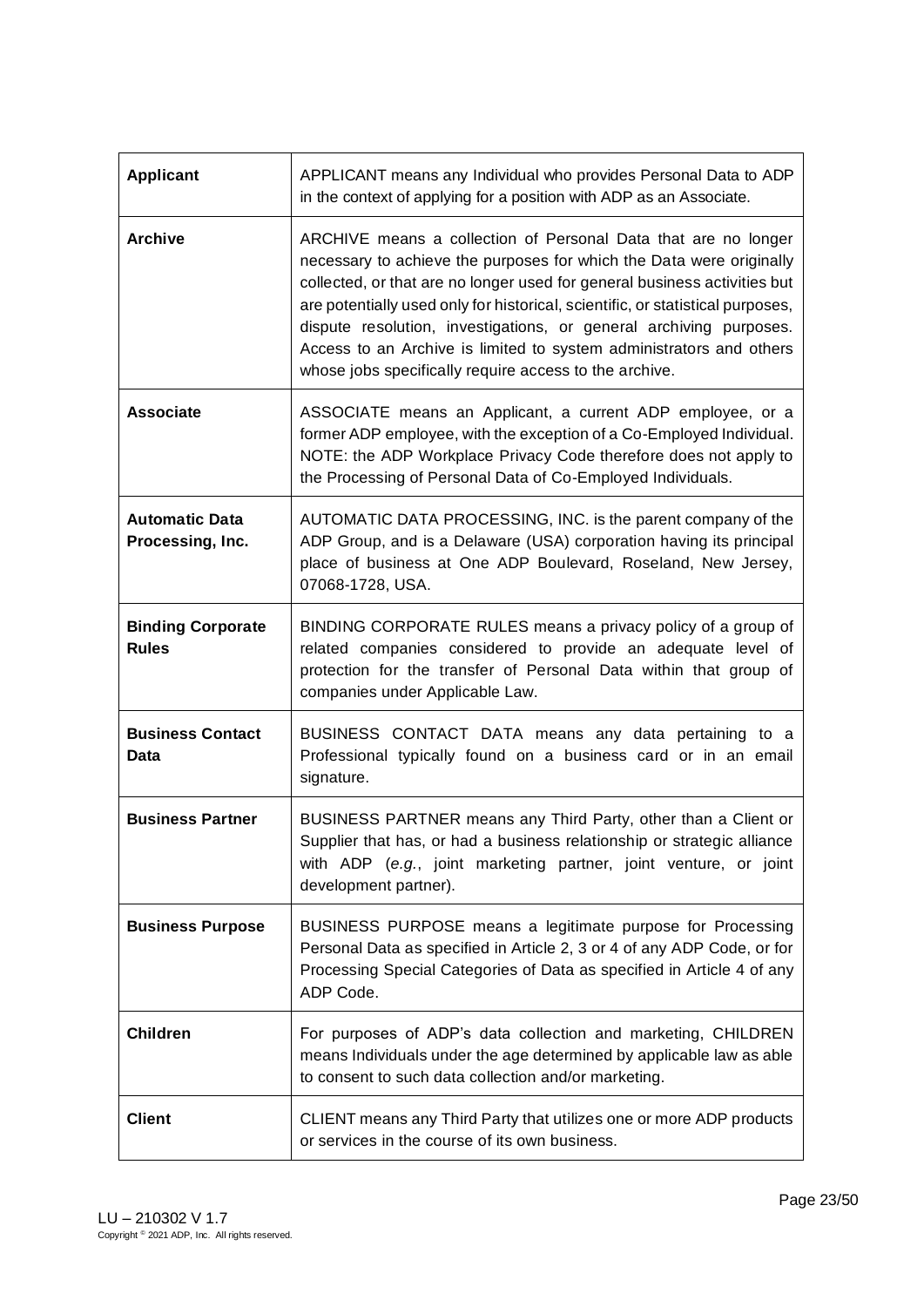| <b>Client Data</b>                         | CLIENT DATA means Personal Data pertaining to Client Employees<br>(including prospective employees, past employees, and dependents of<br>employees) Processed by ADP in connection with providing Client<br>Services.                                                                                                                                                                                                                                                                                                                                                                                                                                                                                                                                                                                                                                                                                                                                           |
|--------------------------------------------|-----------------------------------------------------------------------------------------------------------------------------------------------------------------------------------------------------------------------------------------------------------------------------------------------------------------------------------------------------------------------------------------------------------------------------------------------------------------------------------------------------------------------------------------------------------------------------------------------------------------------------------------------------------------------------------------------------------------------------------------------------------------------------------------------------------------------------------------------------------------------------------------------------------------------------------------------------------------|
| <b>Client Employee</b>                     | CLIENT EMPLOYEE means any Individual whose Personal Data are<br>Processed by ADP as a Data Processor for a Client pursuant to a<br>Services Agreement. For the sake of clarity, CLIENT EMPLOYEE<br>refers to all Individuals whose Personal Data are Processed by ADP in<br>performing Client Services (regardless of the legal nature of the<br>relationship between the Individual and the Client). It does not include<br>Professionals whose Personal Data are Processed by ADP in<br>connection with ADP's direct relationship with the Client. For example,<br>ADP may Process Personal Data of an HR Professional in order to<br>enter into a contract with the Client--this Data is subject to the Privacy<br>Code for Business Data. However, when ADP provides payroll<br>Processing services to the Client (e.g., issues pay slips, provides<br>assistance on the use of an ADP system), the Individual's data would<br>be Processed as Client Data. |
| <b>Client Services</b>                     | CLIENT SERVICES means the human capital management services<br>provided by ADP to Clients, such as recruiting, payroll and<br>compensation services, employee benefits, talent management, HR<br>administration, consulting and analytics, and retirement services.                                                                                                                                                                                                                                                                                                                                                                                                                                                                                                                                                                                                                                                                                             |
| <b>Client Support</b><br><b>Activities</b> | CLIENT SUPPORT ACTIVITIES means those Processing activities<br>undertaken by ADP to support the delivery of its products and services.<br>Client Support Activities may include, for example,<br>training<br>Professionals, responding to questions about the services, opening<br>and resolving support tickets, providing product and service<br>information (including updates and compliance alerts), quality control<br>and monitoring, and related activities that facilitate effective use of<br>ADP's products and services.                                                                                                                                                                                                                                                                                                                                                                                                                            |
| Code                                       | CODE means (as applicable) the ADP Privacy Code for Business<br>Data, the ADP Workplace Privacy Code (internal to ADP), and the ADP<br>Privacy Code for Client Data Processing Services; collectively referred<br>to as the Codes.                                                                                                                                                                                                                                                                                                                                                                                                                                                                                                                                                                                                                                                                                                                              |
| <b>Co-Employed</b><br>Individual           | CO-EMPLOYED INDIVIDUAL means an employee of a U.S. Client<br>who is co-employed by an indirect US affiliate of Automatic Data<br>Processing, Inc. as part of the professional employer organization<br>service offering in the U.S.                                                                                                                                                                                                                                                                                                                                                                                                                                                                                                                                                                                                                                                                                                                             |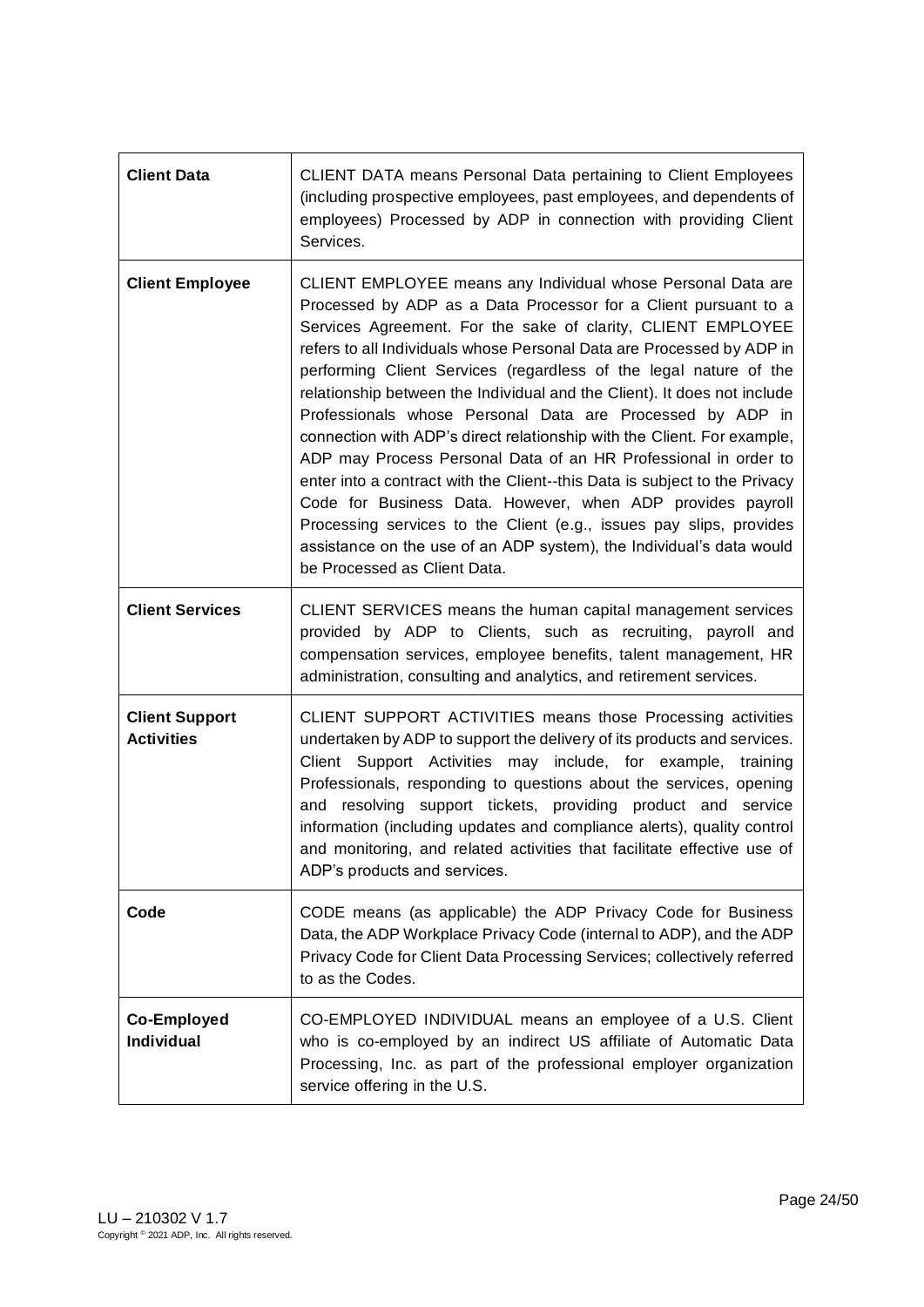| <b>Consumer</b>                                              | CONSUMER means an Individual who interacts directly with ADP in a<br>personal capacity. For example, Consumers include individuals who<br>participate in talent development programs or utilize products and<br>services from ADP for their personal use (i.e., outside of an<br>employment relationship with ADP or an ADP Client).                           |
|--------------------------------------------------------------|----------------------------------------------------------------------------------------------------------------------------------------------------------------------------------------------------------------------------------------------------------------------------------------------------------------------------------------------------------------|
| <b>Contingent Worker</b>                                     | CONTINGENT WORKER means an Individual who provides services<br>to ADP (and who is subject to ADP's direct supervision) on a<br>provisional or non-permanent basis, such as temporary workers,<br>contract workers, independent contractors, or consultants.                                                                                                    |
| <b>Data Controller</b>                                       | DATA CONTROLLER means the entity or natural person which alone,<br>or jointly with others, determines the purposes and means of the<br>Processing of Personal Data.                                                                                                                                                                                            |
| <b>Data Processor</b>                                        | DATA PROCESSOR means the entity or natural person which<br>Processes Personal Data on behalf of a Data Controller.                                                                                                                                                                                                                                             |
| <b>Data Protection</b><br><b>Authority or DPA</b>            | DATA PROTECTION AUTHORITY OR DPA means any regulatory or<br>supervisory authority that oversees data protection or privacy in a<br>country in which a Group Company is established.                                                                                                                                                                            |
| <b>Data Protection</b><br><b>Impact Assessment</b><br>(DPIA) | DATA PROTECTION IMPACT ASSESSMENT (DPIA) shall mean a<br>procedure to conduct and document a prior assessment of the impact<br>which a given Processing may have on the protection of Personal Data,<br>where such Processing is likely to result in a high risk for the rights and<br>freedoms of Individuals, in particular where new technologies are used. |
|                                                              | A DPIA shall contain:                                                                                                                                                                                                                                                                                                                                          |
|                                                              | (i)<br>a description of:                                                                                                                                                                                                                                                                                                                                       |
|                                                              | (a)<br>the scope and context of the Processing;                                                                                                                                                                                                                                                                                                                |
|                                                              | the Business Purposes for which Personal Data are<br>(b)<br>Processed;                                                                                                                                                                                                                                                                                         |
|                                                              | the specific purposes for which Special Categories of Data<br>(c)<br>are Processed;                                                                                                                                                                                                                                                                            |
|                                                              | (d)<br>categories of Personal Data recipients, including recipients<br>not covered by an Adequacy Decision;                                                                                                                                                                                                                                                    |
|                                                              | Personal Data storage periods;<br>(e)                                                                                                                                                                                                                                                                                                                          |
|                                                              | an assessment of:<br>(ii)                                                                                                                                                                                                                                                                                                                                      |
|                                                              | the necessity and proportionality of the Processing;<br>(a)                                                                                                                                                                                                                                                                                                    |
|                                                              | the risks to the privacy rights of Individuals; and<br>(b)                                                                                                                                                                                                                                                                                                     |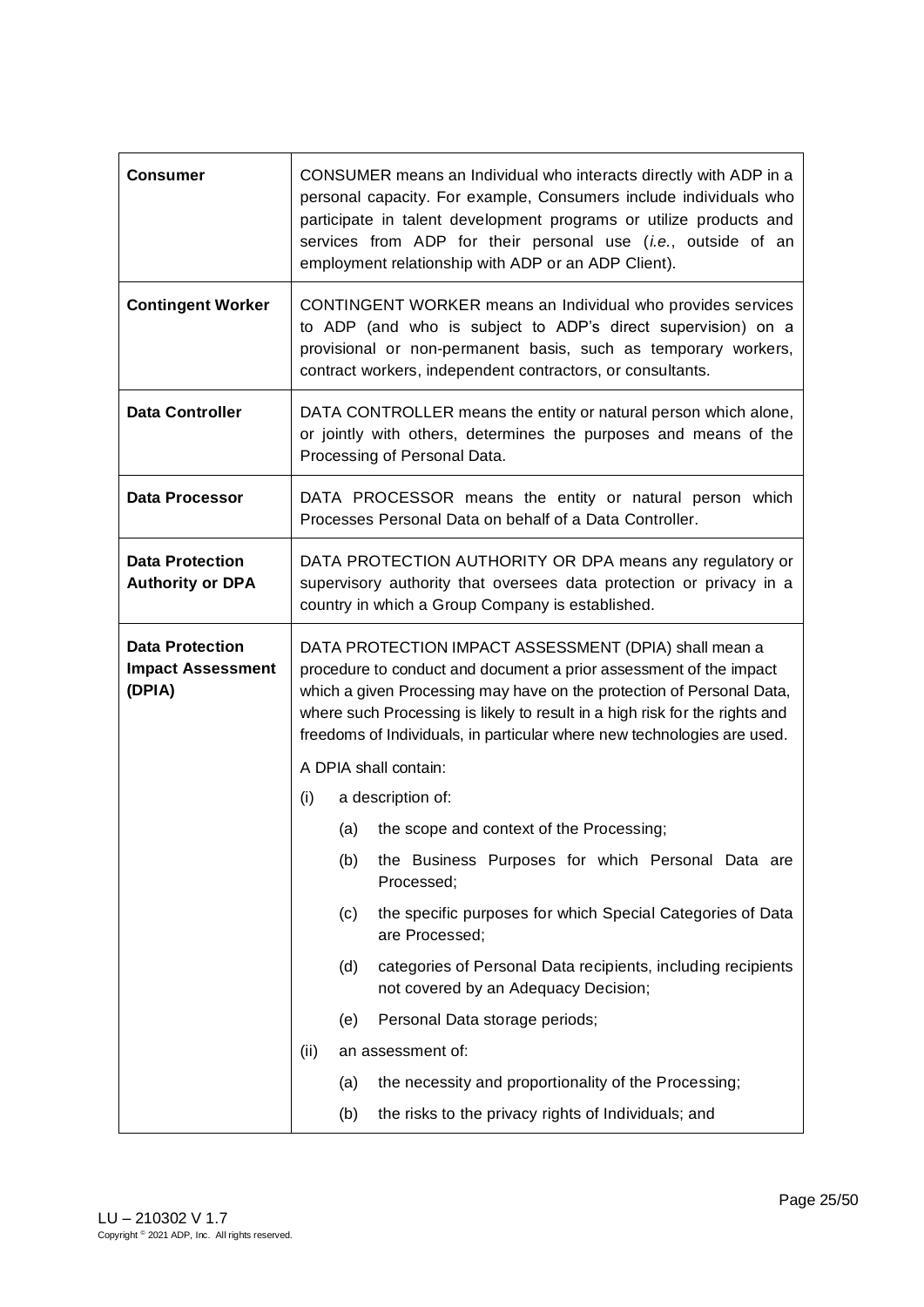|                                                | the measures to mitigate these risks, including safeguards, security<br>measures and other mechanisms (such as privacy-by-design) to<br>ensure the protection of Personal Data.                                                                                                                                                                                                                                                                                 |
|------------------------------------------------|-----------------------------------------------------------------------------------------------------------------------------------------------------------------------------------------------------------------------------------------------------------------------------------------------------------------------------------------------------------------------------------------------------------------------------------------------------------------|
| <b>Data Security</b><br><b>Breach</b>          | DATA SECURITY BREACH means any incident that impacts the<br>confidentiality, integrity, or availability of Personal Data, such as<br>unauthorized use or disclosure of Personal Data, or unauthorized<br>access to Personal Data, that compromises the privacy or security of<br>the Personal Data.                                                                                                                                                             |
| <b>Dependent</b>                               | DEPENDENT means the spouse, partner, child, or beneficiary of an<br>Associate, or the emergency contact of an Associate or Contingent<br>Worker.                                                                                                                                                                                                                                                                                                                |
| <b>Divested Entity</b>                         | DIVESTED ENTITY means a Group Company that is no longer owned<br>by ADP as a result of the sale of company shares and/or assets, or<br>other divestiture, so that the company no longer qualifies as a Group<br>Company.                                                                                                                                                                                                                                        |
| <b>EEA</b>                                     | EEA or EUROPEAN ECONOMIC AREA means all Member States of<br>the European Union, plus Norway, Iceland, and Liechtenstein and for<br>purposes of the Codes, Switzerland and the United Kingdom (UK) after<br>its exit from the European Union. By decision of the General Counsel<br>- to be published on www.adp.com it may include other countries with<br>data protection laws having data transfer restrictions similar to EEA<br>Data Transfer Restrictions. |
| <b>EEA Applicable Law</b>                      | EEA APPLICABLE LAW means the requirements under the Applicable<br>Laws of the EEA, which are applicable to any Personal Data that are<br>originally collected in the context of the activities of a Group Company<br>established in the EEA (also after being transferred to another Group<br>Company established outside the EEA).                                                                                                                             |
| <b>EEA Data Transfer</b><br><b>Restriction</b> | EEA DATA TRANSFER RESTRICTION means any restriction<br>regarding cross-border transfers of Personal Data under the data<br>protection laws of a country of the EEA.                                                                                                                                                                                                                                                                                             |
| <b>Effective Date</b>                          | EFFECTIVE DATE means the date on which the Codes become effective<br>as set out in Article 1 of the Codes.                                                                                                                                                                                                                                                                                                                                                      |
| <b>General Counsel</b>                         | <b>GENERAL COUNSEL means the General Counsel of Automatic Data</b><br>Processing, Inc.                                                                                                                                                                                                                                                                                                                                                                          |
| <b>Global Chief Privacy</b><br><b>Officer</b>  | <b>GLOBAL CHIEF PRIVACY OFFICER means the ADP Associate who</b><br>holds this title at Automatic Data Processing, Inc.                                                                                                                                                                                                                                                                                                                                          |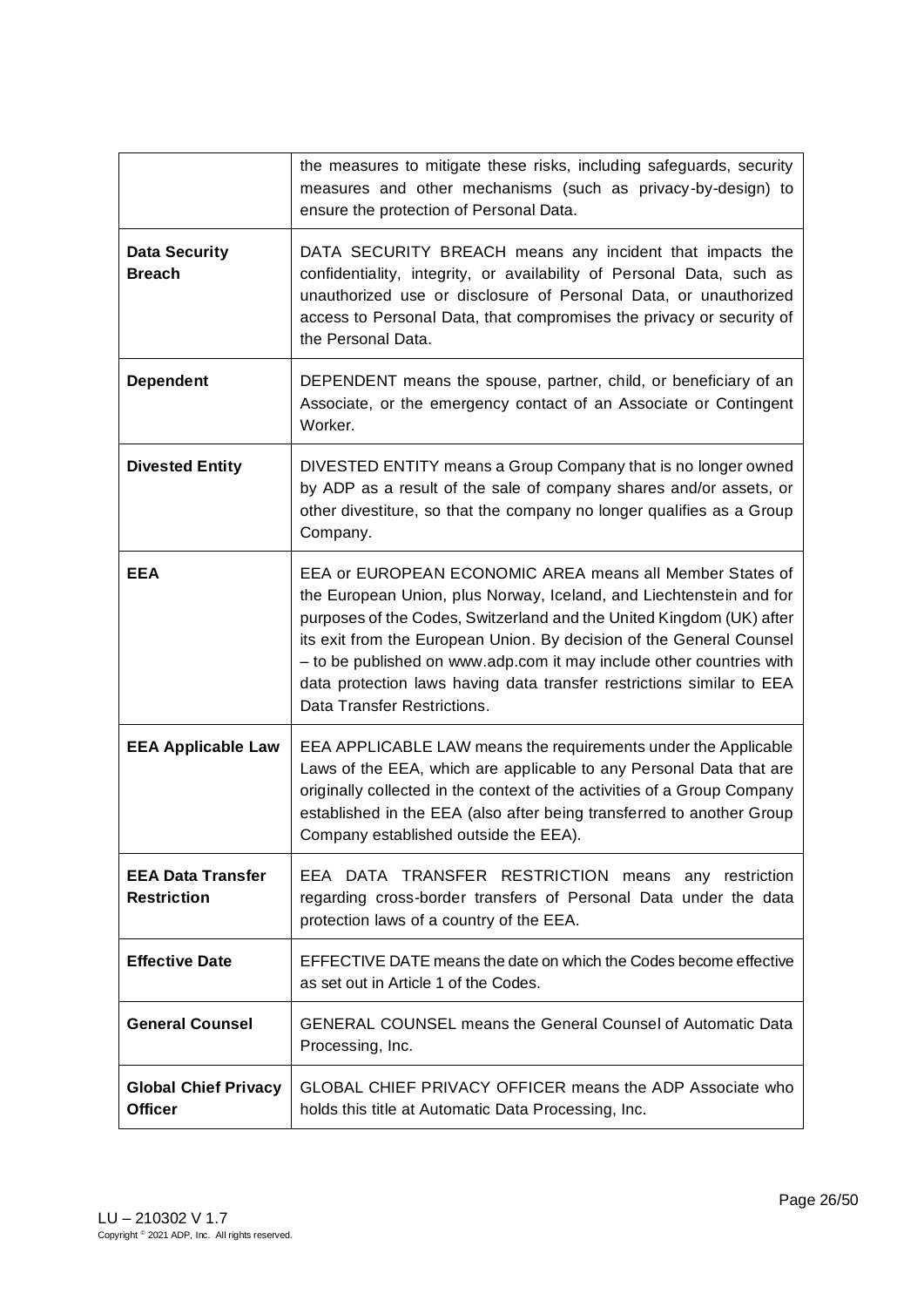| <b>Group Company</b>                                        | GROUP COMPANY means any legal entity that is an affiliate of<br>Automatic Data Processing, Inc. and/or ADP, Inc., if either Automatic<br>Data Processing, Inc. or ADP, Inc. directly or indirectly owns more than<br>50% of the issued share capital, has 50% or more of the voting power<br>at general meetings of shareholders, has the power to appoint a<br>majority of the directors, or otherwise directs the activities of such legal<br>entity. |
|-------------------------------------------------------------|---------------------------------------------------------------------------------------------------------------------------------------------------------------------------------------------------------------------------------------------------------------------------------------------------------------------------------------------------------------------------------------------------------------------------------------------------------|
| Individual                                                  | INDIVIDUAL means any identified or identifiable natural person whose<br>Personal Data are Processed by ADP either as a Data Processor or a<br>Data Controller, with the exception of Co-Employed Individuals. NOTE:<br>the ADP Privacy Code for Business Data and the ADP Workplace<br>Privacy Code therefore do not apply to the Processing of Personal<br>Data of Co-Employed Individuals.                                                            |
| <b>Internal Processor</b>                                   | INTERNAL PROCESSOR shall mean any Group Company that<br>Processes Personal Data on behalf of another Group Company being<br>the Data Controller.                                                                                                                                                                                                                                                                                                        |
| <b>Lead DPA</b>                                             | LEAD DPA shall mean the Dutch Data Protection Authority.                                                                                                                                                                                                                                                                                                                                                                                                |
| <b>Mandatory</b><br><b>Requirements</b>                     | MANDATORY REQUIREMENTS shall mean those obligations under<br>any Applicable Data Processor Law which require Processing of<br>Personal Data for (i) national security or defense; (ii) public safety; (iii)<br>the prevention, investigation, detection, or prosecution of criminal<br>offences or of breaches of ethics for regulated professions; or (iv) the<br>protection of any Individual, or the rights and freedoms of Individuals.             |
| <b>Global Data Privacy</b><br>and Governance<br><b>Team</b> | GLOBAL DATA PRIVACY & GOVERNANCE TEAM means ADP's Office<br>of Privacy and Data Governance. The Office of Privacy and Data<br>Governance is led by the Global Chief Privacy Officer and consists of<br>privacy officers, privacy managers and other Staff with reporting<br>relationships to the Global Chief Privacy Officer or the privacy officers<br>and privacy managers.                                                                          |
| <b>Overriding Interest</b>                                  | OVERRIDING INTEREST means the pressing interests set forth in<br>Article 13.1 of the ADP Workplace Privacy Code and the ADP Privacy<br>Code for Business Data based on which the obligations of ADP or<br>rights of Individuals set forth in Article 13.2 and 13.3 of the Codes may,<br>under specific circumstances, be overridden if this pressing interest<br>outweighs the interest of the Individual.                                              |
| <b>Personal Data or</b><br>Data                             | PERSONAL DATA or DATA means any information relating to an<br>identified or identifiable Individual. Personal Data may also be referred<br>to as personal information in policies and standards that implement the<br>Codes.                                                                                                                                                                                                                            |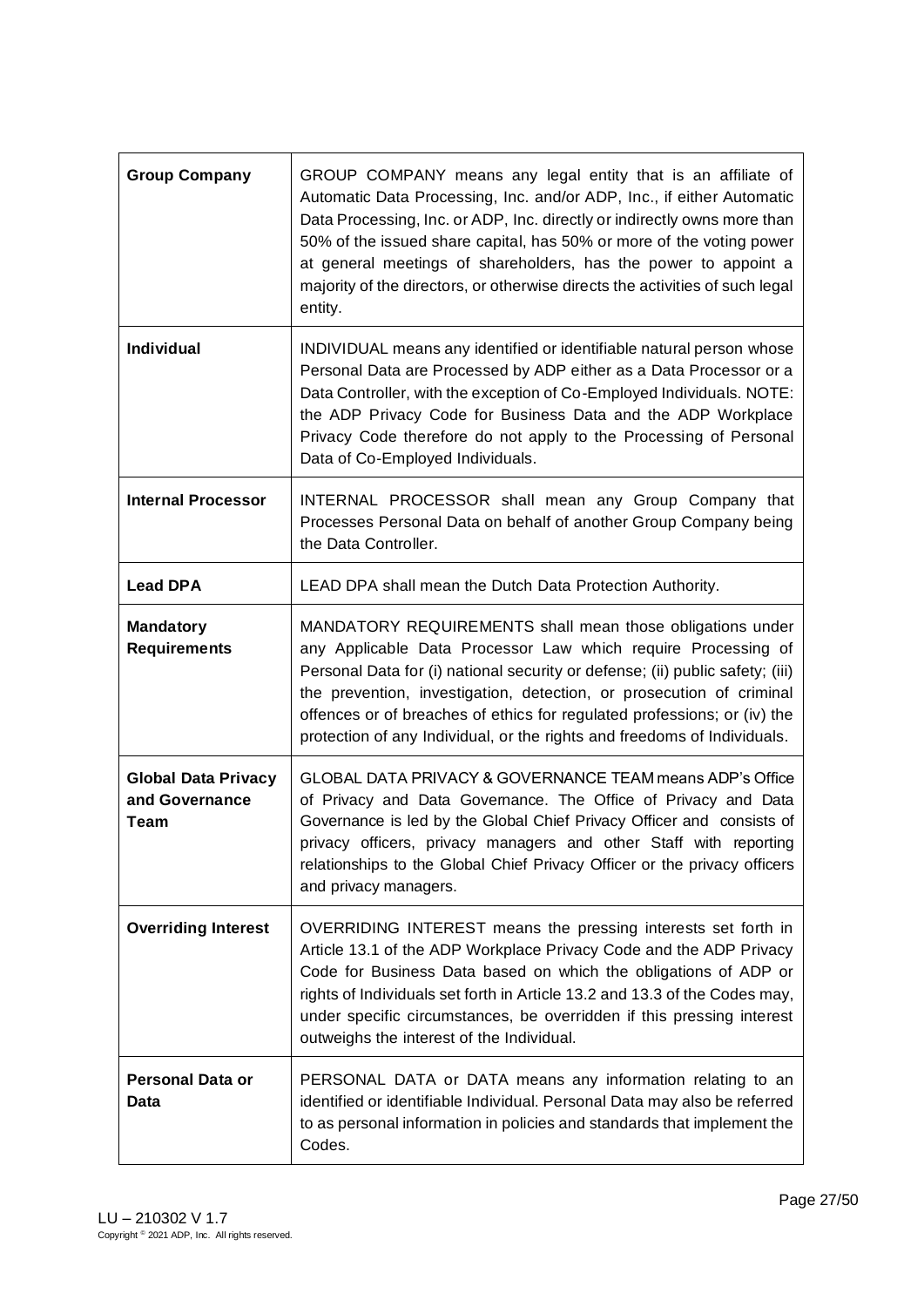| <b>Privacy Leadership</b><br><b>Council</b> | PRIVACY LEADERSHIP COUNCIL means the council led by the<br>Global Chief Privacy Officer and comprised of the Privacy Stewards,<br>members of the Privacy Network selected by the Global Chief Privacy<br>Officer, and others who may be necessary to assist in the Council's<br>mission.                                                                                                                                                                                                                           |
|---------------------------------------------|--------------------------------------------------------------------------------------------------------------------------------------------------------------------------------------------------------------------------------------------------------------------------------------------------------------------------------------------------------------------------------------------------------------------------------------------------------------------------------------------------------------------|
| <b>Privacy Network</b>                      | PRIVACY NETWORK means the members of the Global Data Privacy<br>and Governance team and other members of the Legal department,<br>including compliance professionals, and data protection officers who<br>are in charge of privacy compliance within their respective regions,<br>countries, Business Units or Functional areas.                                                                                                                                                                                   |
| <b>Privacy Steward</b>                      | PRIVACY STEWARD means an ADP executive who has been<br>appointed by a Responsible Executive and/or ADP's Executive<br>Leadership to implement and enforce the Privacy Codes within an ADP<br><b>Business Unit.</b>                                                                                                                                                                                                                                                                                                 |
| <b>Processing</b>                           | PROCESSING means any operation that is performed on Personal<br>Data, whether or not by automatic means, such as collection,<br>recording, storage, organization, alteration, use, disclosure (including<br>the granting of remote access), transmission, or deletion of Personal<br>Data.                                                                                                                                                                                                                         |
|                                             |                                                                                                                                                                                                                                                                                                                                                                                                                                                                                                                    |
| <b>Processor Contract</b>                   | PROCESSOR CONTRACT shall mean any contract for the Processing<br>of Personal Data entered into by ADP and a Third Party Processor.                                                                                                                                                                                                                                                                                                                                                                                 |
| Professional                                | PROFESSIONAL means any individual (other than an employee) who<br>interacts directly with ADP in a professional or business capacity. For<br>example, Professionals include Client HR staff who engage with ADP<br>as users of ADP's products or services. Professionals also include<br>Client, Supplier, and Business Partner account representatives,<br>business contacts, trade association contacts, regulators, media<br>contacts, and other individuals who interact with ADP in a commercial<br>capacity. |
| Responsible<br><b>Executive</b>             | RESPONSIBLE EXECUTIVE means the Managing Director of a Group<br>Company, or head of a business unit or functional area, who has<br>primary budgetary ownership for the Group Company, business unit,<br>or functional area.                                                                                                                                                                                                                                                                                        |
| <b>Secondary Purpose</b>                    | SECONDARY PURPOSE means any purpose other than the Original<br>Purpose for which Personal Data are further Processed.                                                                                                                                                                                                                                                                                                                                                                                              |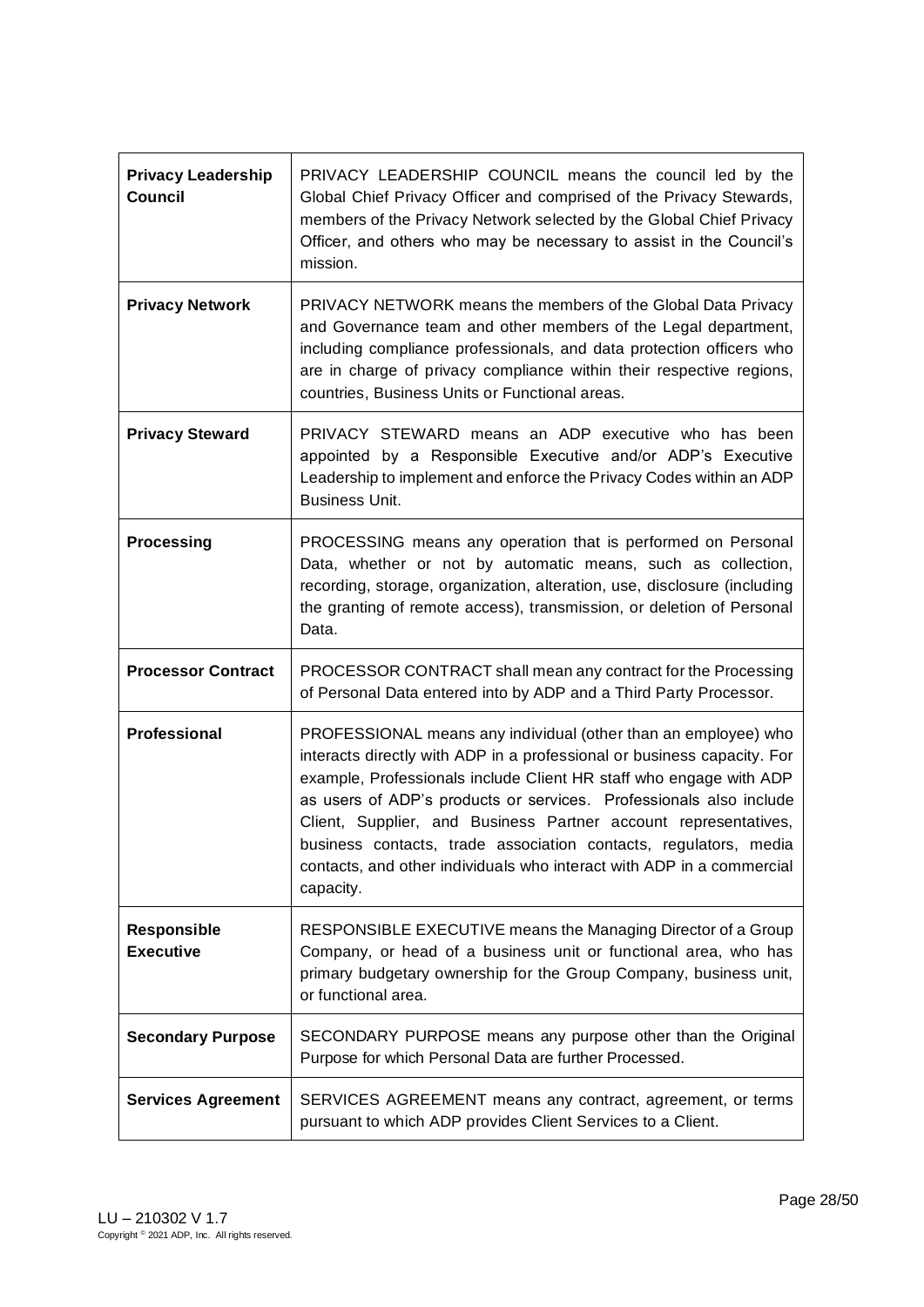| <b>Special Categories</b><br>of Data    | SPECIAL CATEGORIES OF DATA means Personal Data that reveal<br>an Individual's racial or ethnic origin, political opinions or membership<br>in political parties or similar organizations, religious or philosophical<br>beliefs, membership in a professional or trade organization or union,<br>physical or mental health including any opinion thereof, disabilities,<br>genetic code, addictions, sex life, criminal offenses, criminal records,<br>or proceedings with regard to criminal or unlawful behavior. |
|-----------------------------------------|---------------------------------------------------------------------------------------------------------------------------------------------------------------------------------------------------------------------------------------------------------------------------------------------------------------------------------------------------------------------------------------------------------------------------------------------------------------------------------------------------------------------|
| <b>Staff</b>                            | STAFF means, collectively, currently-employed ADP Associates and<br>those Contingent Workers who are currently working for ADP.                                                                                                                                                                                                                                                                                                                                                                                     |
| Subprocessor<br><b>Contract</b>         | SUBPROCESSOR CONTRACT means a written or electronic<br>agreement between ADP and a Third Party Subprocessor pursuant to<br>Article 7.1 of the Privacy Code for Client Data Processing Services.                                                                                                                                                                                                                                                                                                                     |
| <b>Subprocessors</b>                    | SUBPROCESSORS means, collectively, ADP Subprocessors and<br>Third Party Subprocessors.                                                                                                                                                                                                                                                                                                                                                                                                                              |
| <b>Supplier</b>                         | SUPPLIER means any Third Party that provides goods or services to<br>ADP (e.g., as a service provider, agent, Data Processor, consultant or<br>vendor).                                                                                                                                                                                                                                                                                                                                                             |
| <b>Third Party</b>                      | THIRD PARTY means any person, private organization, or government<br>body that is not a Group Company.                                                                                                                                                                                                                                                                                                                                                                                                              |
| <b>Third Party</b><br><b>Controller</b> | THIRD PARTY CONTROLLER means a Third Party that Processes<br>Personal Data and determines the purposes and means of the<br>Processing.                                                                                                                                                                                                                                                                                                                                                                              |
| <b>Third Party</b><br><b>Processor</b>  | THIRD PARTY PROCESSOR means a Third Party that Processes<br>Personal Data on behalf of ADP that is not under the direct authority<br>of ADP.                                                                                                                                                                                                                                                                                                                                                                        |
| <b>Third Party</b><br>Subprocessor      | THIRD PARTY SUBPROCESSOR means any Third Party engaged by<br>ADP as a Subprocessor.                                                                                                                                                                                                                                                                                                                                                                                                                                 |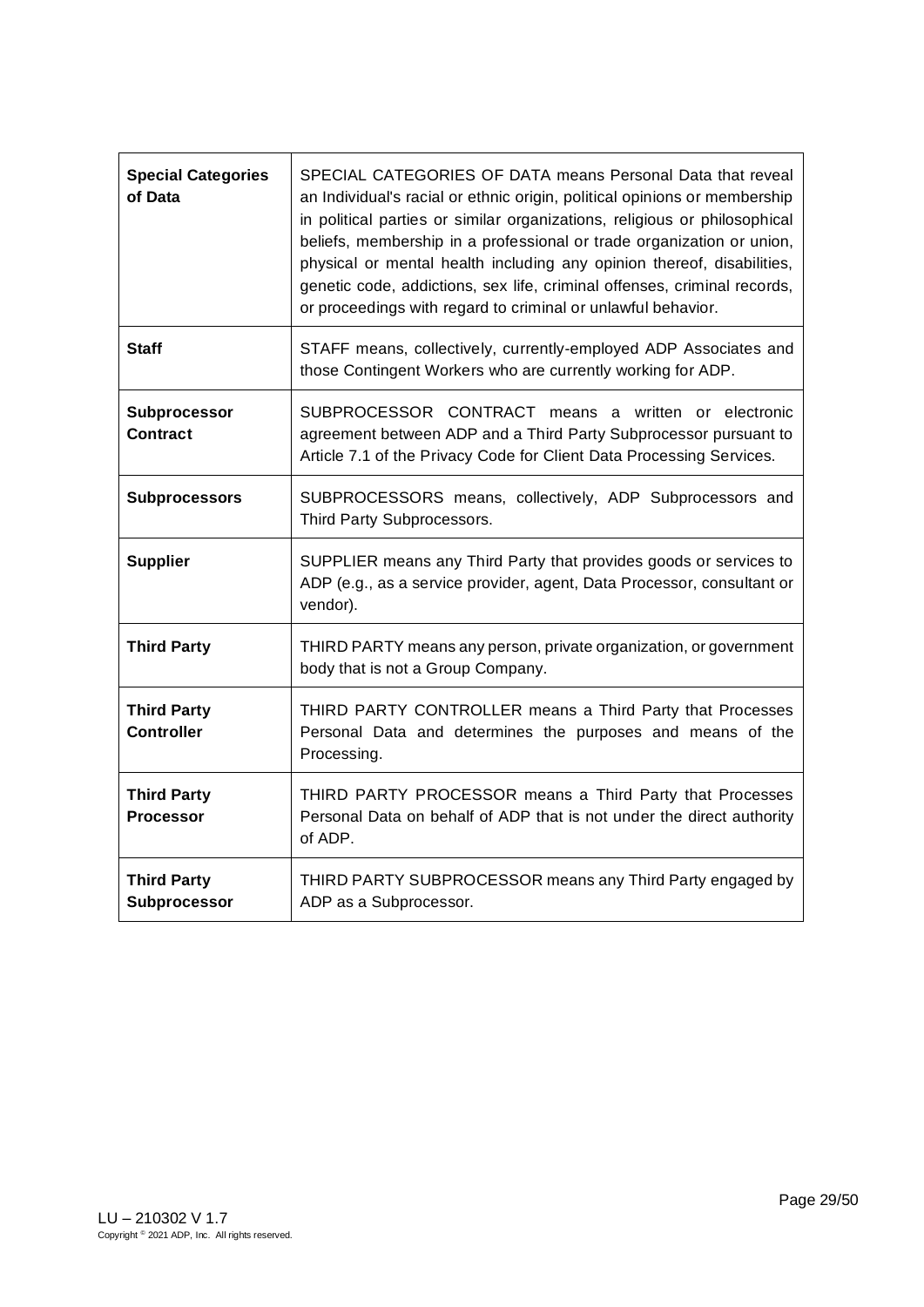# <span id="page-29-0"></span>**ANNEX 2 – Security Measures**

| Presented by:   | <b>ADP - Global Security Organization</b> |
|-----------------|-------------------------------------------|
| <b>Version:</b> | 2.0                                       |
| Released:       | September 2019                            |

# **Contents**

| Section 1 - Information Security Policies                                  | 33 |
|----------------------------------------------------------------------------|----|
| Section 2- Organization of Information Security                            | 35 |
| Section 3- Human Resource Security                                         | 36 |
| Section 4- Asset Management                                                | 37 |
| Section 5- Access Control                                                  | 38 |
| Section 6- Cryptography                                                    | 39 |
| Section 7- Physical and Environmental Security                             | 40 |
| Section 8- Operations Security                                             | 41 |
| Section 9- Communications Security                                         | 43 |
| Section 10- System Acquisition, Development, and Maintenance               | 44 |
| Section 11- Supplier Relationships                                         | 45 |
| Section 12- Information Security Incident Management                       | 46 |
| Section 13- Information Security Aspects of Business Resiliency Management | 47 |
| Section 14- Compliance                                                     | 48 |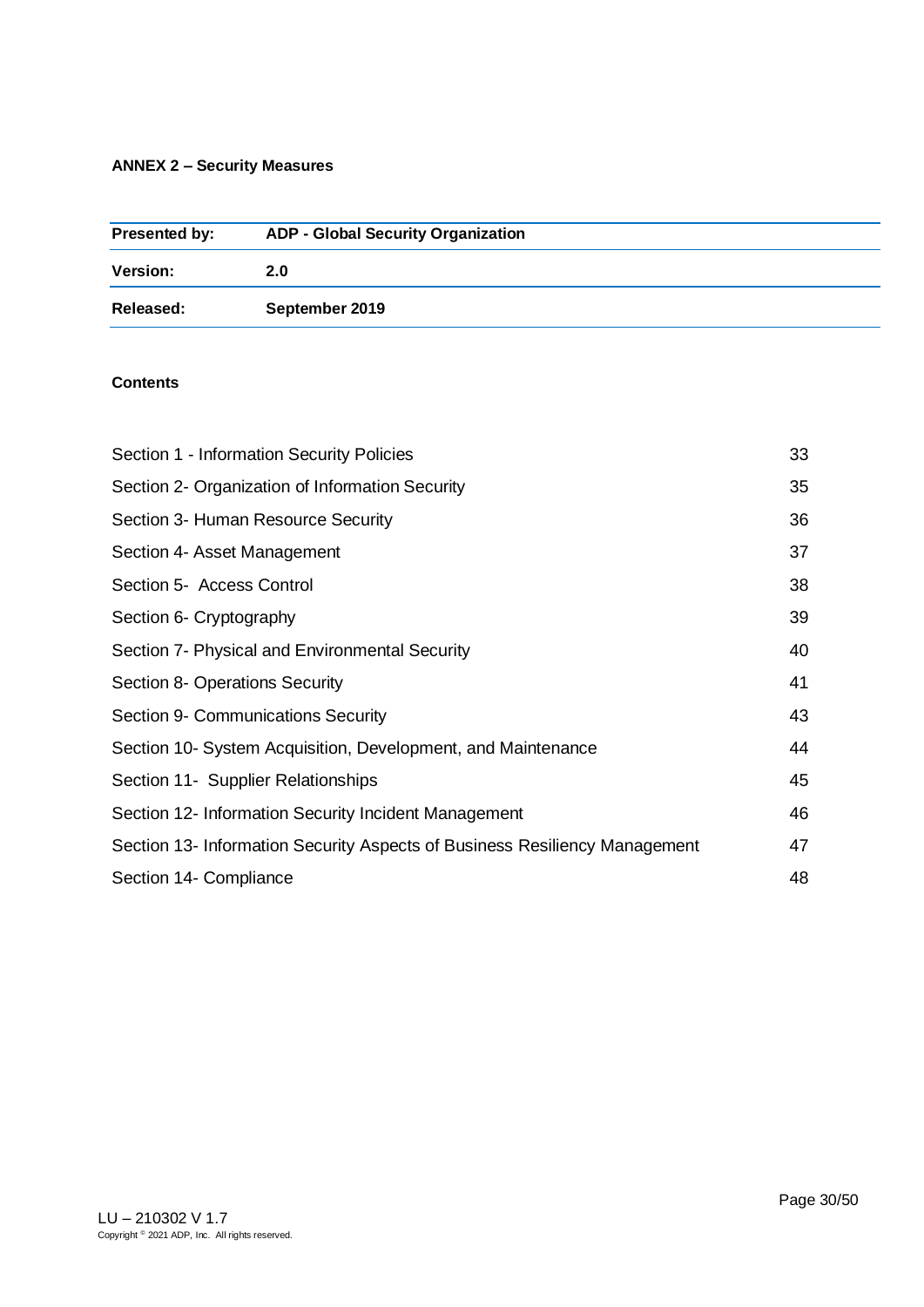# **Terms and Definitions**

|  |  |  | The following terms may appear throughout the document: |  |
|--|--|--|---------------------------------------------------------|--|
|--|--|--|---------------------------------------------------------|--|

| <b>Term or Acronym used</b> | <b>Definition</b>                                   |
|-----------------------------|-----------------------------------------------------|
| <b>GETS</b>                 | <b>Global Enterprise Technology &amp; Solutions</b> |
| <b>GSO</b>                  | <b>Global Security Organization</b>                 |
| <b>CAB</b>                  | <b>Change Advisory Board</b>                        |
| <b>DRP</b>                  | <b>Disaster Recovery Plan</b>                       |
| <b>CIRC</b>                 | <b>GSO's Critical Incident Response Center</b>      |
| <b>SIEM</b>                 | <b>Security Information and Event Management</b>    |
| <b>IDS</b>                  | <b>Intrusion Detection System</b>                   |
| <b>DNS</b>                  | <b>Domain Name System</b>                           |
| <b>NTP</b>                  | <b>Network Time Protocol</b>                        |
| <b>SOC</b>                  | <b>Service Organization Controls</b>                |
| <b>TPSI</b>                 | <b>Trusted Platform Security Infrastructure</b>     |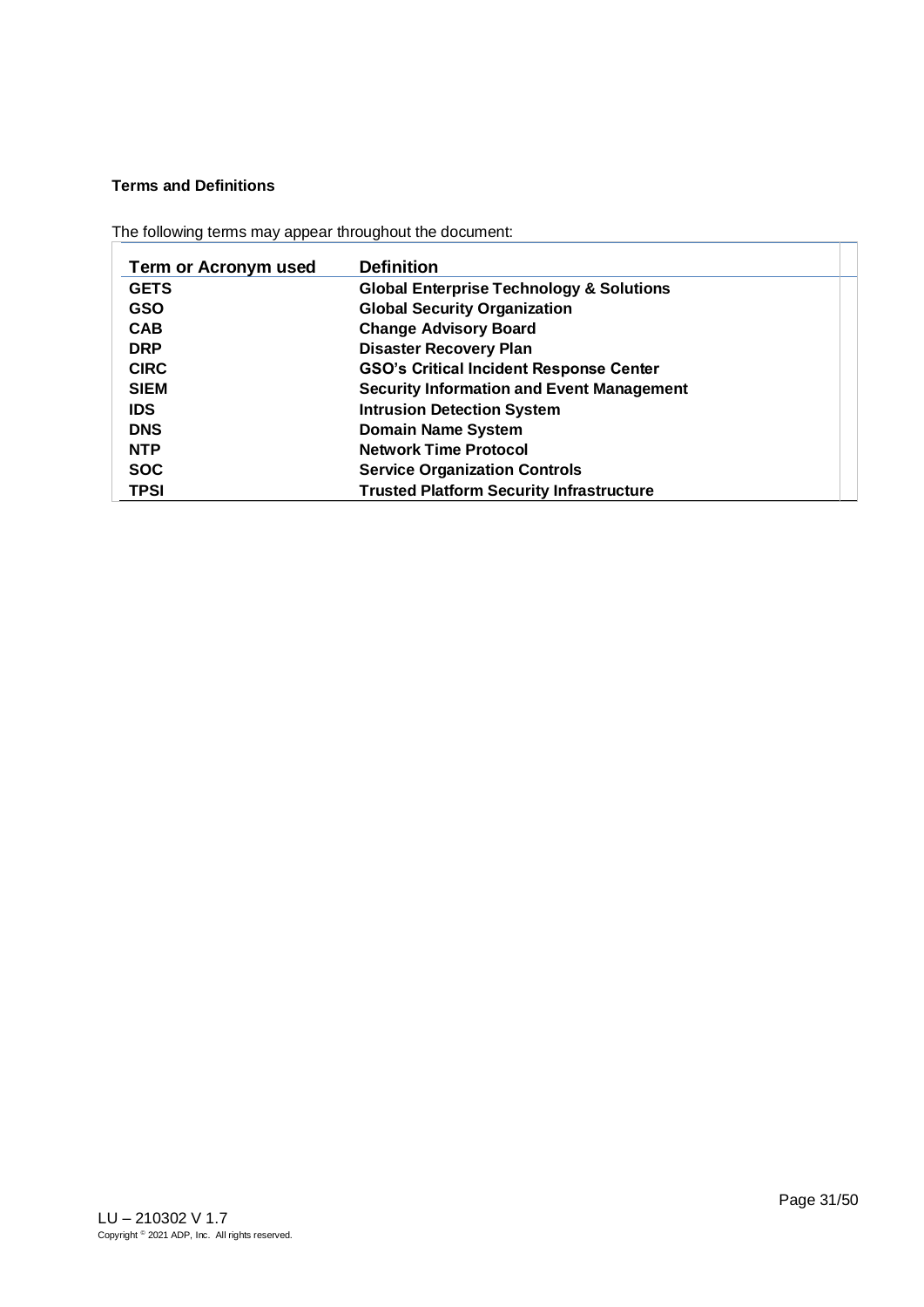# **Overview**

.

ADP maintains a formal information security program containing administrative, technical, and physical safeguards to protect the security, confidentiality, and integrity of client information. This program is reasonably designed to (i) safeguard the security and confidentiality of client information, (ii) protect against anticipated threats or hazards to the security or integrity of the information, and (iii) protect against unauthorized access to or use of the information.

This document contains an overview of ADP's information security measures and practices, as of the release date and which are subject to change by ADP. These requirements and practices are designed to be consistent with the ISO/IEC 27001:2013 information security standards. ADP periodically assesses its security policies and standards. Our goal is to help ensure that the security program effectively and efficiently operates to protect all the information entrusted to us by our clients and their employees.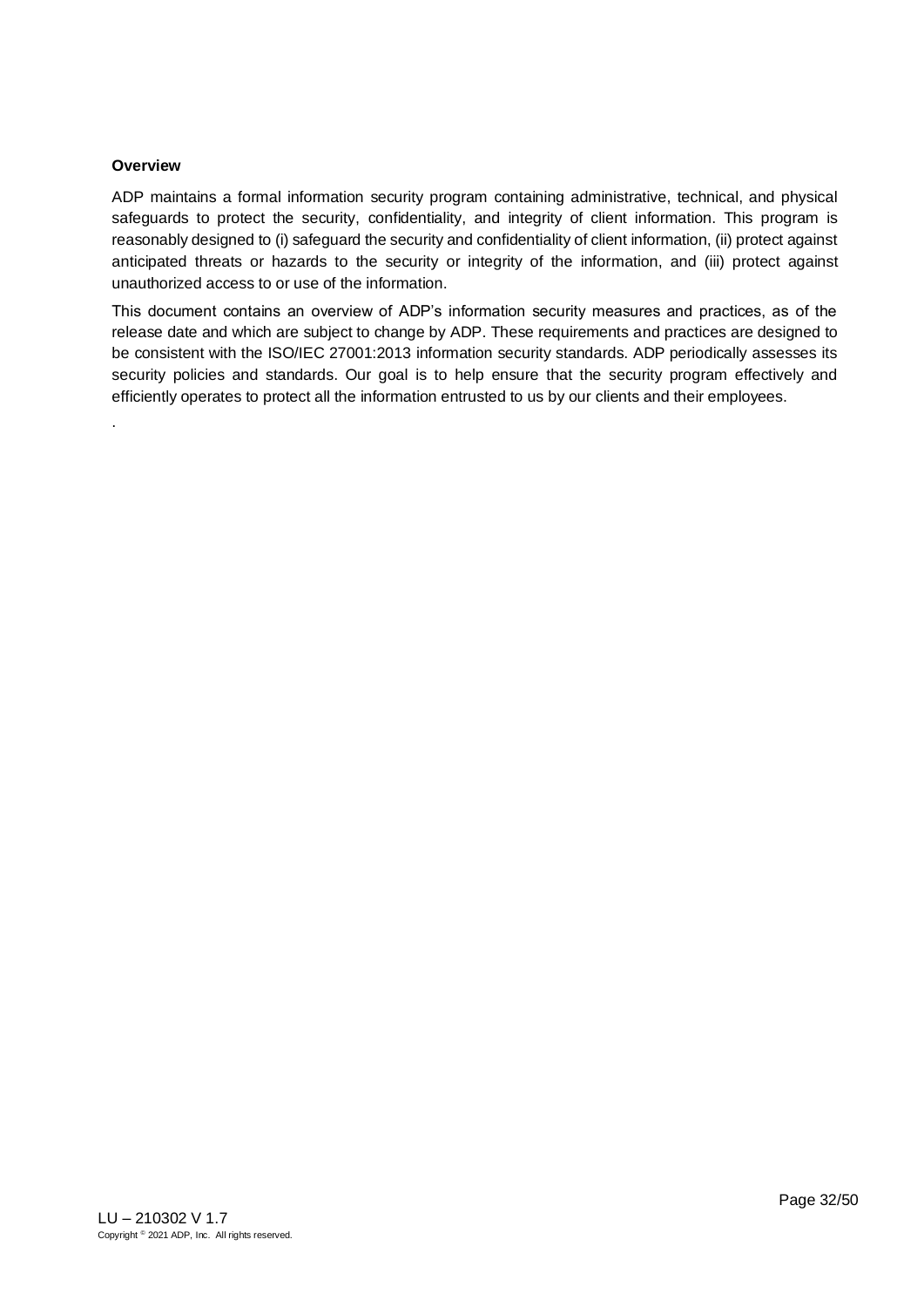# <span id="page-32-0"></span>**Section 1 - Information Security Policies**

### **Independence of Information Security Function**

ADP's Chief Security Officer oversees ADP's Global Security Organization (GSO) and reports to the General Counsel (GC), instead of to the Chief Information Officer, which gives GSO the necessary independence from IT. The GSO is a cross-divisional, converged security team that has a multi-disciplinary approach in cyber and information security and compliance, operational risk management, client security management, workforce protection, and business resilience. GSO senior management, under our Chief Security Officer, are responsible for managing security policies, procedures, and guidelines.

# **Formal Definition of an Information Security Policy**

ADP has developed and documented formal information security policies that set out ADP's approach to managing information security. Specific areas covered by this policy include, but are not limited to:

- **Security Management Policy –** Outlines the responsibilities of the Global Security Organization (GSO) and the Chief Security Officer (CSO), including the information security responsibilities and controls on hiring process from a security perspective.
- **Global Privacy Policy -** Discusses the collection of personal information, access to, accuracy, disclosures, and privacy statement to clients.
- **Employees Acceptable Use of Electronic Communications and Data Protection Policy**  Describes acceptable use, different electronic communications, encryption, and key management.
- **Information Handling Policy –** Provides requirements for the classification of ADP information and establishes protection controls.
- **Physical Security Policy–** Defines the security requirements of ADP facilities and subsequently our employees and visitors who work there.
- **Security Operations Management Policy –** Provides minimum controls for maintaining system patches, effectively addresses the threat from malware, and maintains backups and database security controls.
- **Security Monitoring Policy –** Provides controls for intrusion detection systems (IDS), logs, and data loss prevention (DLP).
- **Investigations and Incident Management Policy –** Defines standards for incident response, electronic discovery, workforce protection, and access to employees electronic stored information.
- **Access & Authentication Policy –** Outlines requirements for authentication (e.g. user ID and password), remote access, and wireless access.
- **Network Security Policy –** Security architecture of routers, firewalls, AD, DNS, email servers, DMZ, cloud services, network devices, web proxy, and switched network technology.
- **Global Third-Party Risk and M&A Policy –** Defines minimum security controls for engaging any third party to assist ADP in achieving its business objectives.
- **Application Management Policy –** Establishes appropriate security controls into each stage of the system development lifecycle.
- **Business Resiliency Policy –**Governs the protection, integrity and preservation of ADP by establishing the minimum requirements to document, implement, maintain, and continually improve Business Resiliency Programs
- **Converged Security Risk Management Policy –** Identification, monitoring, response, analysis, governance, and new business initiatives.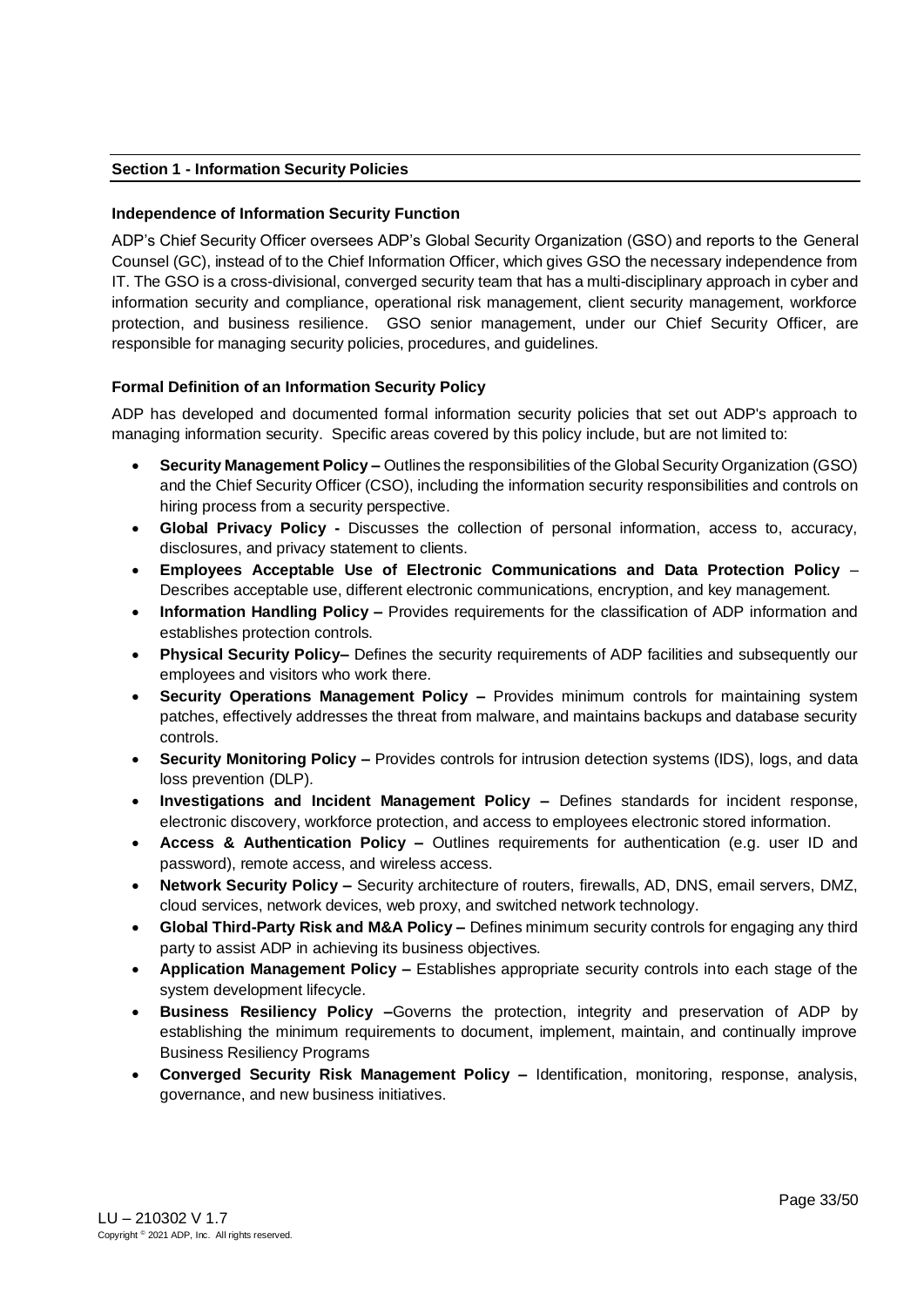Policies are published in the ADP intranet and are accessible to all employees and contractors from within the ADP network.

# **Information Security Policy Review**

ADP reviews its information security policies at least once per year or whenever there are major changes impacting the functioning of ADP's information systems.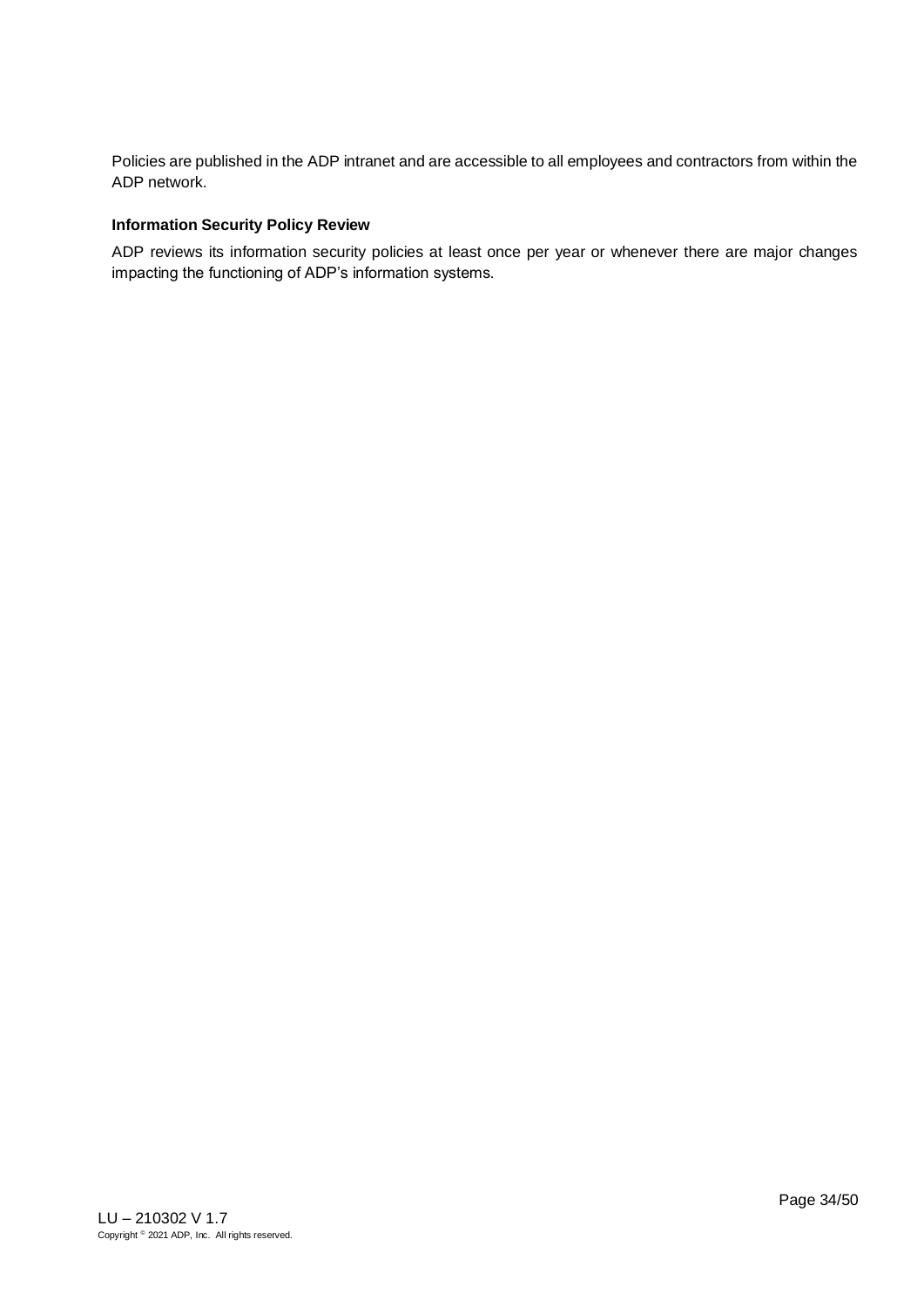# <span id="page-34-0"></span>**Section 2 - Organization of Information Security**

### **Information Security Roles and Responsibilities**

The GSO consists of cross-divisional security teams leveraging a multi-disciplinary approach to compliance with cyber and information security standards, operational risk management, client security management, workforce protection and business resilience. Roles and responsibilities have been formally defined for all members of the GSO. The GSO is charged with the design, implementation and oversight of our information security program based on corporate policies. The GSO's activities are overseen by the Executive Security Committee, whose members include ADP's Chief Security Officer, Chief Executive Officer, Chief Financial Officer, Chief Strategy Officer, Chief Human Resources Officer, and General Counsel.

# **Mobile Computing and Teleworking Policy**

ADP requires all confidential information to be encrypted on mobile devices, to prevent data leakage, which could result from theft or loss of a computer / device. Advanced end-point protection and two-factor authentication over VPN is also required to access the corporate networks remotely. All remote devices are required to be password protected. ADP employees are required to report lost or stolen remote computing devices immediately through a Security Incident Reporting Process.

All employees and contractors, as a condition of employment with ADP, must comply with the Acceptable Use of Electronic Communications and Data Protection Policy and other relevant policies.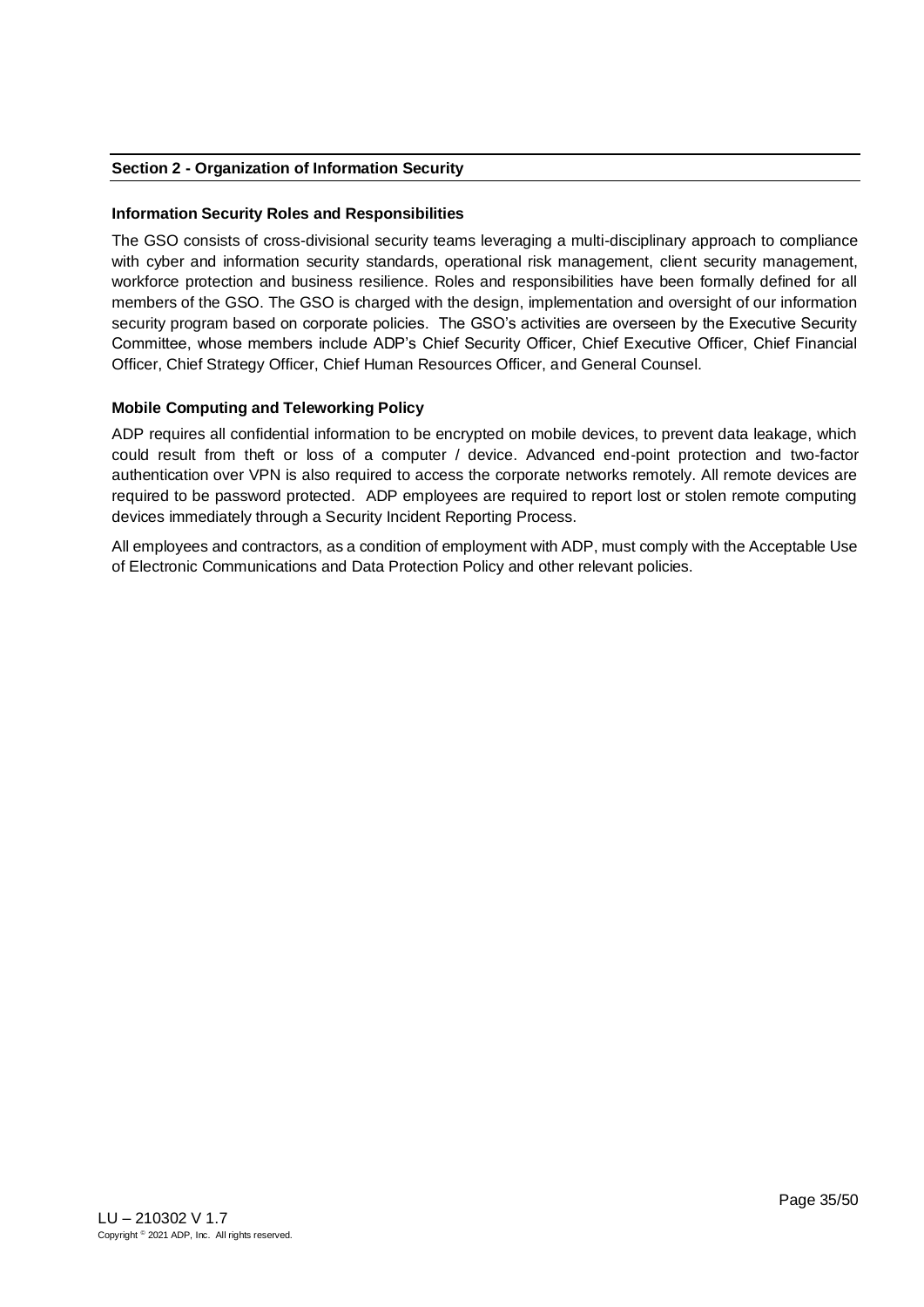# <span id="page-35-0"></span>**Section 3 - Human Resource Security**

#### **Background Checks**

Consistent with applicable legal requirements in the individual's jurisdiction, ADP conducts appropriate background checks commensurate with the duties and responsibilities of its employees, contractors and third parties. These checks confirm the candidate's suitability for handling clients' information prior to engaging or hiring such individuals.

Background screening may include the following components:

- Identity/employment eligibility verification
- Employment history
- Educational history and professional qualifications
- Criminal records (where legally authorized and depending on local country regulations)

### **Confidentiality Agreements with Employees and Contractors**

ADP employment contracts and contracts with contractors contain terms that indicate obligations and responsibilities related to client information to which they will have access. All ADP employees and contractors are bound by confidentiality obligations.

#### **Information Security Training Program**

All employees are required to complete information security training as part of their onboarding plan. In addition, ADP delivers annual security training to remind employees of their responsibilities when performing their day-to-day duties.

### **Employees' Responsibilities and Disciplinary Processes**

ADP has published a security policy that all ADP employees must comply with. Violations of security policies may lead to revocation of access privileges and/or disciplinary actions up to and including termination of consulting contracts or employment.

### **Termination of Employment Responsibilities**

Responsibilities upon termination of employment have been formally documented and include, at minimum:

- Return all ADP information and assets in the possession of the respective employee, on whatever medium it is stored
- Termination of access rights to ADP facilities, information and systems
- Change of passwords for remaining active shared accounts, if applicable
- Transfer of knowledge, if applicable.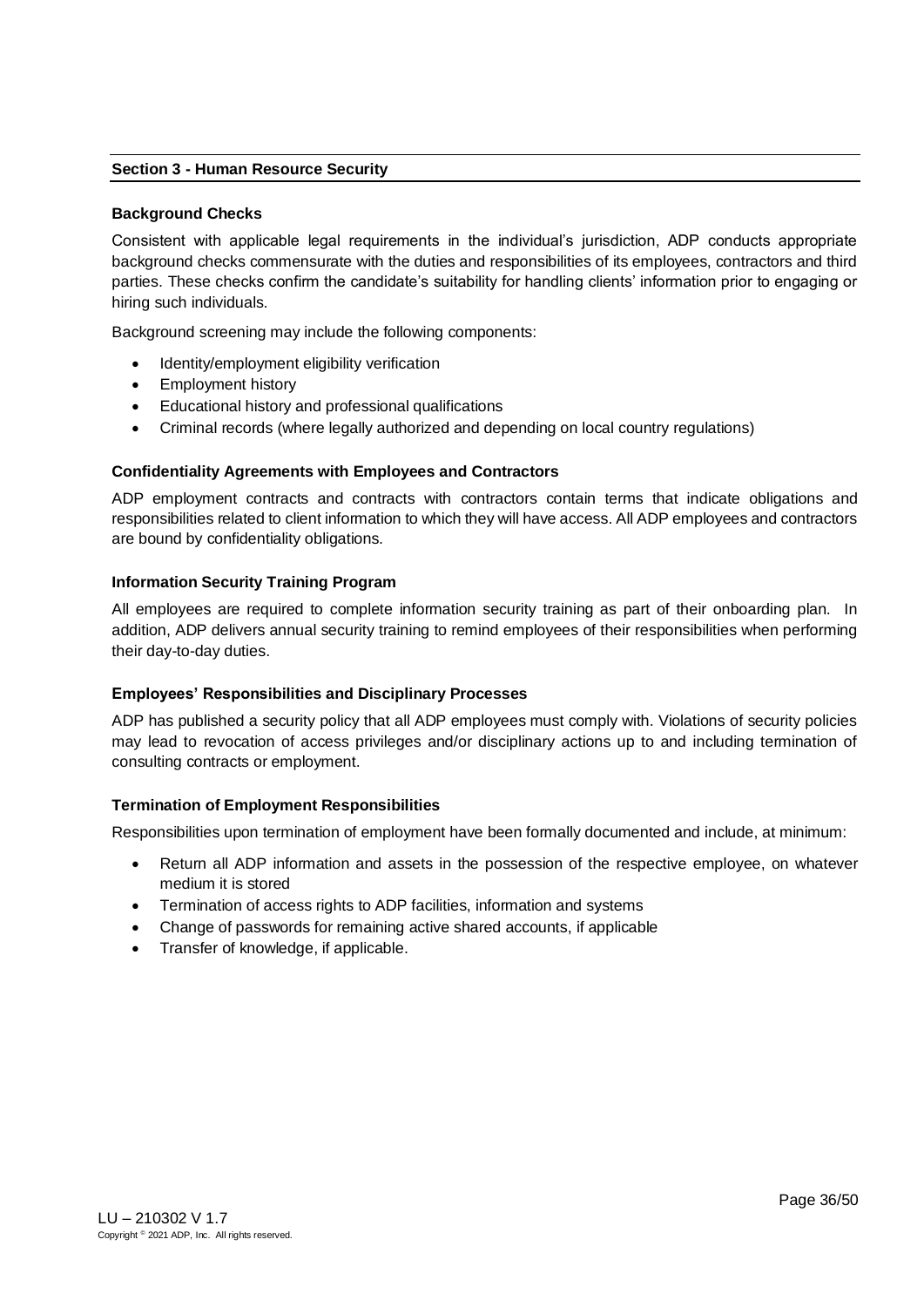## <span id="page-36-0"></span>**Section 4 - Asset Management**

### **Acceptable Use of Assets**

Acceptable use of assets is explained in several policies, applicable to ADP employees and contractors, to help ensure that ADP's and clients' information are not exposed by use of such assets. Examples of areas described in these policies are: use of electronic communications, use of electronic equipment, and use of information assets.

# **Classification of Information**

Information acquired, created or maintained by or on behalf of ADP is assigned, as applicable, a security classification of:

- Public- Example: Marketing brochures, published annual reports
- ADP Internal Use Only- Example: Interoffice communications, operating procedures
- ADP Confidential- Example: Personal and Sensitive Personal Information
- ADP Restricted- Example: Financial forecasts, strategic planning information

Requirements for handling information are directly correlated to the information security classification. Personal Information and Sensitive Personal Information are always considered ADP Confidential. All client information is classified as confidential.

ADP employees are accountable for protecting and handling information assets in accordance with their security classification level, which provides protection of information and applicable handling requirements for each classification level. The ADP confidentiality classification is applied to all information stored, transmitted, or handled by third parties.

### **Equipment and Media Disposal**

When ADP equipment, documents, files, and media are disposed of or reused, appropriate measures are taken to prevent subsequent retrieval of client's information originally stored in them. All information on computers or electronic storage media, regardless of classification, is securely disposed of, unless the media is physically destroyed, before being released outside ADP facilities or repurposed. The procedures for the secure destruction/erasure of ADP information held on equipment, in documents, files, and media are formally documented.

### **Physical Media in Transit**

Organizational safeguards have been implemented to protect printed materials containing clients' information against theft, loss, and/or unauthorized access/modification (i) during transit e.g. sealed envelopes, containers and hand delivery to authorized user; and (ii) during review, revision or other processing where removed from secure storage.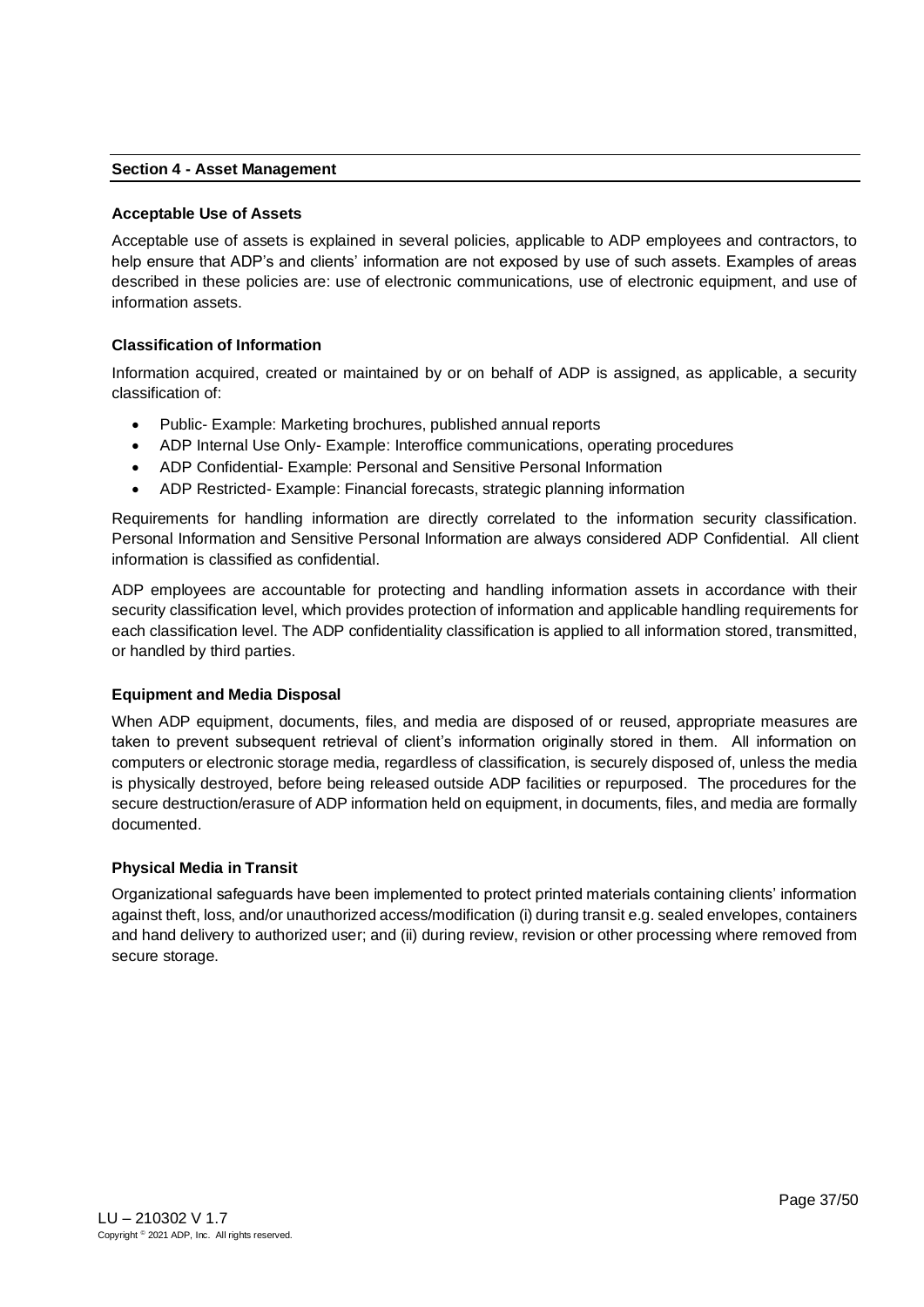# <span id="page-37-0"></span>**Section 5 - Access Control**

# **Business Requirements of Access Control**

ADP's Access Control Policy is based on business-defined requirements. The policies and control standards are articulated into access controls that are enforced in all components of the provided service and are based on a "least-privilege" and "need to know" principle.

### **Access to Infrastructure - Access Control Management**

Access requests to move, add, create, and delete are logged, approved and periodically reviewed.

A formal review is performed, at least yearly, to confirm that individual users accurately correspond to the relevant business role and would not have continued access after a position change. This process is audited and documented in a SOC1<sup>1</sup> type II report. From within an Identity Management System, a dedicated ADP team is responsible for granting, denying, cancelling, terminating and decommissioning/deactivating access to ADP facilities and information systems. ADP uses a centralized identity and access management (IAM) tool that is managed centrally by a dedicated GETS team. According to the access rights requested through the centralized IAM tool, a validation workflow will be triggered that could involve the users' supervisor. Access is provided on a temporary basis and workflows exist to prevent such access from remaining permanent. An employee's access to a facility is decommissioned immediately after the last day of employment by deactivating their access card (employee badge). The employee's user IDs are immediately deactivated. All employee's assets are returned and checked by the competent line manager and are compared against the asset list in the configuration management data base. Following a job position change, or organizational changes, user profiles or user access rights are required to be modified by the applicable business unit management and the IAM Team. Additionally, a formal review of access rights is performed every year to verify that individual users' rights correspond to their relevant business role and that there are no remaining irrelevant access rights after a position transfer.

# **Password Policy**

ADP associate password policies are enforced in servers, databases and network devices and applications, to the extent the device/application allows it. The password complexity is derived from a risk-based analysis of the protected data and content. The policies meet prevailing industry standards for strength and complexity, including but not limited to the use of step-up, two-factor, or biometric authentication where appropriate.

Client application authentication requirements vary by product, and federated services (SAML 2.0) are available on specific ADP applications using a unified network and security layer managed by GETS.

# **Session Timeouts**

ADP enforces automatic timeouts to all servers, workstations, applications and VPN connections based upon a risk-based approach consistent with industry standards. Re-establishment of sessions may take place only after the user has provided a valid password.

<sup>1</sup> In the case of certain US Services offered by ADP, this is audited in a SOC 2 Type 2 report.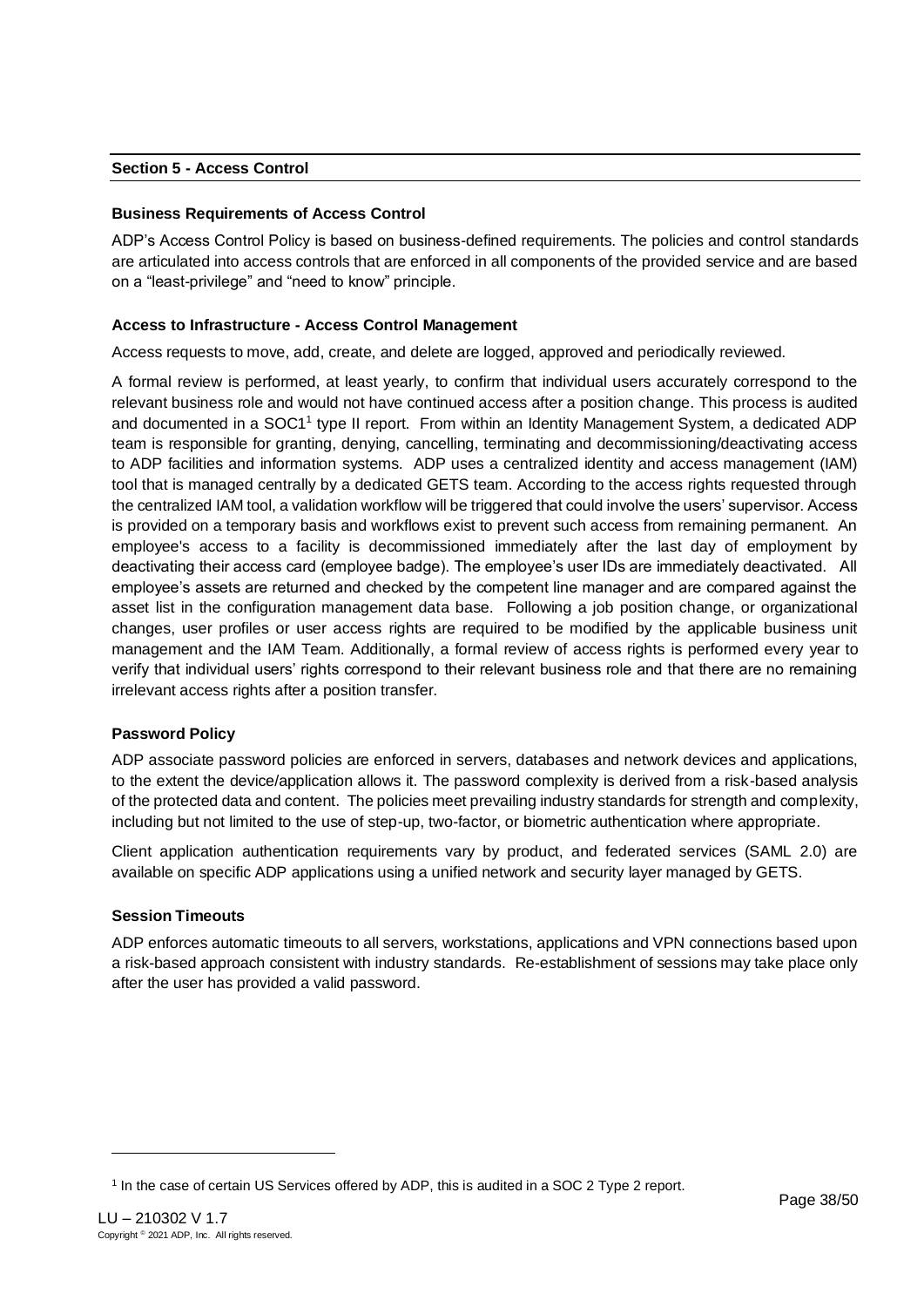### <span id="page-38-0"></span>**Section 6 - Cryptography**

#### **Cryptographic Controls**

ADP requires that sensitive information exchanged between ADP and ADP third parties must be encrypted (or transport channel must be encrypted) using industry accepted encryption techniques and strengths. Alternatively, a private leased line may be used.

#### **Key Management**

ADP has an internal Encryption Security Standard that includes well-defined key management and key escrow procedures, including both symmetric and asymmetric keys management.

Encryption keys used for ADP information are always classified as confidential information. Access to such keys is strictly limited to those who have a need to know and, if an exception approval is provided. Encryption keys and key lifecycle management followed industry standard practices.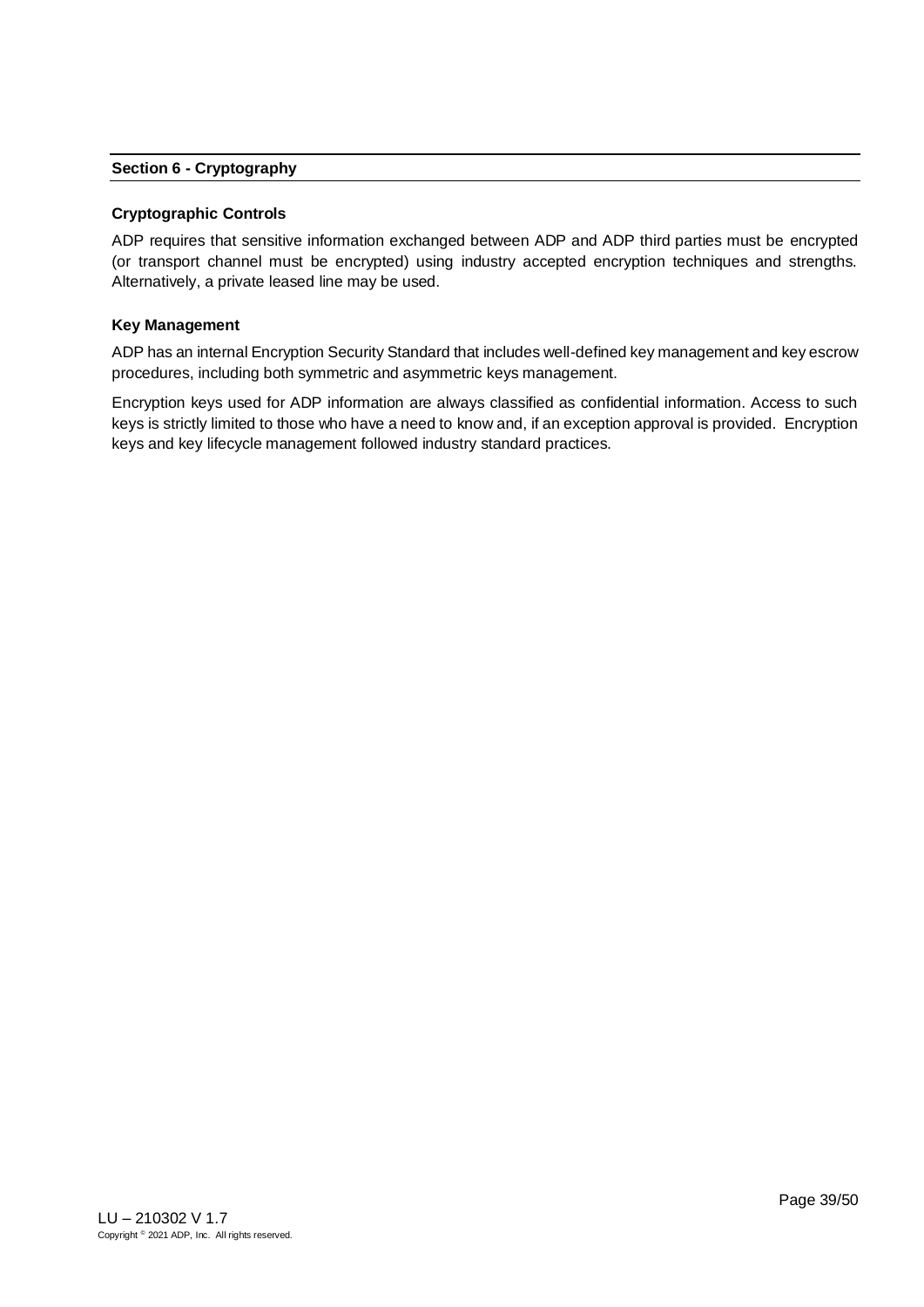# <span id="page-39-0"></span>**Section 7 - Physical and Environmental Security**

ADP's approach to physical security has two objectives – creating a safe work environment for ADP associates and protecting Personal Information held in ADP data centers and other strategic ADP locations.

ADP security policy requires ADP management to identify those areas requiring a specific level of physical security. Access to those areas is provided only to authorized associates for authorized purposes. ADP secured areas employ various physical security safeguards, including video surveillance systems, use of security badges (identity-controlled access) and security guards stationed at entry and exit points. Visitors may only be provided access where authorized and are supervised at all times.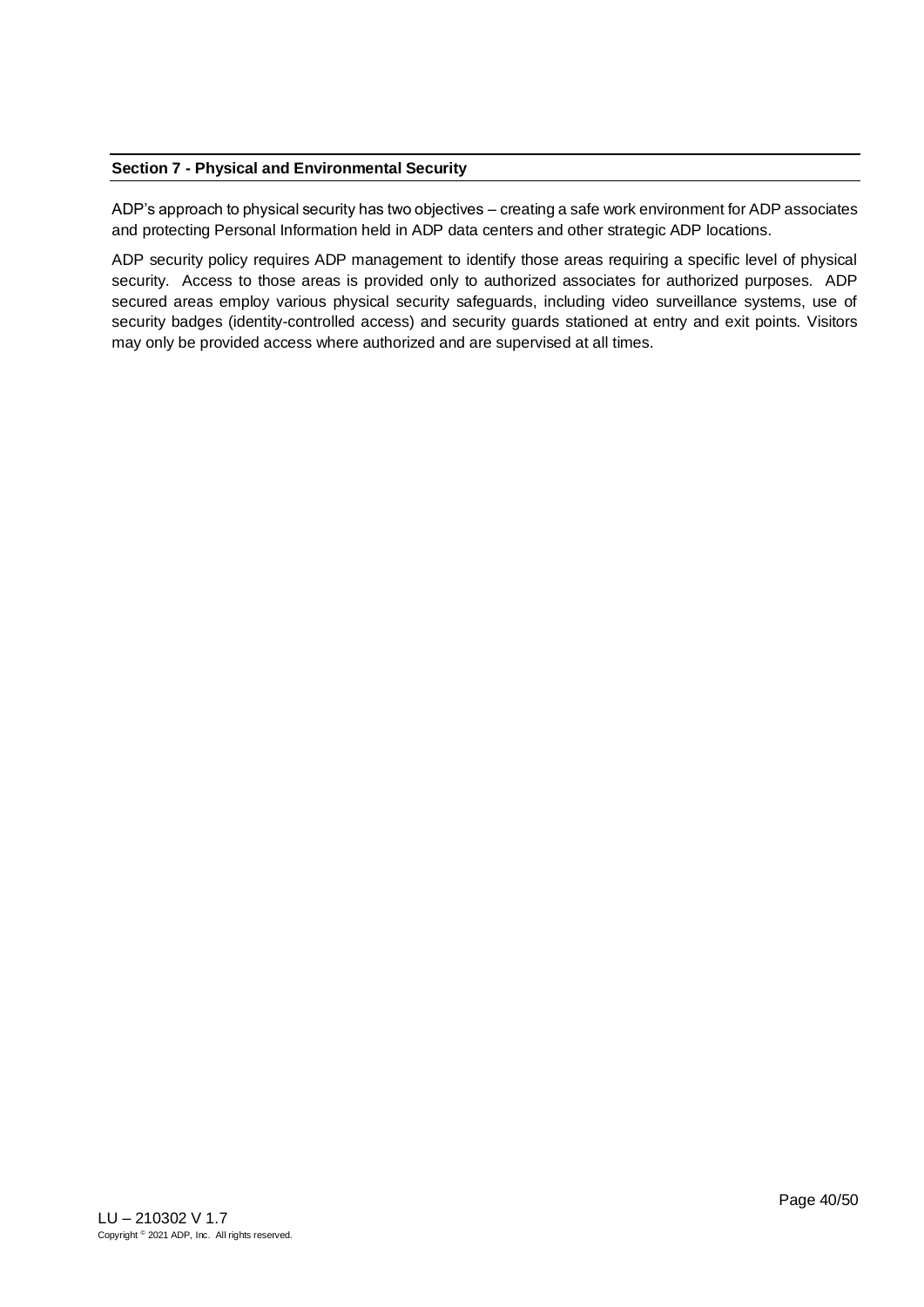# <span id="page-40-0"></span>**Section 8 - Operations Security**

### **Formalization of IT Operations Procedures**

GETS is the ADP unit responsible for IT infrastructure operations and maintenance. GETS formally maintains and documents IT operations policies and procedures. These procedures include, but are not limited to the following:

- Change management
- Back-up management
- System error handling
- System restart and recovery
- System monitoring
- Jobs scheduling and monitoring

### **Infrastructure Change Management**

A periodic Change Advisory Board (CAB), including representatives from a wide variety of ADP teams, is held by GETS. CAB meetings discuss impacts deployment windows and promotions to production, as well as to coordinate any other change in the production infrastructure.

### **System Capacity Planning and Acceptance**

Capacity requirements are continuously monitored and regularly reviewed. Following these reviews, systems and networks are scaled up or down accordingly. When significant changes must be made due to a change in capacity or a technological evolution, the GETS benchmarking team may perform stress tests to the relevant application and/or system. At the conclusion of stress testing, the team provides a detailed report of performance evolution by gauging the changes in (i) components, (ii) system configuration or version, or (iii) middleware configuration or version.

### **Protection Against Malicious Code**

Industry standard endpoint protection technologies are leveraged to protect ADP assets in accordance with industry standard best practices.

### **Back-Up Management Policy**

ADP has policies in place that require all production hosting operations to back-up production information. The scope and the frequency of back-ups are executed in accordance with the business requirements of relevant ADP services, the security requirements of the information involved, and the criticality of the information with respect to disaster recovery. Monitoring of scheduled back-ups is performed by GETS, to identify back-up issues or exceptions.

### **Security Logging and Monitoring**

ADP has implemented a central and read-only logging infrastructure (SIEM) and a log correlation and alerting system (TPSI). Log alerts are monitored and treated in a timely manner by the CIRC.

All of these systems are synchronized using a unique Network Time Protocol (NTP)based clock reference.

Each individual log contains, at minimum:

- Timestamp
- Who (identity of the operator or administrator)
- What (information about the event)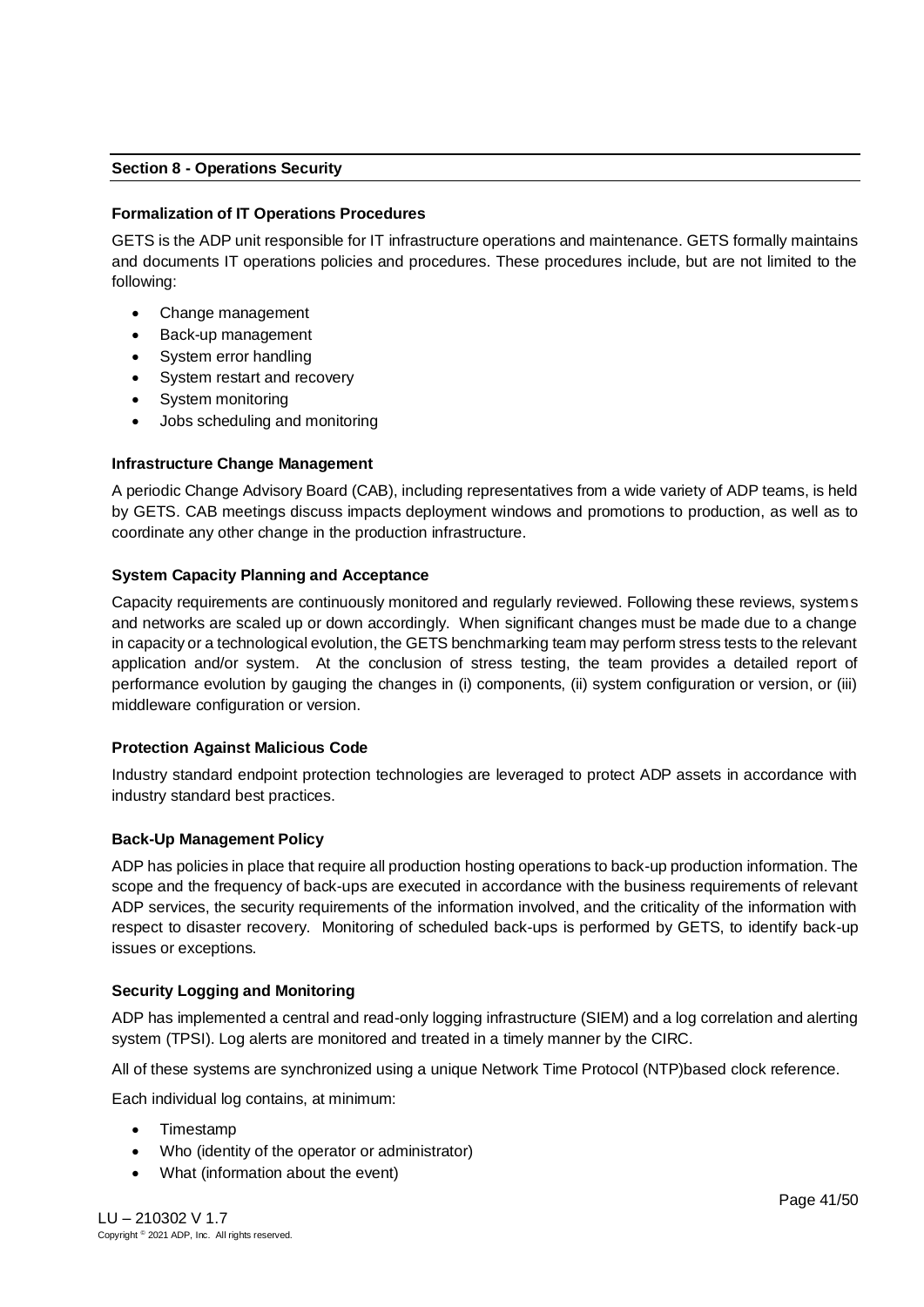Audit trails and system logging for ADP applications are designed and set up to track the following information:

- Authorized access
- Privileged operations
- Unauthorized access attempts
- Systems alerts or failures
- Changes to systems security settings, when the system allows such logging

These logs are only available to ADP authorized personnel and are sent in live mode to prevent data from being tampered with before being stored in the secure logging appliances.

# **Infrastructure Systems and Monitoring**

ADP uses appropriate measures to provide infrastructure monitoring 24 hours per day, 7 days per week. Disruption alerts are managed by different teams according to their severity level and the skills required to resolve them.

ADP hosting center facilities employ monitoring applications that are constantly running on all related processing systems and on the network components to provide ADP staff proactive notification of issues and warnings in anticipation of possible problems.

# **Technical Vulnerability Management**

All computers installed in the hosting infrastructure must comply with the installation of a specialized security hardened operating system (or secure build process). Hosted operations employ a hardened, approved, and standardized build for every type of server used within our infrastructure. Out-of-the-box installation of operating systems is prohibited since these installations may create vulnerabilities, such as generic system account passwords, that would introduce an infrastructure risk. These configurations reduce the exposure of hosted computers running unnecessary services that can lead to vulnerabilities.

ADP has a documented methodology for conducting release and periodic vulnerability assessments and compliance reviews of Internet facing web-based applications and their corresponding infrastructure components, which include at least 15 primary categories of testing. Assessment methodology is based on both internal and industry best practices, including, but not limited to, Open Web Application Security Project (OWASP), SANS Institute and Web Application Security Consortium (WASC).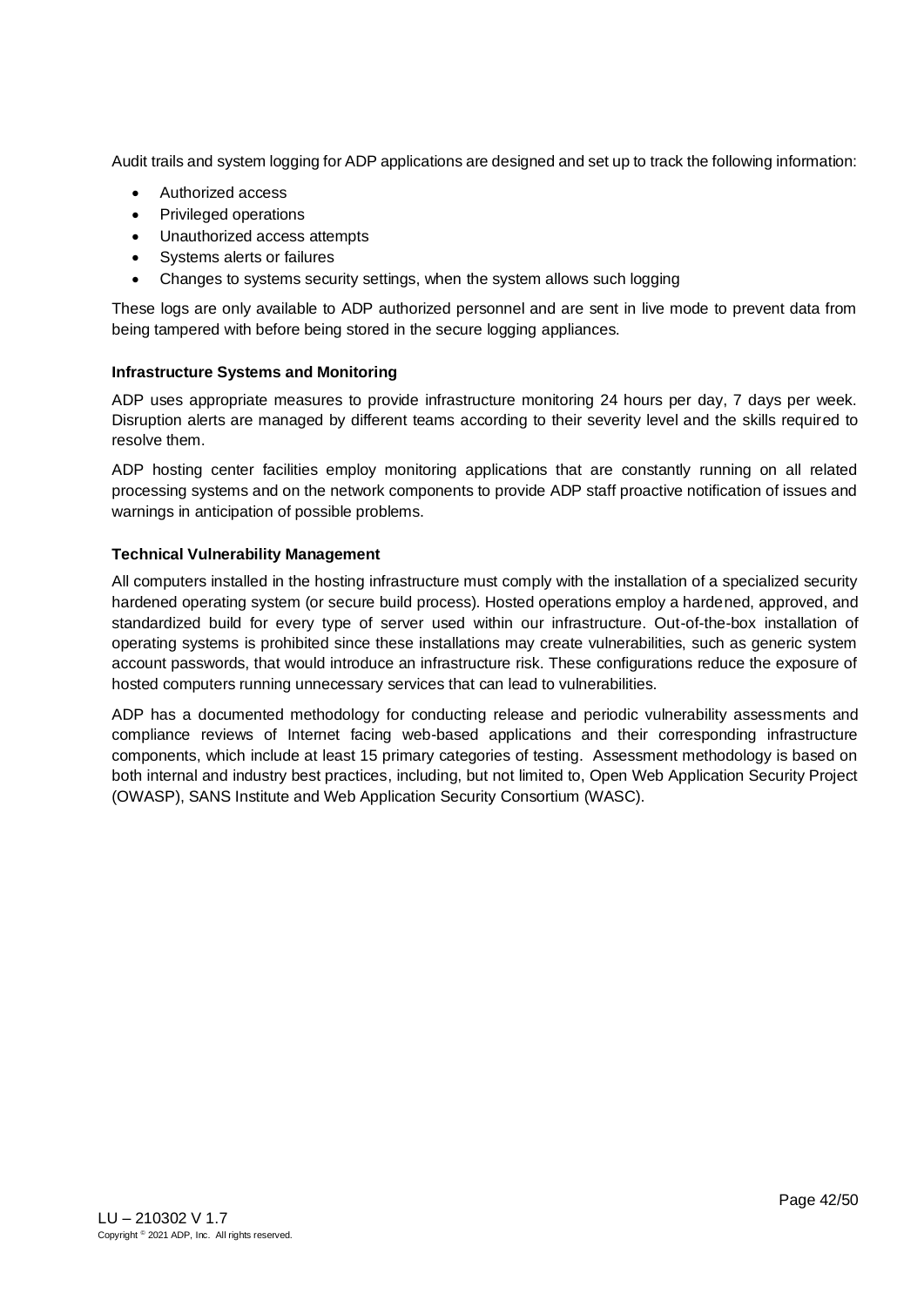### <span id="page-42-0"></span>**Section 9- Communications Security**

#### **Network Security Management**

ADP employs a network-based intrusion detection system that monitors traffic at the network infrastructure level (24 hours a day, 7 days a week) and identifies suspicious activity or potential attacks.

#### **Exchange of Information**

ADP implements appropriate controls so that ADP clients' information sent to third parties is transferred between authorized information systems and resources only and is only exchanged through ADP's secure and authorized transfer mechanisms.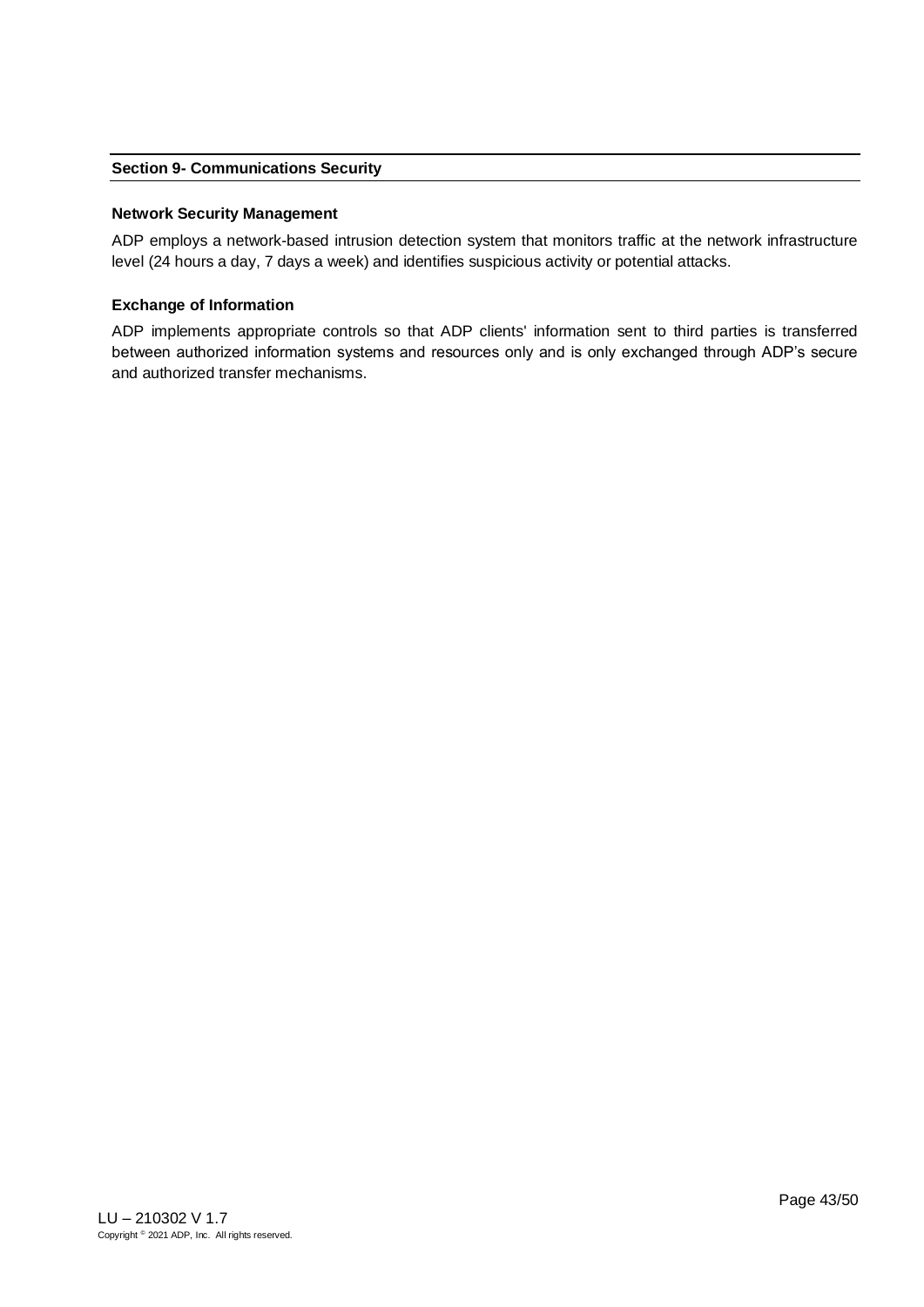# <span id="page-43-0"></span>**Section 10 - System Acquisition, Development, and Maintenance**

### **Security in Development and Support Processes**

During the development cycle, applicable documentation is generated, and testing plans are built for the testing phase. Different stages are defined for each environment with relevant approval at each phase:



- To move from Testing to Pre-production environment, approval from ADP's Quality team is required.
- To move from Pre-production to Production, approval from IT Operations is required.

Development teams are required to utilize secure coding methods. Application changes are tested in development and regression environments before they reach the production systems. Tests are performed and documented. Upon approval, changes are deployed into production. Penetration testing is performed after significant changes.

A periodic CAB, including representatives from a wide variety of ADP teams, is held by GETS. CAB meetings take place on a regular basis, and are meant to discuss impacts, to agree on deployment windows and to approve the promotion of software packages to production, as well as to inform about any other changes in production infrastructure.

ADP's IT Operations team provides the final approval before promotion to production environment of the software packages.

### **Security in Development Environment**

Production and development environments are segregated and independent from each other. Appropriate access controls are employed to enforce proper segregation of duties. Software packages are accessible at each stage of the development process and only by the teams involved in that stage.

### **Test Data**

<span id="page-43-1"></span>Per ADP's Application Management Policy, the use of real or un-sanitized data in development and testing is not permitted unless explicitly requested and authorized by client.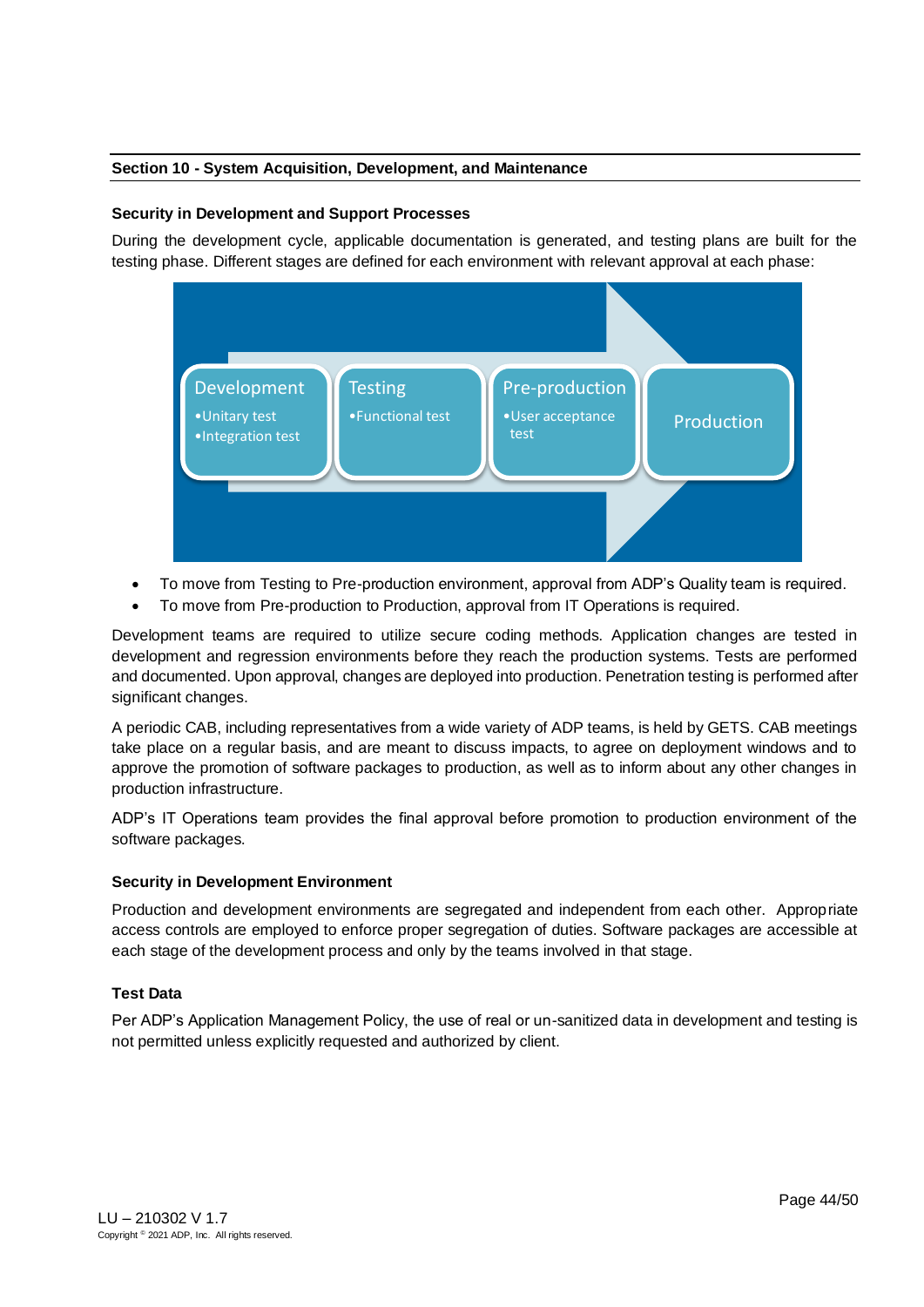# **Section 11 - Supplier Relationships**

### **Identification of Risks Related to External Parties**

Risk assessments of third parties who require access to ADP and/or client information are periodically performed to determine their compliance with ADP security requirements for third parties, and to identify any gaps in the applied controls. If a security gap is identified, new controls are agreed upon with such external parties.

### **Information Security Agreements with External Parties**

ADP enters into agreements with all third parties which include appropriate security commitments to meet ADP's security requirements.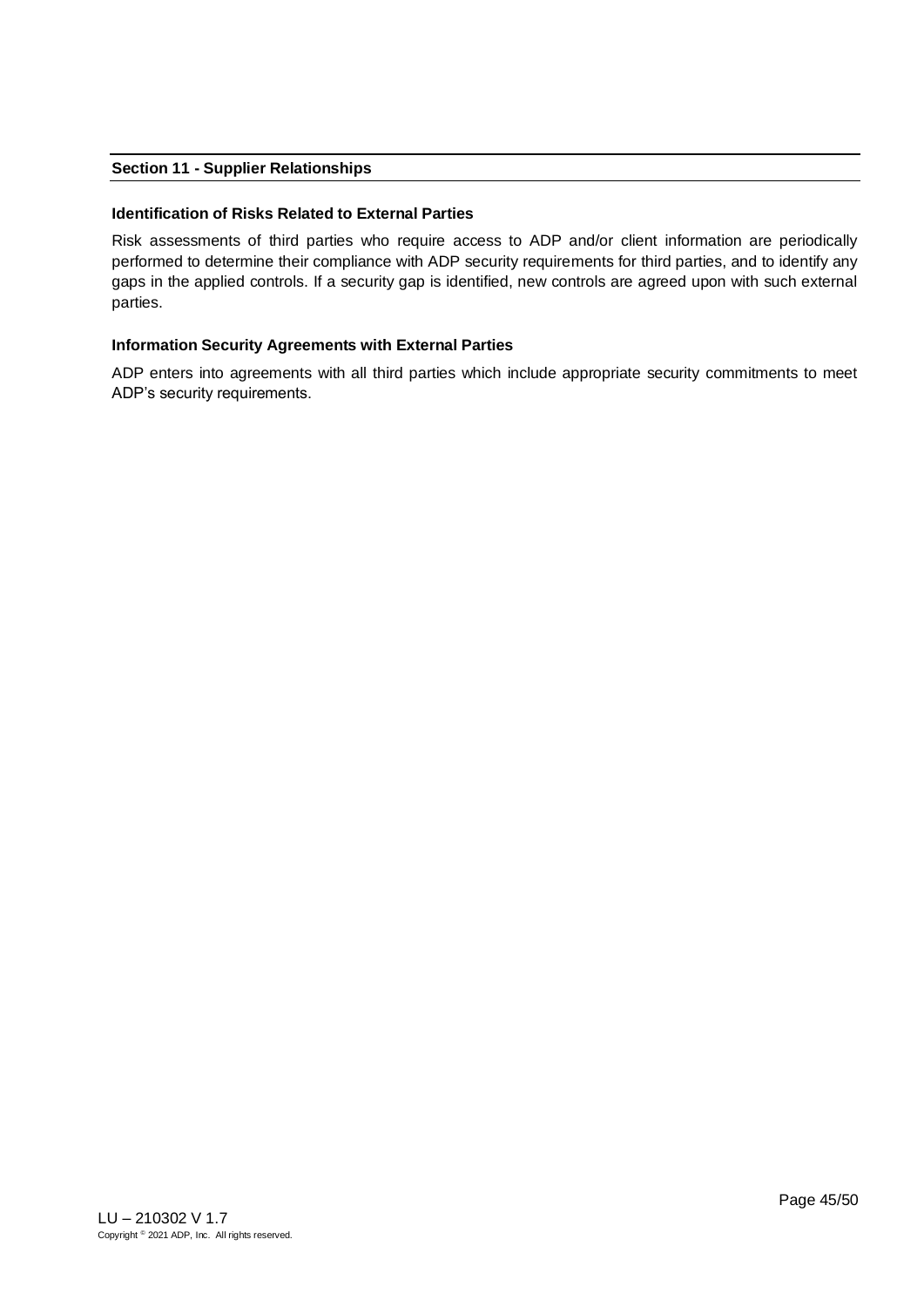# <span id="page-45-0"></span>**Section 12 - Information Security Incident Management**

#### **Management of Information Security Incidents and Improvements**

ADP has a documented methodology for responding to security incidents timely, consistently, and effectively.

Should an incident occur, a predefined team of ADP employees activates a formal incident response plan that addresses areas such as:

- Escalations based on the classification of incident or incident severity
- Contact list for incident reporting/escalation
- Guidelines for initial responses and follow up with involved clients
- Compliance with applicable security breach notification laws
- Investigation log
- System recovery
- Issue resolution, reporting, and review
- Root Cause and Remediation
- Lessons learned

ADP policies define a security incident, incident management, and all employees' responsibilities regarding the reporting of security incidents. ADP also conducts regular training for ADP employees and contractors to help ensure awareness of reporting requirements. Training is tracked to ensure completion.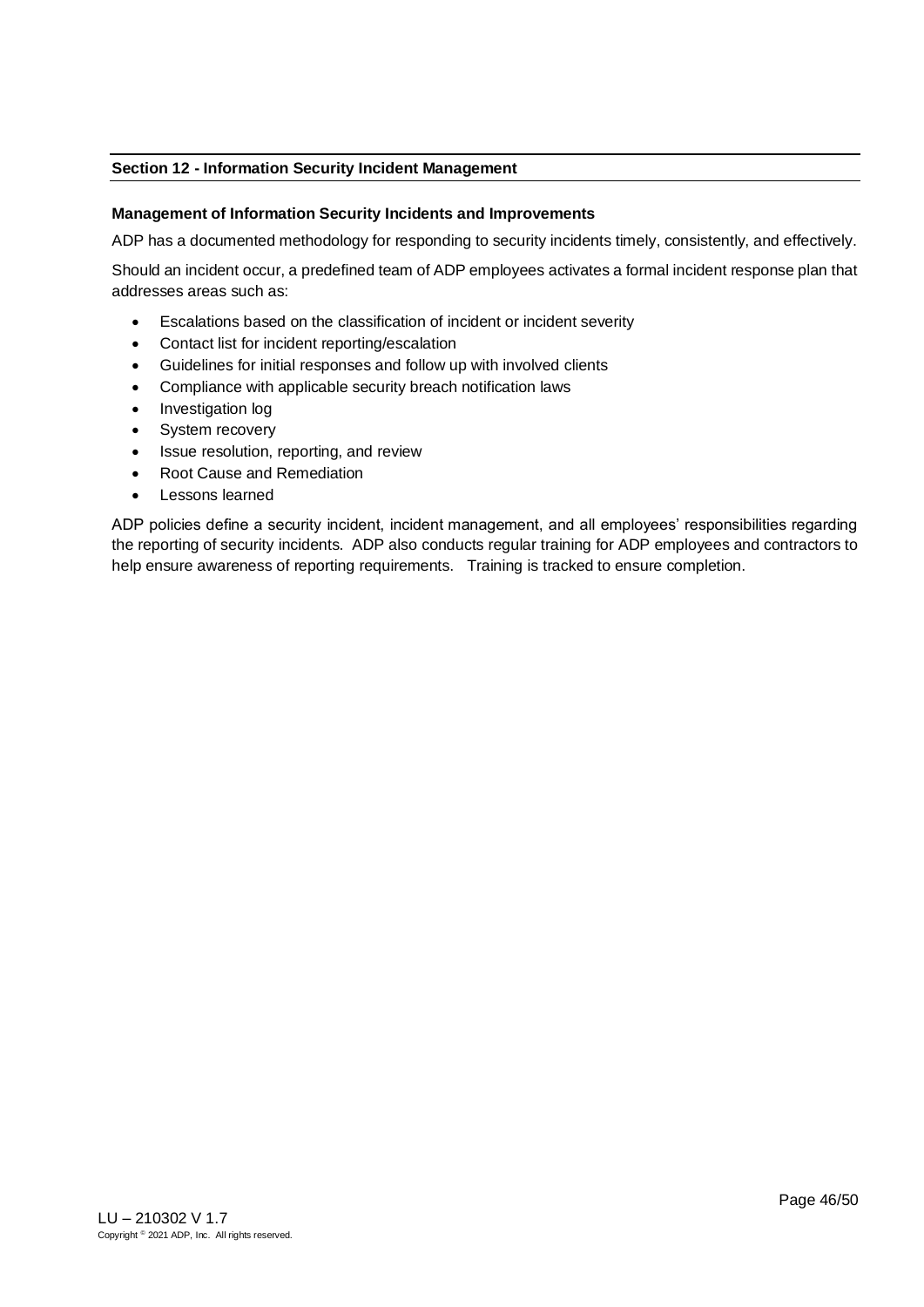# <span id="page-46-0"></span>**Section 13- Information Security Aspects of Business Resiliency Management**

# **ADP Business Resiliency Program**

ADP is committed to keeping our services and operations running smoothly, so that we can provide our clients with the best service possible. It's our priority to identify — and mitigate — the technology, environmental, process, and health risks that may get in the way of providing our business services. ADP has created an integrated framework that lays out our mitigation, preparedness, response, and recovery processes and includes:

- Risk Assessment
- Risk Threat Analysis
- Business Impact Analysis
- Plan Development
- **Business Continuity Planning**
- Disaster Recovery Planning
- Health and Safety Planning
- Real-World Response
- Crisis Management
- Emergency Response
- Testing and Validation
- **Review**
- **Revise**
- <span id="page-46-1"></span>**Exercise**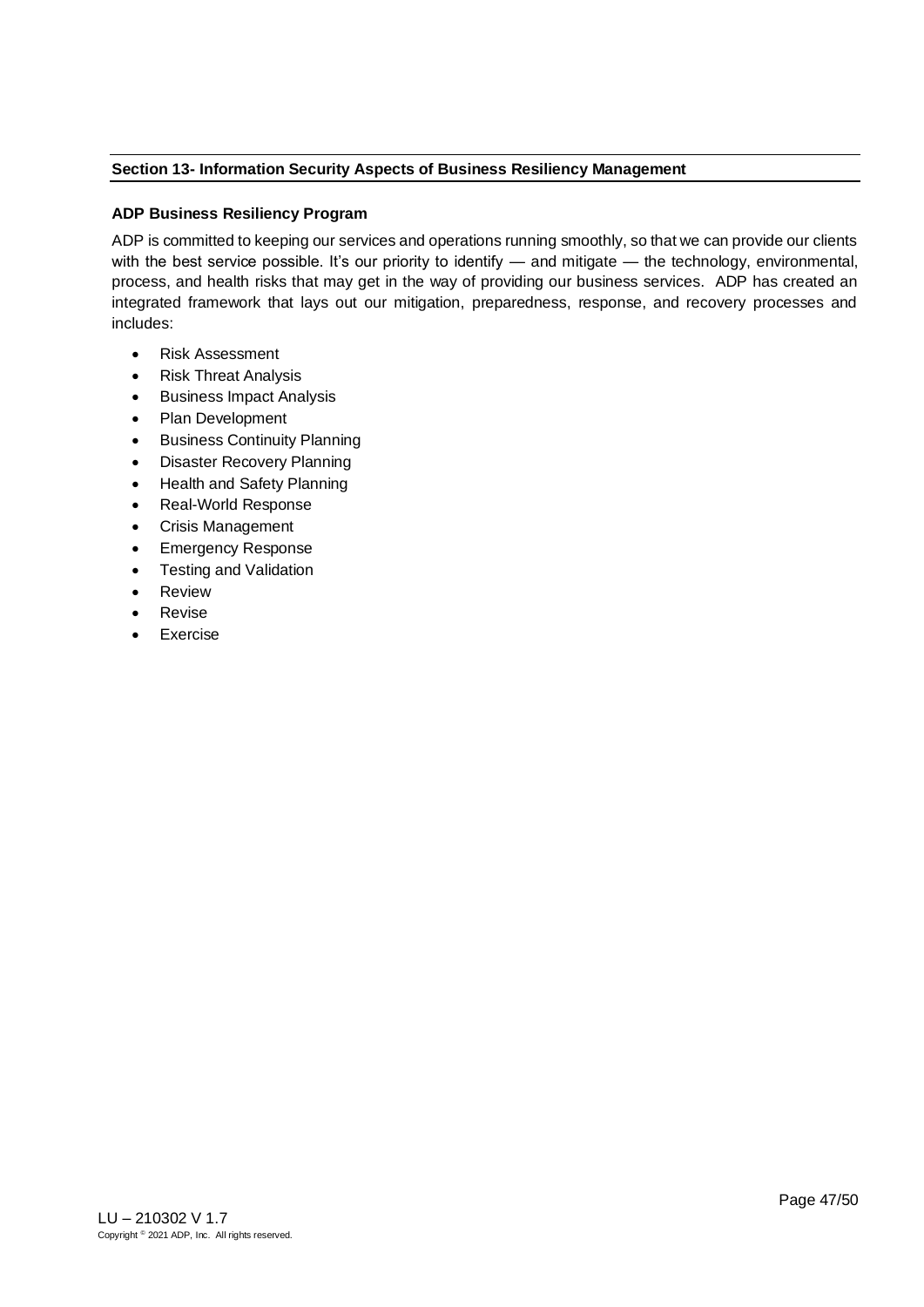# **Section 14- Compliance**

# **Compliance with Security Policies and Standards**

ADP employs a process to internally perform compliance reviews on a periodic basis. Additionally, ADP performs a SOC1<sup>2</sup> type II audit on a periodic basis. These audits are conducted by a well-known third-party audit firm and audit reports are available on a yearly basis for clients upon request, when applicable.

# **Technical Compliance**

To enforce technical compliance with best practices, ADP performs regularly scheduled network vulnerability scans. The scan results are then prioritized and developed into corrective action plans with the hosting teams and their management.

Vulnerability scans are performed on a regular basis of both internal and external environments. Additionally, source code scans and penetration testing are performed on a product-by-product basis. Utilizing specialized application scanning tools, application level vulnerabilities, if any, are identified, shared with the product development management teams, and incorporated into the quality assurance processes for corrective action. The results are analyzed, and corrective action plans developed and prioritized.

# **Retention of Data**

ADP's data retention policy regarding client information is designed to comply with applicable laws. At the end of a client contract, ADP complies with its contractual obligations related to the client's information. ADP will return or allow the client to retrieve (by data download), all client information required for the continuity of the client's business activities (if not previously provided). Then, ADP will securely destroy remaining client information, except to the extent required under applicable law, authorized by the client or needed for dispute resolution purposes.

<sup>&</sup>lt;sup>2</sup> In the case of certain US Services offered by ADP, there would be also SOC 2 Type II exec. reports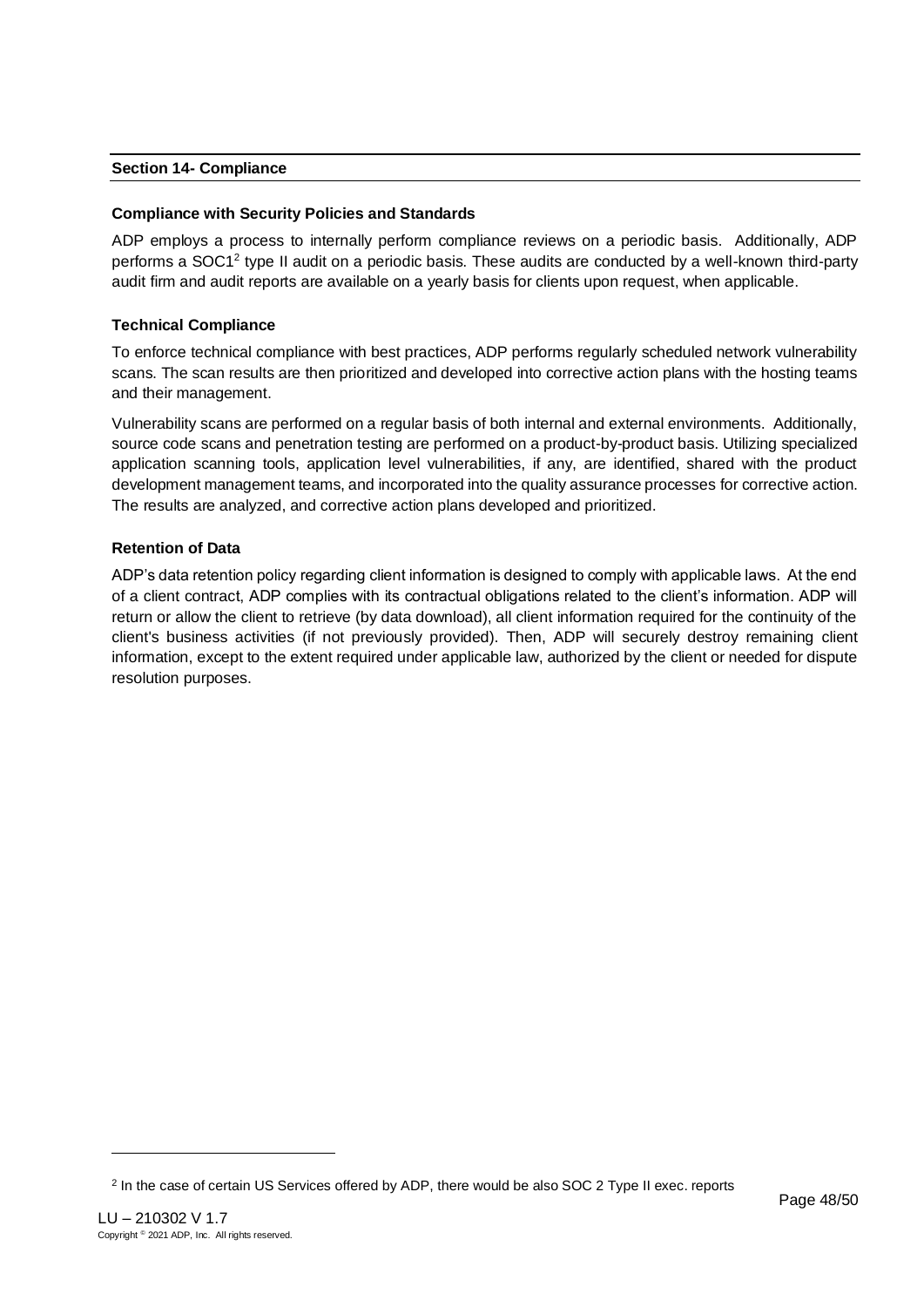<span id="page-48-0"></span>**ANNEX 3 – List of Group Companies bound by Processor Code**

| ADP (Philippines), Inc.                               | 6/F Glorietta 2 Corporate Center, Palm Drive, Ayala Center, Makati<br>City, Philippines, 1224                                      |
|-------------------------------------------------------|------------------------------------------------------------------------------------------------------------------------------------|
| ADP (Suisse) SA                                       | Lerzenstr. 10, 8953 Dietikon, Switzerland                                                                                          |
| ADP Canada Co.                                        | 3250 Bloor Street West, 16th Floor, Etobicoke, Ontario M8X 2X9,<br>Canada                                                          |
| <b>ADP Employer Services</b><br>Belgium BVBA          | Koningsstraat 97/4, 1000 Brussels, Belgium                                                                                         |
| ADP Employer Services Ceska<br>Republika a.s.         | Rohanske nabrezi 670/17, 18600 Praha 8, Czech Republic                                                                             |
| ADP Employer Services GmbH                            | Frankfurter Str. 227, 63263 Neu-Isenburg, Germany                                                                                  |
| ADP Employer Services Iberia,<br>S.L.U.               | Cami Antic de Valencia, 54 B, 08005 Barcelona, Spain                                                                               |
| ADP Employer Services Italia<br><b>SPA</b>            | Viale G. Richard 5/A - 20143 Milan, Italy                                                                                          |
| <b>ADP ES Tunisie SARL</b>                            | MIRMAR Business City Lot B16 Centre Urbain Nord - 1003 Tunis,<br>Tunisia                                                           |
| ADP Europe, S.A.S.                                    | 31, avenue Jules Quentin, 92000 Nanterre, France                                                                                   |
| <b>ADP France SAS</b>                                 | 31, avenue Jules Quentin, 92000 Nanterre, France                                                                                   |
| ADP GlobalView B.V.                                   | Lylantse Bann 1, 2908 LG Capelle aan den, Liseel, Netherlands                                                                      |
| ADP GSI France SAS                                    | 31-41, avenue Jules Quentin, 92000 Nanterre, France                                                                                |
| ADP HR and Payroll Services<br><b>Ireland Limited</b> | Unit 1, 42 Rosemount Park Dr, Rosemount Business Park, Dublin, D11<br>KC98, Ireland                                                |
| ADP India Private Ltd.                                | Tamarai Tech Park, S.P. Plot No.16 to 20 & 20A, Thiru-Vi-Ka Industrial<br>Estate, Inner Ring Road, Guindy, Chennai - 600 032 India |
| ADP International Services B.V.                       | Lylantse Bann 1, 2908 LG Capelle aan den, Liseel, Netherlands                                                                      |
| ADP Nederland B.V.                                    | K.P. van der Mandelelaan 9-35, 3062 MB Rotterdam, Postbus 4065,<br>3006 AB Rotterdam                                               |
| ADP Outsourcing Italia SRL                            | Viale G. Richard 5/A - 20143 Milan, Italy                                                                                          |
| ADP Payroll Services, Inc.                            | One ADP Boulevard, Roseland, NJ, USA 07068                                                                                         |

 $\overline{\phantom{a}}$